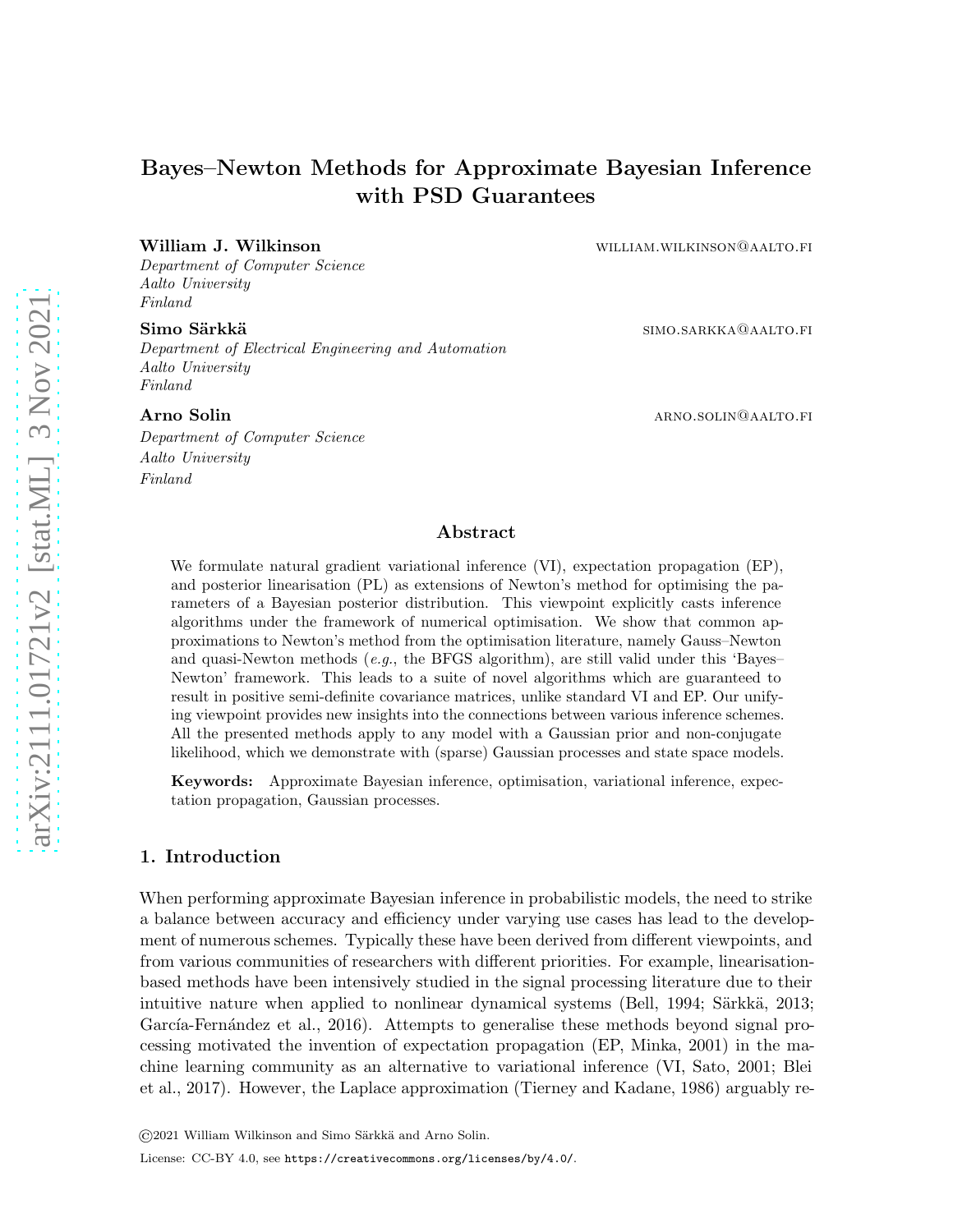mains the most popular approach for performing inference in probabilistic machine learning models due to its simplicity.

Despite their differing backgrounds, we will show here that all of these schemes can be viewed under the framework of numerical optimisation [\(Nocedal and Wright, 2006](#page-37-1)), namely as Bayesian variants of Newton's method and approximations to Newton's method. By making these links to the optimisation literature explicit, we gain new insights into the type of approximations used and the connections between the methods. For example, we show that natural gradient VI is a limiting case of power EP, we discuss the connection between variational inference and Newton's method, and we show that when approximations are applied to Newton's method the extended Kalman smoother is recovered. We also derive an improved version of the posterior linearisation algorithm (García-Fernández et al.,  $2016$ ) based on our insights.

Furthermore, we show that our optimisation viewpoint provides the means by which to derive new variants of VI and EP by showing that Gauss–Newton (Björck, [1996\)](#page-34-2) and quasi-Newton [\(Broyden](#page-35-1), [1967\)](#page-35-1) approximations remain valid in these cases. These methods address stability issues by ensuring that updates to the approximate posterior always result in positive semi-definite (PSD) covariance matrices. Such stability issues have previously hindered the use of approximate inference in cases where the likelihood is not log-concave [\(Challis and Barber](#page-35-2), [2013](#page-35-2)). We also present an alternative approach to PSD constraints based on Riemannian gradients [\(Lin et al.](#page-37-2), [2020\)](#page-37-2).

Finally we demonstrate that all the methods outlined here can be used to perform inference in Gaussian processes and their variants, as well as state space models. Our experiments show that for some complicated non-conjugate models our methods are able to significantly improve prediction accuracy relative to a simple heuristic approach.

Our main contributions can be summarised as follows:

- We present natural gradient variational inference, power expectation propagation, and posterior linearisation under a unified 'Bayes–Newton' framework based on numerical optimisation. We argue that this presentation makes the connections between methods more explicit than previous work.
- We utilise this framework to derive novel Gauss–Newton methods for approximate inference, and a Gauss–Newton approximation to variational inference which guarantees the posterior covariance is PSD.
- We derive a (damped) quasi-Newton method for approximate inference based on the application of BFGS updates to local likelihood terms. This leads to novel quasi-Newton approximations for variational inference, expectation propagation, and posterior linearisation, all of which guarantee the posterior covariance is PSD.
- We discuss PSD constraints for variational inference based on Riemannian gradients, and show that similar constraints can be applied to expectation propagation and posterior linearisation. We also discuss heuristic methods for ensuring PSD covariances, and present case studies comparing the proposed methods.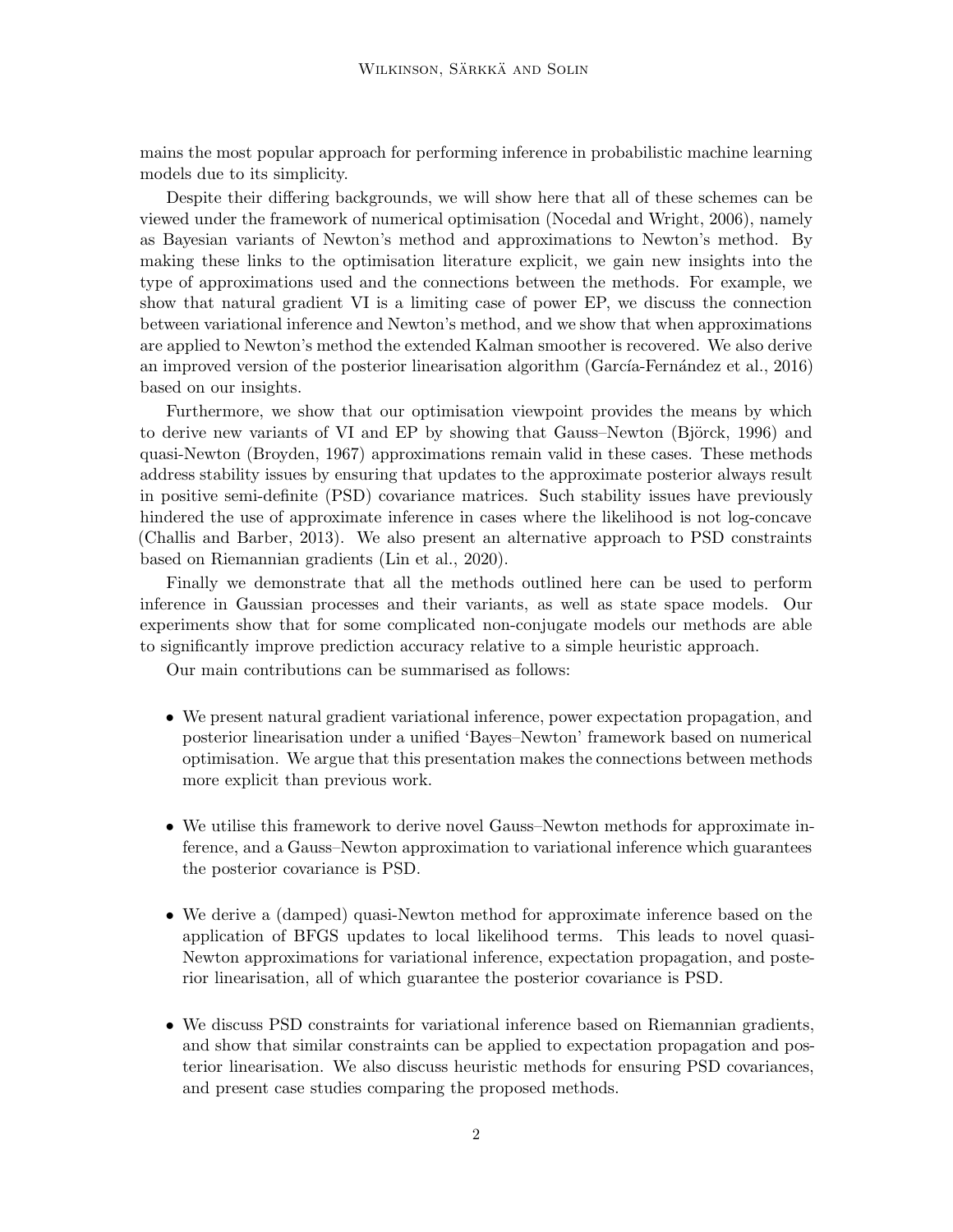# 2. Background

Despite their varying motivations and attributes, there has been much work pointing out the connections between different approximate inference schemes. In this section we review this past work, and set out the notation to be used throughout this paper in order to unify the discussed methods.

# 2.1 Related Work

Casting approximate inference as optimisation is a viewpoint explicitly used when performing variational inference [\(Blei et al.](#page-34-1), [2017](#page-34-1)), in which gradient descent is typically applied to a lower bound of the model likelihood (see [Section 4.1\)](#page-6-0). The derivation of natural gradient descent for VI [\(Amari](#page-34-3), [1998;](#page-34-3) [Khan and Lin, 2017](#page-36-0)) has made clear further connections to optimisation methods that incorporate second-order information, namely Newton's method. Notably, [Khan and Rue \(2021](#page-36-1)) show how VI generalises a large class of machine learning algorithms, including Newton's method, the Laplace approximation, and many gradientbase[d optimisation algorithms such as the Adam optimiser](#page-36-3) [\(Kingma and Ba, 2014;](#page-36-2) Khan et al., [2018\)](#page-36-3).

The VI formulation of inference in [Khan and Rue \(2021](#page-36-1)) is extremely general, so much so that they refer to it as the 'Bayesian Learning Rule', but it ignores the various other approaches to approximate inference, namely linearisation-based methods and EP. This is likely because it less clear how such approaches can be cast as optimisation. However, it was shown by [Bell \(1994\)](#page-34-0) that the iterated extended Kalman smoother (EKS) is equivalent to appl[ying the Gauss–Newton algorithm to a nonlinear state space model.](#page-35-0) García-Fernández et al. [\(2016\)](#page-35-0) further discuss how posterior linearisation, which is a generalisation of all nonlinear Kalman smoothers, can also be seen as a Gauss–Newton type of method.

Viewing EP as a form of gradient-based optimisation is less straight-forward, but the connections between EP and VI have been discussed at length: VI is in fact a special case of Power EP (PEP, [Minka](#page-37-3), [2004](#page-37-3), [2005](#page-37-4)), and this relationship remains valid in settings such as sp[arse Gaussian process models](#page-35-4) [\(Bui et al.](#page-35-3)[,](#page-35-4) [2017](#page-35-3)[\) and when](#page-35-4) using natural gradients (Bui et al., [2018](#page-35-4)). By considering EP in the large-data limit, [Dehaene and Barthelm´e \(2018\)](#page-35-5) show that EP does have a deep connection to Newton's method. However, our work shows [that these connections are m](#page-37-5)ore general than this limiting case (see [Section 4.2\)](#page-8-0).

Nickisch and Rasmussen [\(2008\)](#page-37-5) provide a presentation of some of the methods discussed here with a unifying aim, but do not discuss linearisation-based methods and their viewpoint does [not allow for the derivation of Gauss–Newton and quasi-Newton extensions.](#page-36-4) Jylänki et al. [\(2011](#page-36-4)) similarly discuss a variety of approaches and explore ways to deal with the instability of inference, particularly EP, when using non-log-concave likelihoods which result in non-PSD covariance updates. They suggest a complicated scheme involving double-loop algorithms, ad hoc fixes, and adaptive learning rates.

Applying PSD constraints in EP has long been an open research question, with most methods bei[ng based on similar double-loop algorithms](#page-38-3) [\(Opper and Winther, 2005](#page-37-6)[;](#page-38-3) Seeger and Nickisch, [2011\)](#page-38-3). [Lin et al. \(2020\)](#page-37-2) present a method for enforcing PSD constraints in VI based on Riemannian gradients, and we discuss this approach in [Section 7,](#page-22-0) where we also derive a similar approach for EP. On the other hand, PL and its variants are guaranteed to result in PSD covariance matrices, but are often less accurate than VI and EP since the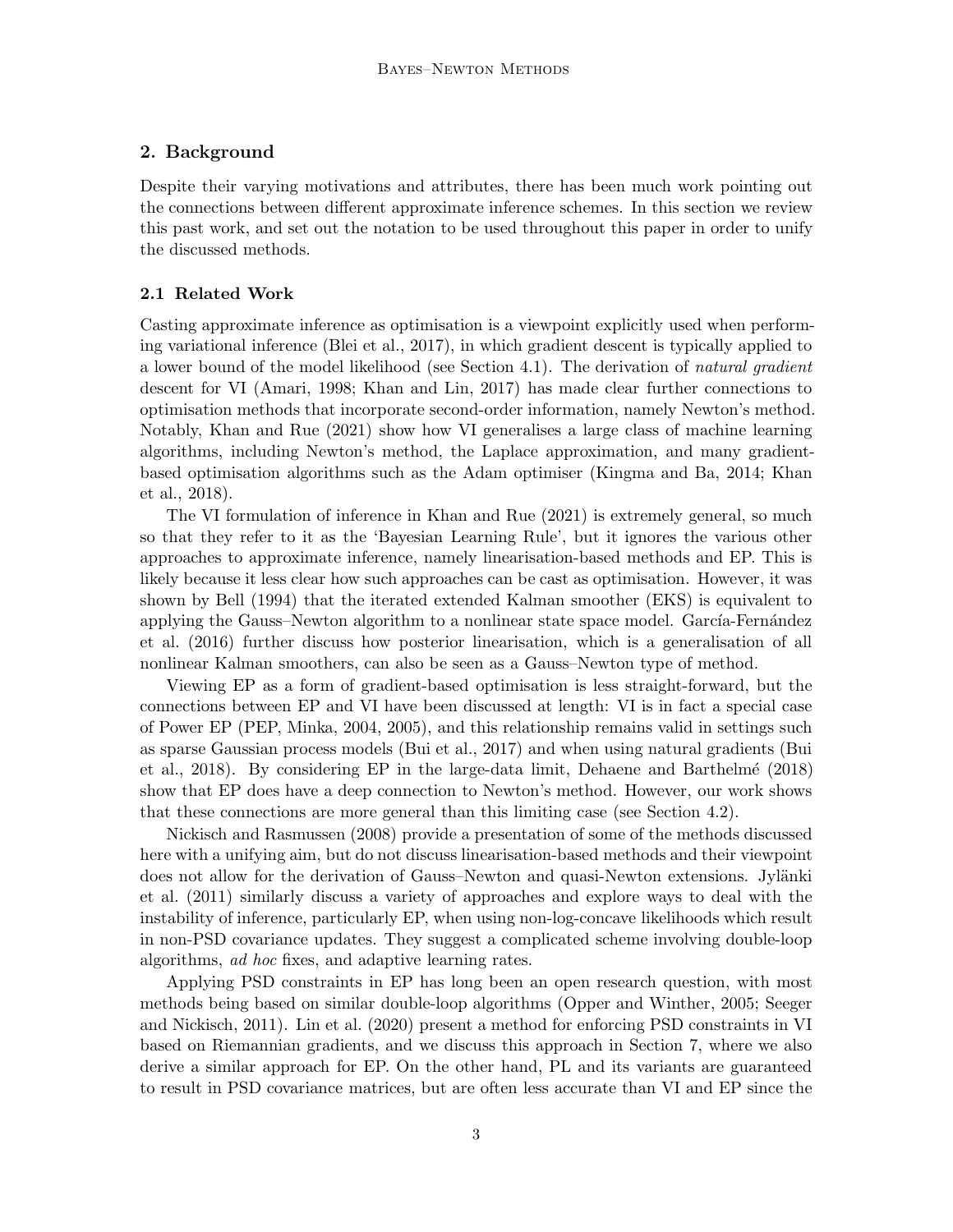PL parameter updates are based on first-order derivative information only (see [Section 5.1](#page-15-0) for discussion).

We also explore the use of quasi-Newton algorithms for inference. The quasi-Newton approach has been used previously to improve the computational scaling of Gaussian process regression [\(Leithead and Zhang, 2007](#page-37-7)). However, as discussed in [Section 6.1,](#page-19-0) the application of low-rank updates to a large full-rank covariance matrix can be a very poor approximation, and hence our proposed method is instead based on updates to local terms, with a focus on accurate inference and PSD guarantees. It is also important to distinguish our work from Bayesian interpretations of quasi-Newton methods (Hennig [and Kiefel](#page-36-5), [2013](#page-36-5); [Hennig et al.](#page-36-6), [2015](#page-36-6)), which aim to characterise uncertainty about the optimisation procedure itself, rather than use the quasi-Newton algorithm for Bayesian inference as we do.

In this paper, we consider models with a Gaussian prior and non-Gaussian observation model, and a[ll of our case studies in](#page-37-8) [Section 8](#page-23-0) [are based on Gaussian processes \(](#page-37-8)Rasmussen and Williams, [2006](#page-37-8)). Approximate inference has been intensively studied for such models, and we [outline all the connections between our work and this body of literature in](#page-23-1) Section 8.1, [Section 8.2,](#page-24-0) and [Section 8.3,](#page-25-0) where we discuss Gaussian processes, sparse Gaussian processes, and state space models respectively. [Challis and Barber \(2013](#page-35-2)) list many other modelling scenarios that fit our specification, including Bayesian generalised linear models, binary logistic regression, and independent component analysis. All the presented methods could also be extended beyond the Gaussian case to any exponential family distribution, but we do not discuss such extensions here.

#### 2.2 Model Definition and Notation

We consider models with a matrix-valued latent variable,  $\mathbf{F} \in \mathbb{R}^{N \times D}$ , and observed data,  $\mathbf{Y} \in \mathbb{R}^{N \times D_{\mathbf{y}}}.$  We use their vectorised form, letting  $\mathbf{f} = \text{vec}(\mathbf{F}) \in \mathbb{R}^{ND \times 1}, \mathbf{y} = \text{vec}(\mathbf{Y}) \in \mathbb{R}^{ND_{\mathbf{y}} \times 1},$ and at all times we abuse notation by indexing them as follows:  $f_n = F_n^{\top} \in \mathbb{R}^{D \times 1}$ , and  $\mathbf{y}_n = \mathbf{Y}_n^{\top} \in \mathbb{R}^{D_{\mathbf{y}} \times 1}$ . For a block-diagonal matrix  $\overline{\mathbf{C}}$ , we also refer to its *n*-th block as  $\overline{\mathbf{C}}_{n,n}$ . This allows us to use vector notation throughout, whilst recognising that all methods are extendable to matrix-valued data, for example multi-output Gaussian processes [\(Section 8.4\)](#page-27-0).

We assume a Gaussian prior for  $f$  with a non-conjugate, *i.e.*, non-Gaussian, observation model for y (which we will refer to as the *likelihood*) that factorises as follows,

$$
\mathbf{f} \sim p(\mathbf{f}) = N(\mathbf{f} | \boldsymbol{\mu}, \mathbf{K}), \qquad \text{(prior)}
$$
  

$$
\mathbf{y} | \mathbf{f} \sim p(\mathbf{y} | \mathbf{f}) = \prod_{n=1}^{N} p(\mathbf{y}_n | \mathbf{f}_n).
$$
 (likelihood) (1)

We explore methods for computing a Gaussian approximation,  $q(\mathbf{f}) = N(\mathbf{f} \mid \mathbf{m}, \mathbf{C})$ , to the non-Gaussian posterior,  $p(\mathbf{f} | \mathbf{y})$ :

$$
q(\mathbf{f}) \approx p(\mathbf{f} \mid \mathbf{y}) \propto p(\mathbf{f}) \prod_{n=1}^{N} p(\mathbf{y}_n \mid \mathbf{f}_n).
$$
 (2)

Without loss of generality we can assume that  $q(\mathbf{f})$  factorises in the same way as the true posterior by approximating the non-Gaussian likelihood with a factorisable unnormalised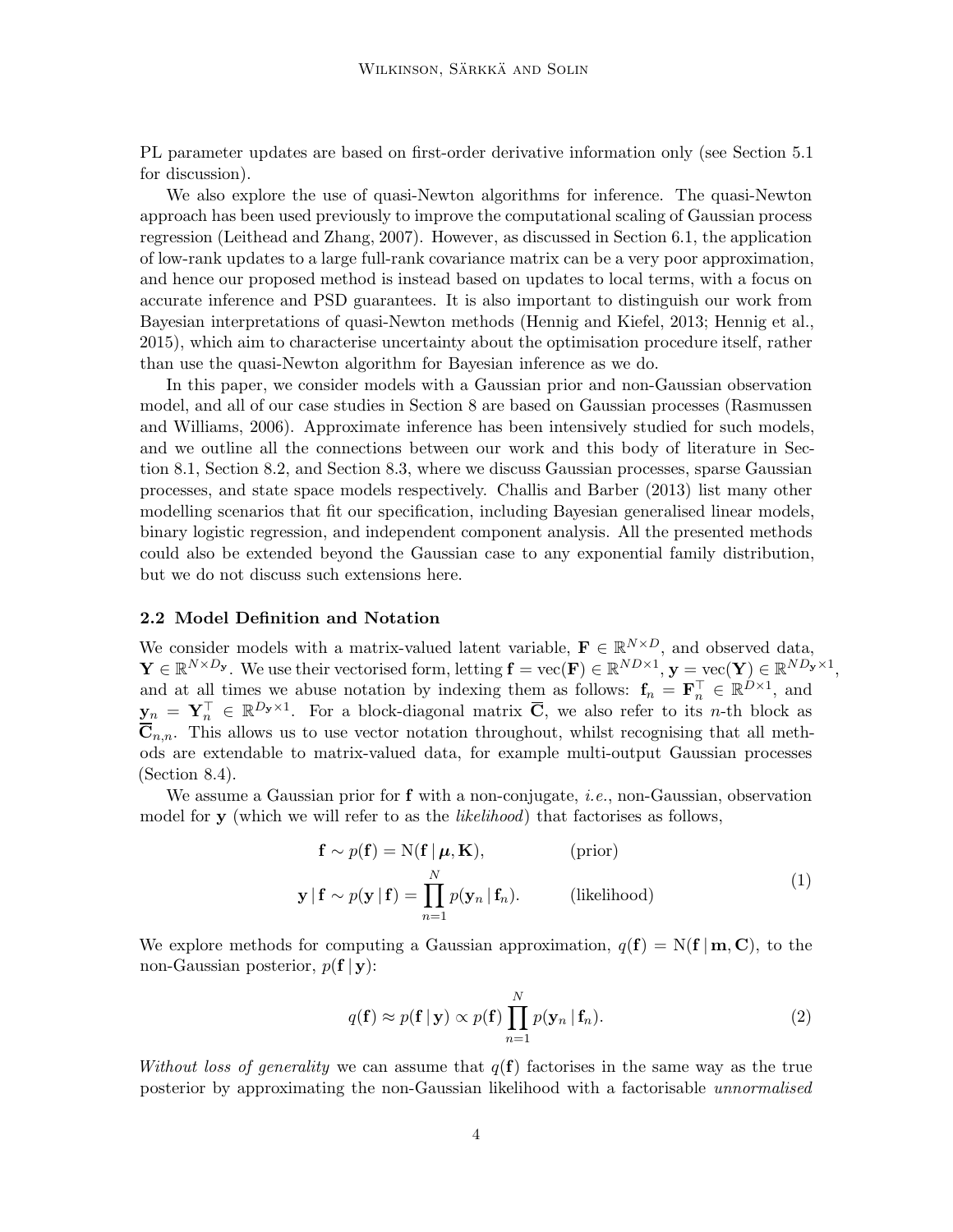Gaussian function,  $t(\mathbf{f}) = \prod_n t(\mathbf{f}_n)$ , resulting in an approximate posterior of the form,

$$
q(\mathbf{f}) \propto p(\mathbf{f}) \prod_{n=1}^{N} t(\mathbf{f}_n).
$$
 (3)

We emphasise that this parametrisation is not a restriction or limitation on the approximate posterior since, as we will show, updates to  $q(f)$  (e.g., via gradient-based methods) always implicitly contain a contribution from the prior and a factorised contribution from the true likelihood. That is to say, the approximate posterior is fully characterised by the prior and an approximate likelihood. We denote  $\overline{m}$  and  $\overline{C}$  as the mean and covariance of  $t(f)$ respectively,  $t(\mathbf{f}) = zN(\mathbf{f} | \overline{\mathbf{m}}, \overline{\mathbf{C}})$ , where  $\overline{\mathbf{C}} \in \mathbb{R}^{ND \times ND}$  is a block-diagonal matrix with block size D, and  $z = \prod_{n=1}^{N} z_n$  is the unnormalised Gaussian constant. The above construction is very general, and we will show that it directly enables all approximate inference methods to be cast as local parameter update rules for  $\overline{m}$  and the block-diagonal elements of  $\overline{C}$ .

Letting  $\boldsymbol{\lambda} = [\boldsymbol{\lambda}^{(1)} \in \mathbb{R}^{ND \times 1}, \ \boldsymbol{\lambda}^{(2)} \in \mathbb{R}^{ND \times ND}]$  be the natural parameters, we parametrise the model densities as follows,

Prior: 
$$
p(\mathbf{f}) = N(\mathbf{f} | \boldsymbol{\mu}, \mathbf{K}), \qquad \lambda_{\text{prior}}^{(1)} = \mathbf{K}^{-1} \boldsymbol{\mu}, \quad \lambda_{\text{prior}}^{(2)} = -\frac{1}{2} \mathbf{K}^{-1},
$$
  
Approximate likelihood:  $t(\mathbf{f}) = N(\mathbf{f} | \overline{\mathbf{m}}, \overline{\mathbf{C}}), \qquad \overline{\boldsymbol{\lambda}}^{(1)} = \overline{\mathbf{C}}^{-1} \overline{\mathbf{m}}, \quad \overline{\boldsymbol{\lambda}}^{(2)} = -\frac{1}{2} \overline{\mathbf{C}}^{-1}, \qquad (4)$   
Approximate posterior:  $q(\mathbf{f}) = N(\mathbf{f} | \mathbf{m}, \mathbf{C}), \qquad \lambda^{(1)} = \mathbf{C}^{-1} \mathbf{m}, \qquad \lambda^{(2)} = -\frac{1}{2} \mathbf{C}^{-1}.$ 

Due to conjugacy, we have  $\boldsymbol{\lambda}^{(1)} = \boldsymbol{\lambda}_{\text{prior}}^{(1)} + \boldsymbol{\overline{\lambda}}^{(1)}$  and  $\boldsymbol{\lambda}^{(2)} = \boldsymbol{\lambda}_{\text{prior}}^{(2)} + \boldsymbol{\overline{\lambda}}^{(2)}$ .

# 3. Newton's Method and the Laplace Approximation as Bayesian Inference

Newton's method [\(Nocedal and Wright](#page-37-1), [2006\)](#page-37-1) is a very general method for finding the optimum of a function, or the mode of a distribution,  $\mathcal{L}(\mathbf{f})$ . When using a Gaussian approximation  $q(\mathbf{f})$  for the posterior, by setting  $\mathcal{L}(\mathbf{f}) = \log p(\mathbf{f} | \mathbf{y})$  the fixed point of Newton's method is the approximation  $q(\mathbf{f}) = N(\mathbf{f} \mid \mathbf{m} = \mathbf{m}^*, \mathbf{C} = (-\nabla_{\mathbf{f}}^2 \mathcal{L}(\mathbf{m}^*))^{-1}$ , where  $\mathbf{m}^*$  is the mode of the target distribution. The use of the inverse Hessian of the objective as the posterior covariance is known as the *Laplace approximation* [\(Tierney and Kadane, 1986\)](#page-38-2). Using the model and notation from above we have,

$$
\mathcal{L}(\mathbf{f}) = \log p(\mathbf{f} | \mathbf{y}) = \log p(\mathbf{y} | \mathbf{f}) + \log p(\mathbf{f}) - \log p(\mathbf{y}),
$$
  
\n
$$
\nabla_{\mathbf{f}} \mathcal{L}(\mathbf{f}) = \nabla_{\mathbf{f}} \log p(\mathbf{y} | \mathbf{f}) - \mathbf{K}^{-1}(\mathbf{f} - \boldsymbol{\mu}),
$$
  
\n
$$
\nabla_{\mathbf{f}}^{2} \mathcal{L}(\mathbf{f}) = \nabla_{\mathbf{f}}^{2} \log p(\mathbf{y} | \mathbf{f}) - \mathbf{K}^{-1}.
$$
\n(5)

The mode  $\mathbf{m}^*$  can then be found by iterating the following *online* Newton updates,

<span id="page-4-1"></span><span id="page-4-0"></span>
$$
\mathbf{C}_{k+1}^{-1} = (1 - \rho)\mathbf{C}_k^{-1} - \rho \nabla_{\mathbf{f}}^2 \mathcal{L}(\mathbf{m}_k),
$$
  
\n
$$
\mathbf{m}_{k+1} = \mathbf{m}_k + \rho \mathbf{C}_{k+1} \nabla_{\mathbf{f}} \mathcal{L}(\mathbf{m}_k),
$$
\n(6)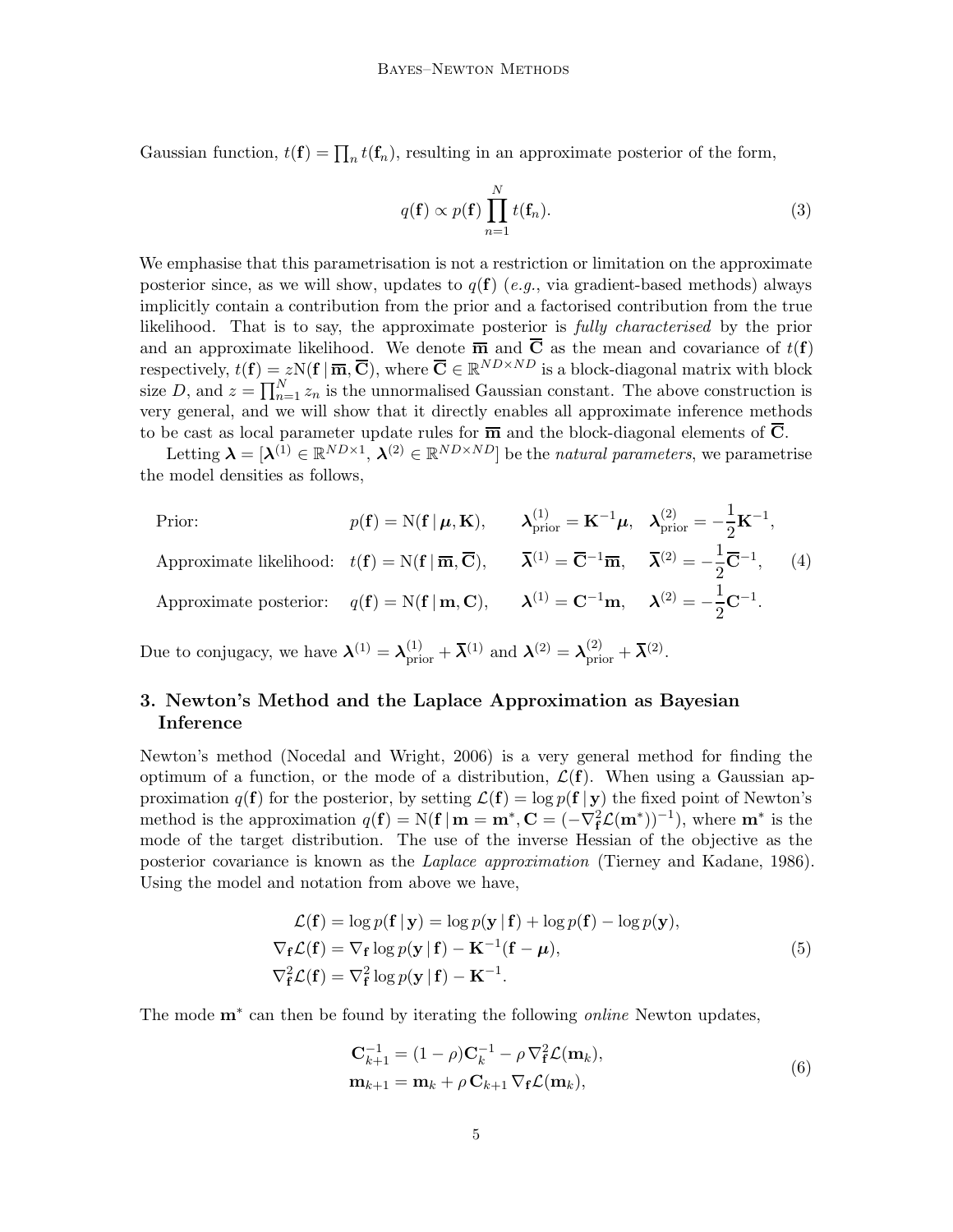where  $k$  is the iteration number. The term "online" refers to the fact that the posterior precision is updated in a damped fashion using learning rate  $\rho$ . When  $\rho = 1$ , this reduces to standard Newton's method.

Examining the form of the Hessian in [Equation \(5\)](#page-4-0) we can see that the running estimate of C−<sup>1</sup> contains additive contributions from the prior precision and a block-diagonal term depending on the likelihood:  $\nabla_{\mathbf{f}}^2 \mathcal{L}(\mathbf{f}) = \nabla_{\mathbf{f}}^2 \log p(\mathbf{y} | \mathbf{f}) - \mathbf{K}^{-1} = \nabla_{\mathbf{f}}^2 \log p(\mathbf{y} | \mathbf{f}) + 2\boldsymbol{\lambda}_{\text{prior}}^{(2)}$ . Therefore, utilising the property that  $\mathbf{C}^{-1} = \mathbf{K}^{-1} + \overline{\mathbf{C}}^{-1}$ , and similarly  $\boldsymbol{\lambda} = \boldsymbol{\lambda}_{\text{prior}} + \overline{\boldsymbol{\lambda}}$ , the Newton updates can be rewritten in terms of the natural parameters as,

$$
\lambda_{k+1}^{(2)} := -\frac{1}{2} \mathbf{C}_{k+1}^{-1} = -(1 - \rho) \frac{1}{2} \mathbf{C}_{k}^{-1} - \rho \frac{1}{2} (\mathbf{K}^{-1} - \nabla_{\mathbf{f}}^{2} \log p(\mathbf{y} \mid \mathbf{m}_{k}))
$$
\n
$$
= \lambda_{\text{prior}}^{(2)} + \underbrace{(1 - \rho) \overline{\lambda}_{k}^{(2)} + \rho \frac{1}{2} \nabla_{\mathbf{f}}^{2} \log p(\mathbf{y} \mid \mathbf{m}_{k})}_{\overline{\lambda}_{k+1}^{(2)}},
$$
\n
$$
\lambda_{k+1}^{(1)} := \mathbf{C}_{k+1}^{-1} \mathbf{m}_{k+1} = \mathbf{C}_{k+1}^{-1} \mathbf{m}_{k} + \rho \nabla_{\mathbf{f}} \log p(\mathbf{y} \mid \mathbf{m}_{k}) - \rho \mathbf{K}^{-1} (\mathbf{m}_{k} - \mu)
$$
\n
$$
= \lambda_{\text{prior}}^{(1)} + \underbrace{(1 - \rho) \overline{\lambda}_{k}^{(1)} + \rho (\nabla_{\mathbf{f}} \log p(\mathbf{y} \mid \mathbf{m}_{k}) - \nabla_{\mathbf{f}}^{2} \log p(\mathbf{y} \mid \mathbf{m}_{k})}_{\overline{\lambda}_{k+1}^{(1)}}, \tag{7}
$$

<span id="page-5-0"></span>where  $\nabla_{f} \log p(\mathbf{y} \mid \mathbf{m}_{k}) := \nabla_{f} \log p(\mathbf{y} \mid f)|_{f=\mathbf{m}_{k}}$  $\nabla_{f} \log p(\mathbf{y} \mid \mathbf{m}_{k}) := \nabla_{f} \log p(\mathbf{y} \mid f)|_{f=\mathbf{m}_{k}}$  $\nabla_{f} \log p(\mathbf{y} \mid \mathbf{m}_{k}) := \nabla_{f} \log p(\mathbf{y} \mid f)|_{f=\mathbf{m}_{k}}$ . A more detailed derivation is given in Appendix A. Observing that the prior contribution in [Equation](#page-5-0) (7) is fixed, with only the terms depending on the likelihood being updated across iterations, leads to the following remark:

**Remark 1** Only the block-diagonal entries of the posterior precision are updated when iterating Newton's method, since  $\nabla_{\mathbf{f}}^2 \log p(\mathbf{y} \mid \mathbf{m}_k)$  is block-diagonal and the prior  $\boldsymbol{\lambda}_{prior}^{(2)}$  is fixed. Therefore Newton's method / the Laplace approximation can be written as a combination of local (likelihood) and global (posterior) updates.

This fact, that Newton's method can be seen as iterative updates to a likelihood component, can be further clarified by defining the log likelihood to be a surrogate target for optimisation. The combination of this with global conjugate updates ensures that the likelihood is always updated using the latest global information. We denote this surrogate target  $\mathcal{L}(\mathbf{f}_n)$ , and its Jacobian  $\mathbf{J}_k$  and Hessian  $\mathbf{H}_k$  (which is a block-diagonal matrix) are, for all  $n = 1, 2, \ldots, N,$ 

<span id="page-5-2"></span><span id="page-5-1"></span>
$$
\begin{array}{ll}\n\overline{\mathcal{L}}(\mathbf{f}_n) & = \log p(\mathbf{y}_n | \mathbf{f}_n) \\
\mathbf{J}_{k,n} & = \nabla_{\mathbf{f}_n} \overline{\mathcal{L}}(\mathbf{m}_{k,n}) \\
\mathbf{H}_{k,n,n} & = \nabla_{\mathbf{f}_n}^2 \overline{\mathcal{L}}(\mathbf{m}_{k,n})\n\end{array}\n\bigg\} \quad \text{surrogate target & gradients} \tag{8}
$$

We then iterate the following updates,

$$
\overline{\lambda}_{k+1}^{(2)} = (1 - \rho) \overline{\lambda}_k^{(2)} + \rho \frac{1}{2} \mathbf{H}_k\n\n\overline{\lambda}_{k+1}^{(1)} = (1 - \rho) \overline{\lambda}_k^{(1)} + \rho (J_k - \mathbf{H}_k \mathbf{m}_k) \quad \text{online Newton update}
$$
\n(9)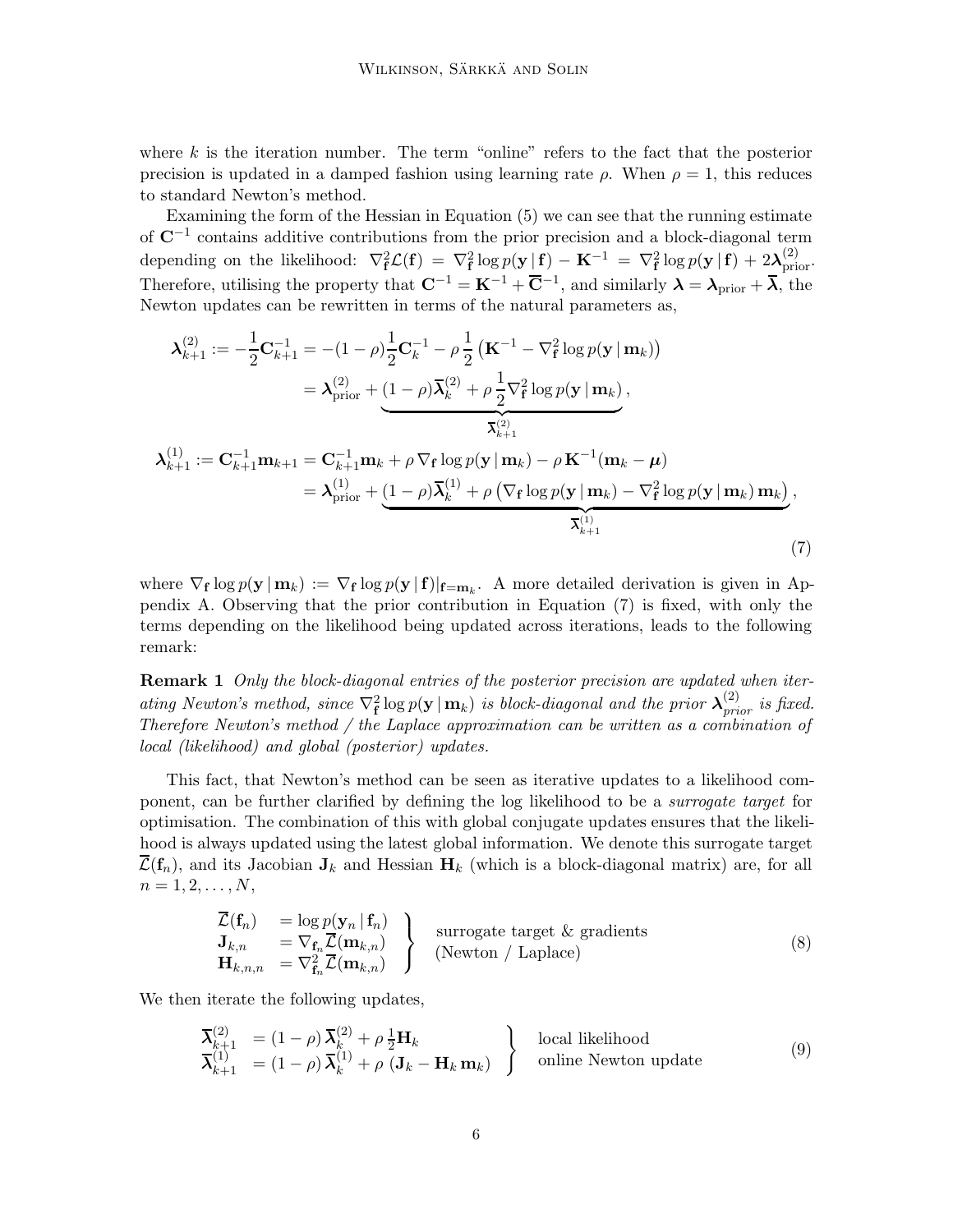<span id="page-6-1"></span>
$$
\begin{array}{rcl}\n\mathbf{C}_{k+1} & = -\frac{1}{2} (\boldsymbol{\lambda}_{\text{prior}}^{(2)} + \boldsymbol{\overline{\lambda}}_{k+1}^{(2)})^{-1} \\
\mathbf{m}_{k+1} & = \mathbf{C}_{k+1} (\boldsymbol{\lambda}_{\text{prior}}^{(1)} + \boldsymbol{\overline{\lambda}}_{k+1}^{(1)})\n\end{array}\n\right\} \quad \text{global posterior} \tag{10}
$$

Since  $\bar{\lambda}_{k+1}^{(2)}$  is block-diagonal (the likelihood factorises) [Equation \(9\)](#page-5-1) is cheap to compute. [Equation \(10\)](#page-6-1) is equivalent to a conjugate regression step with the prior and the approximate likelihood. We notice that the Newton updates are now applied to a surrogate target, the log likelihood log  $p(\mathbf{y} | \mathbf{f})$ , rather than the log posterior. However, we have shown that these updates completely characterise the full Newton method, since the contribution from the prior is static.

Whilst [Equations \(9\)](#page-5-1) and [\(10\)](#page-6-1) seem more complicated than the standard updates in [Equation \(6\),](#page-4-1) it turns out that this new form, in which Newton updates are applied to the local likelihoods before performing a conjugate update, will provide us with a unifying perspective that subsumes many approximate Bayesian inference algorithms. We now derive multiple such algorithms, showing how they all result in Newton-like updates of this form.

# <span id="page-6-2"></span>4. Bayes–Newton: Approximate Bayesian Inference as Probabilistic Variants of Newton's Method

In this section we will present three prominent Bayesian inference methods: variational inference, power expectation propagation, and posterior linearisation. Our presentation will demonstrate how these methods can all be viewed as probabilistic extensions of Newton's method, with the parameter updates taking a surprising similar form to those presented in the previous section.

The methods presented here have an important distinction from Newton's method: the target  $\overline{\mathcal{L}}(\cdot)$  is a function of not only the posterior mean, **m**, but also the posterior covariance, C, and involves computing expectations with respect to a full probability distribution rather than using a single point estimate at the mean.

Due to the incorporation of the full Bayesian posterior into the updates we name this class of inference algorithms *Bayes–Newton methods*. We will show that they too are completely characterised by a set of local likelihood parameter updates. In later sections we will show that common approximations to Newton's method from the optimisation literature (Gauss–Newton and quasi-Newton methods) are still valid under the Bayes–Newton framework.

#### <span id="page-6-0"></span>4.1 Variational Inference

Variational inference aims to minimise the KL divergence of the approximation  $q(\mathbf{f})$  from the true posterior,

$$
q(\mathbf{f}) = \arg\min_{q^*(\mathbf{f})} D_{\mathrm{KL}}\left[q^*(\mathbf{f}) \parallel p(\mathbf{f} \mid \mathbf{y})\right]. \tag{11}
$$

Doing so is equivalent to minimising the variational free energy (VFE), *i.e.*, the negative evidence lower bound (ELBO),

$$
\begin{aligned} \text{VFE}(q(\mathbf{f})) &= -\mathbb{E}_{q(\mathbf{f})}[\log p(\mathbf{y} \mid \mathbf{f})] + \mathcal{D}_{\text{KL}}\big[q(\mathbf{f}) \parallel p(\mathbf{f})\big] \\ &= \mathbb{E}_{q(\mathbf{f})}[-\log p(\mathbf{y}, \mathbf{f}) + \log q(\mathbf{f})], \end{aligned} \tag{12}
$$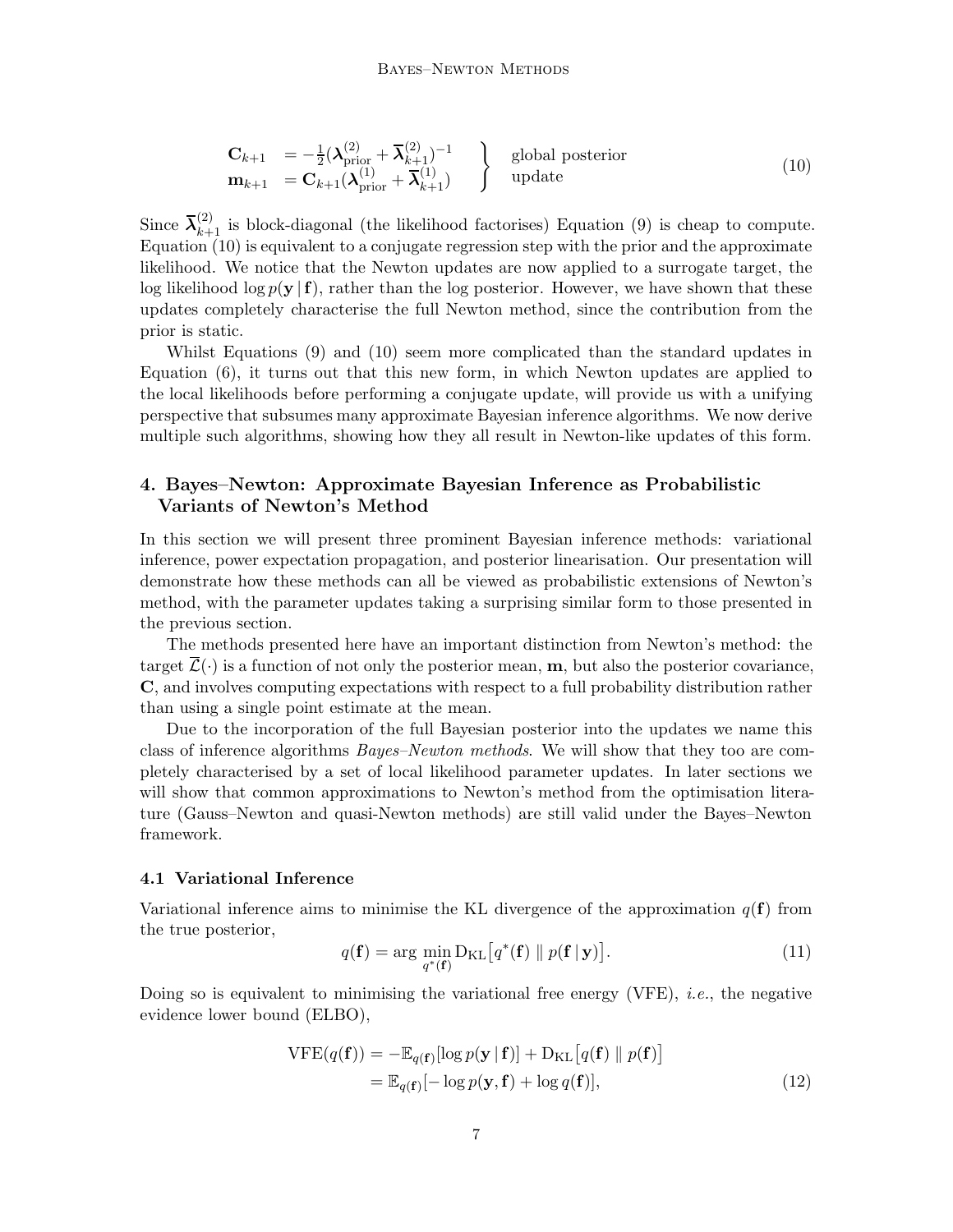with respect to the parameters of  $q(f)$ . It is highly desirable to apply *natural gradient* descent [\(Amari](#page-34-3), [1998](#page-34-3)) to the VFE to obtain the posterior natural parameters,  $\lambda$ . Following [Khan and Lin \(2017](#page-36-0)), we use the property that the gradient with respect to the mean parameters,  $\omega = [\mathbf{m}, \mathbf{C} + \mathbf{m}\mathbf{m}^\top]$ , is equivalent to the natural gradient. This results in the following natural gradient update step,

<span id="page-7-3"></span><span id="page-7-0"></span>
$$
\begin{aligned} \n\boldsymbol{\lambda}_{k+1} &= \boldsymbol{\lambda}_k - \rho \, \nabla_{\boldsymbol{\omega}} \text{VFE}(q(\mathbf{f})) \\ \n&= (1 - \rho) \boldsymbol{\lambda}_k + \rho \, \nabla_{\boldsymbol{\omega}} \mathbb{E}_{q(\mathbf{f})} [\log p(\mathbf{y}, \mathbf{f})]. \n\end{aligned} \tag{13}
$$

By application of the chain rule to obtain [Equation \(13\)](#page-7-0) in terms of gradients with respect to m, the individual posterior parameter updates then become,

$$
\lambda_{k+1}^{(2)} = (1 - \rho)\lambda_k^{(2)} + \rho \frac{1}{2} \nabla_m^2 \mathbb{E}_{q(\mathbf{f})}[\log p(\mathbf{y}, \mathbf{f})]
$$
\n
$$
= \lambda_{\text{prior}}^{(2)} + (1 - \rho)\overline{\lambda}_k^{(2)} + \rho \frac{1}{2} \nabla_m^2 \mathbb{E}_{q(\mathbf{f})}[\log p(\mathbf{y} \mid \mathbf{f})],
$$
\n
$$
\lambda_{k+1}^{(1)} = (1 - \rho)\lambda_k^{(1)} + \rho \left(\nabla_m \mathbb{E}_{q(\mathbf{f})}[\log p(\mathbf{y}, \mathbf{f})] - \nabla_m^2 \mathbb{E}_{q(\mathbf{f})}[\log p(\mathbf{y}, \mathbf{f})] \mathbf{m}_k\right)
$$
\n
$$
= \lambda_{\text{prior}}^{(1)} + (1 - \rho)\overline{\lambda}_k^{(1)} + \rho \left(\nabla_m \mathbb{E}_{q(\mathbf{f})}[\log p(\mathbf{y} \mid \mathbf{f})] - \nabla_m^2 \mathbb{E}_{q(\mathbf{f})}[\log p(\mathbf{y} \mid \mathbf{f})] \mathbf{m}_k\right).
$$
\n(14)

A more detailed derivation is given in [Appendix B.](#page-40-1) The striking similarity between these updates and [Equation \(7\)](#page-5-0) leads to the following remark:

**Remark 2** Natural gradient VI is fully characterised by updates to the local approximate likelihoods: only the block-diagonal of the posterior precision is updated iteratively since  $\nabla_m^2 \mathbb{E}_{q(\mathbf{f})}[\log p(\mathbf{y} \mid \mathbf{f})]$  is block-diagonal. Furthermore, the updates can be framed in a similar  $local/global fashion to Newton's method by defining the expected log likelihood, \mathbb{E}_{q(f)}[log p(\mathbf{y} | \mathbf{f})],$ as the target, and calculating its gradients with respect to the posterior mean.

We conclude that natural gradient VI can be performed by defining:

<span id="page-7-1"></span>
$$
\overline{\mathcal{L}}(\mathbf{m}_n, \mathbf{C}_{n,n}) = \mathbb{E}_{q(\mathbf{f}_n)}[\log p(\mathbf{y}_n | \mathbf{f}_n)] \n= \nabla_{\mathbf{m}_n} \overline{\mathcal{L}}(\mathbf{m}_{k,n}, \mathbf{C}_{k,n,n}) \n= \nabla_{\mathbf{m}_n}^2 \overline{\mathcal{L}}(\mathbf{m}_{k,n}, \mathbf{C}_{k,n,n})
$$
\n
$$
\left.\n\begin{array}{c}\n\text{surrogate target & gradients} \\
\text{(VI)}\n\end{array}\n\right\}
$$
\n(15)

and then iterating the local damped Newton updates, [Equation \(9\),](#page-5-1) and the posterior updates given in [Equation \(10\).](#page-6-1)

#### <span id="page-7-2"></span>4.1.1 The Variational Free Energy

Whilst the natural gradient updates above have a very convenient form, it is still often useful to be able to compute the variational free energy explicitly, for example when optimising the hyperparameters of a Gaussian process model [\(Section 8.1\)](#page-23-1), or when monitoring convergence in line search methods. Due to our parametrisation of the approximate posterior, the VFE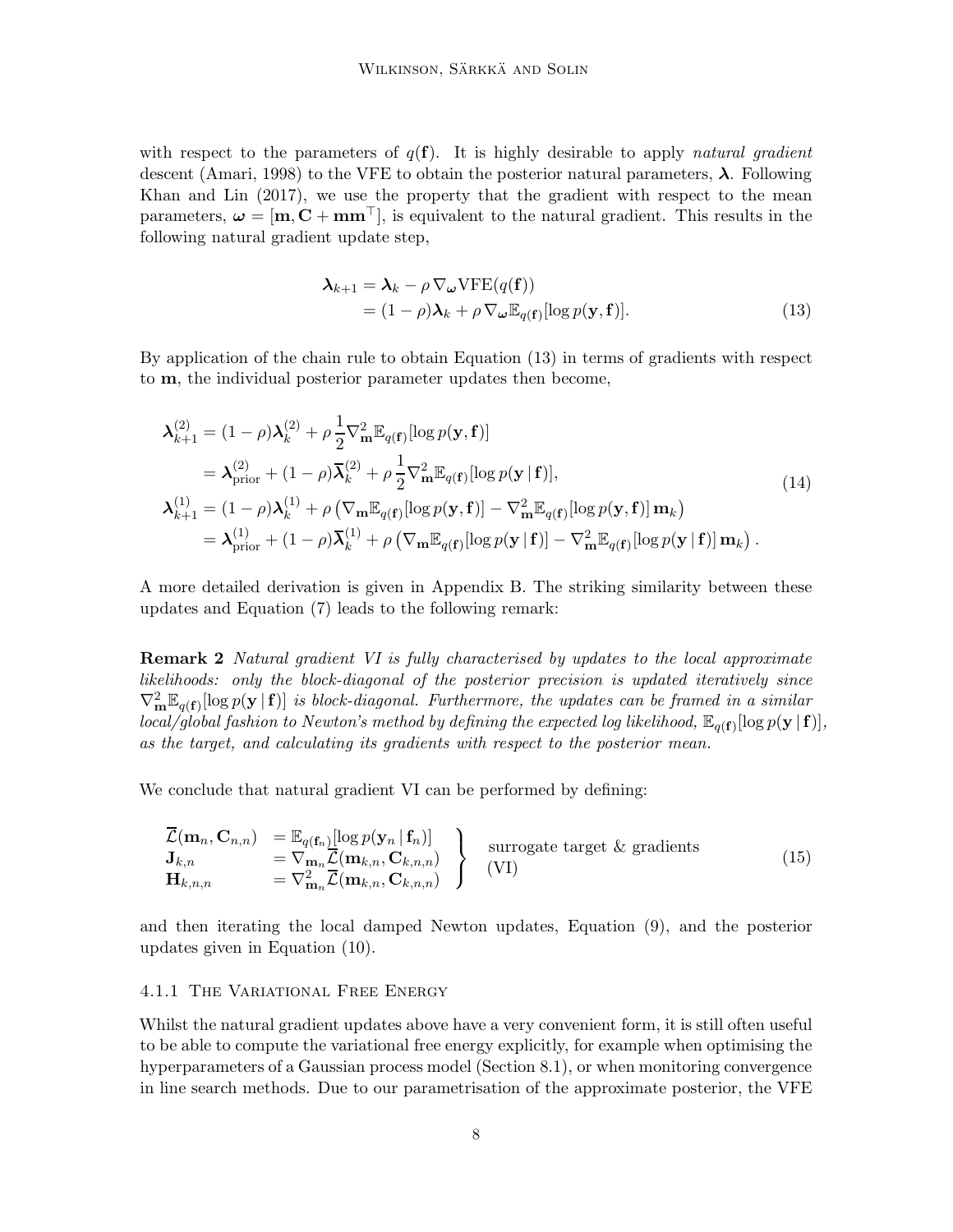can be written,

$$
\begin{split}\n\text{VFE}(q(\mathbf{f})) &= -\mathbb{E}_{q(\mathbf{f})} \left[ \log \frac{p(\mathbf{y} \mid \mathbf{f})p(\mathbf{f})}{q(\mathbf{f})} \right] \\
&= -\mathbb{E}_{q(\mathbf{f})} \left[ \log \frac{p(\mathbf{y} \mid \mathbf{f}) \int p(\mathbf{f})t(\mathbf{f}) \, d\mathbf{f}}{t(\mathbf{f})} \right] \\
&= -\mathbb{E}_{q(\mathbf{f})} \left[ \log \frac{p(\mathbf{y} \mid \mathbf{f}) \int p(\mathbf{f})N(\mathbf{f} \mid \overline{\mathbf{m}}, \overline{\mathbf{C}}) \, d\mathbf{f}}{N(\mathbf{f} \mid \overline{\mathbf{m}}, \overline{\mathbf{C}})} \right] \\
&= -\sum_{n=1}^{N} \mathbb{E}_{q(\mathbf{f}_n)} [\log p(\mathbf{y}_n \mid \mathbf{f}_n)] + \sum_{n=1}^{N} \mathbb{E}_{q(\mathbf{f}_n)} [\log N(\mathbf{f}_n \mid \overline{\mathbf{m}}_n, \overline{\mathbf{C}}_{n,n})] - \log \mathcal{Z}, \qquad (16)\n\end{split}
$$

where  $\mathcal{Z} = \int p(\mathbf{f})N(\mathbf{f} | \overline{\mathbf{m}}, \overline{\mathbf{C}}) d\mathbf{f} = N(\overline{\mathbf{m}} | \mu, \mathbf{K} + \overline{\mathbf{C}})$ . The first term in [Equation \(16\)](#page-8-1) can be computed via quadrature methods, whilst the remaining terms are both Gaussian and can be computed in closed form. Also recall that the approximate likelihood factors are unnormalised,  $t(\mathbf{f}_n) = z_n \mathcal{N}(\mathbf{f}_n | \overline{\mathbf{m}}_n, \mathbf{C}_{n,n})$ , but that the constants  $z_n$  cancel out in the VFE and therefore can be ignored.

We also propose using an approximation to the VFE as the energy associated with the Laplace/Newton method by replacing the expectations in [Equation \(16\)](#page-8-1) by point estimates at the posterior mean. We call this the Laplace energy (LE),

<span id="page-8-2"></span><span id="page-8-1"></span>
$$
LE(q(\mathbf{f})) = -\sum_{n=1}^{N} \log p(\mathbf{y}_n \,|\, \mathbf{m}_n) + \sum_{n=1}^{N} \log N(\mathbf{m}_n \,|\, \overline{\mathbf{m}}_n, \overline{\mathbf{C}}_{n,n}) - \log \mathcal{Z}.
$$
 (17)

Alternatively, [Rasmussen and Williams \(2006\)](#page-37-8) propose an approximation to the negative log marginal likelihood based on a first-order Taylor expansion of the exact marginal likelihood evaluated at m, giving,

$$
LE_2(q(\mathbf{f})) = -\sum_{n=1}^{N} \log p(\mathbf{y}_n \,|\, \mathbf{m}_n) + \frac{1}{2} \mathbf{m}^\top \mathbf{K}^{-1} \mathbf{m} + \frac{1}{2} \log |\mathbf{K}| + \frac{1}{2} \log |\mathbf{K}^{-1} + \overline{\mathbf{C}}^{-1}|. \tag{18}
$$

## <span id="page-8-0"></span>4.2 Power Expectation Propagation

In the previous sections we have seen how updates to the global posterior in both Newton's method and VI are completely characterised by iterative updates to local parameters. Whilst this is not the standard presentation for either of these schemes, we now turn our attention to a method which is typically (and necessarily) defined this way.

Power expectation propagation (PEP, [Minka](#page-37-3), [2004](#page-37-3)) aims to minimise the  $\alpha$ -divergence of the true posterior from its approximation,

$$
q(\mathbf{f}) = \arg\min_{q^*(\mathbf{f})} D_{\alpha} \left[ p(\mathbf{f} \mid \mathbf{y}) \parallel q^*(\mathbf{f}) \right]. \tag{19}
$$

In practice this is intractable, so instead the local approximate likelihood terms,  $t(\mathbf{f}_n)$ , are updated iteratively. To update a single  $t(\mathbf{f}_n)$  the current term is removed from the posterior, and replaced with the true likelihood. This new quantity is termed the *tilted* distribution, and PEP minimises the  $\alpha$ -divergence of the approximate posterior from the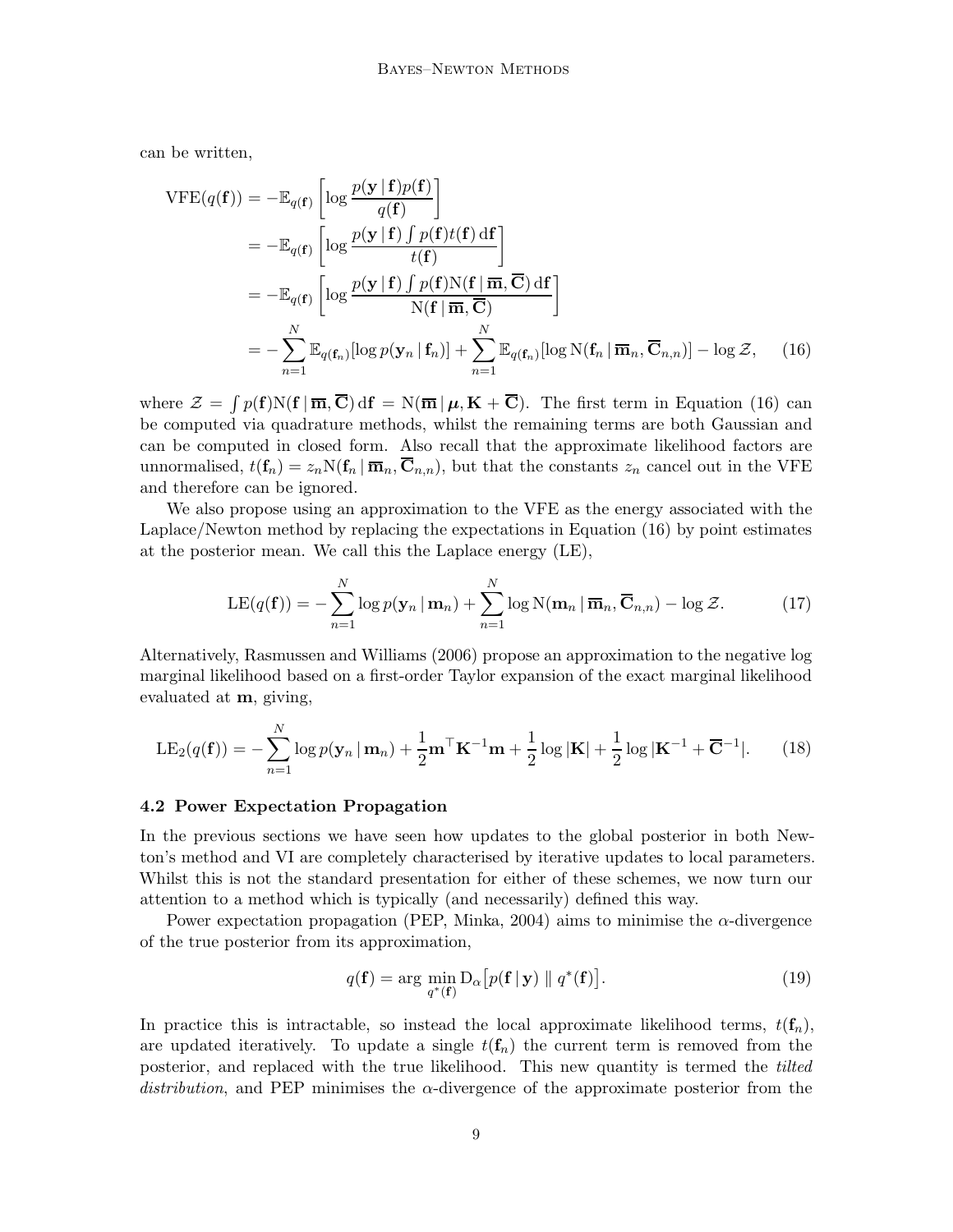tilted distribution, which can be done by raising the likelihood terms to a power of  $\alpha$  and minimising the forward KL divergence:

$$
t(\mathbf{f}_n) = \arg \min_{t_*(\mathbf{f}_n)} \mathrm{D}_{\mathrm{KL}} \left[ \frac{1}{Z_n} \frac{p^{\alpha}(\mathbf{y}_n | \mathbf{f}_n)}{t^{\alpha}(\mathbf{f}_n)} q(\mathbf{f}) \parallel \frac{1}{W_n} \frac{t_*^{\alpha}(\mathbf{f}_n)}{t^{\alpha}(\mathbf{f}_n)} q(\mathbf{f}) \right]
$$
  
=  $\arg \min_{t_*(\mathbf{f}_n)} \mathrm{D}_{\mathrm{KL}} \left[ \frac{1}{Z_n} \frac{p^{\alpha}(\mathbf{y}_n | \mathbf{f}_n)}{t^{\alpha}(\mathbf{f}_n)} q(\mathbf{f}_n) \parallel \frac{1}{W_n} \frac{t_*^{\alpha}(\mathbf{f}_n)}{t^{\alpha}(\mathbf{f}_n)} q(\mathbf{f}_n) \right],$  (20)

where  $Z_n = \int \frac{p^{\alpha}(\mathbf{y}_n | \mathbf{f}_n)}{t^{\alpha}(\mathbf{f}_n)}$  $\frac{f(\mathbf{y}_n \,|\, \mathbf{f}_n)}{t^{\alpha}(\mathbf{f}_n)} q(\mathbf{f}) \mathrm{d}\mathbf{f} = \int \frac{p^{\alpha}(\mathbf{y}_n \,|\, \mathbf{f}_n)}{t^{\alpha}(\mathbf{f}_n)}$  $\frac{f(x_n | f_n)}{t^{\alpha}(\mathbf{f}_n)} q(\mathbf{f}_n) d\mathbf{f}_n$  and  $W_n = \int \frac{t_*^{\alpha}(\mathbf{f}_n)}{t^{\alpha}(\mathbf{f}_n)}$  $\frac{t_{*}^{\alpha}(\mathbf{f}_n)}{t^{\alpha}(\mathbf{f}_n)} q(\mathbf{f}) \mathrm{d}\mathbf{f} = \int \frac{t_{*}^{\alpha}(\mathbf{f}_n)}{t^{\alpha}(\mathbf{f}_n)}$  $\frac{\iota_*(\mathbf{1}_n)}{t^\alpha(\mathbf{f}_n)}q(\mathbf{f}_n)\mathrm{d}\mathbf{f}_n.$ 

The above divergence can be minimised by choosing  $t_*(\mathbf{f}_n)$  such that the first two moments of the tilted distribution and the approximate posterior are matched, i.e., by computing the moments of both sides, setting them to be equal, and then solving for  $t_*(f_n)$ . In practice, a useful shortcut involves differentiating  $\log Z_n$  with respect to the mean of the cavity,  $q_n^{\setminus}(\mathbf{f}_n) = \mathrm{N}(\mathbf{f}_n \mid \mathbf{m}_n^{\setminus}, \mathbf{C}_{n,n}^{\setminus}) \propto q(\mathbf{f}_n)/t^{\alpha}(\mathbf{f}_n)$  [\(Seeger, 2005](#page-38-4); [Rasmussen and Williams](#page-37-8), [2006](#page-37-8)). The derivatives of  $\log Z_n$  turn out to be a function of the required moments, and so after some rearranging we obtain the following update algorithm for a single factor  $t(f_n)$ (see [Appendix C](#page-40-2) for the derivation),

$$
\mathbf{R}_{n} = \mathbf{C}_{n,n}^{\prime-1} \left( \nabla_{\mathbf{m}_{n}}^{2} \log \mathbb{E}_{q_{\gamma_{n}}(\mathbf{f}_{n})} [p^{\alpha}(\mathbf{y}_{n} | \mathbf{f}_{n})] + \mathbf{C}_{n,n}^{\prime-1} \right)^{-1},
$$
\n
$$
\overline{\boldsymbol{\lambda}}_{k+1,n,n}^{(2)} = (1 - \rho) \overline{\boldsymbol{\lambda}}_{k,n,n}^{(2)} + \rho \frac{1}{2\alpha} \mathbf{R}_{n} \nabla_{\mathbf{m}_{n}}^{2} \log \mathbb{E}_{q_{\gamma_{n}}(\mathbf{f}_{n})} [p^{\alpha}(\mathbf{y}_{n} | \mathbf{f}_{n})],
$$
\n
$$
\overline{\boldsymbol{\lambda}}_{k+1,n}^{(1)} = (1 - \rho) \overline{\boldsymbol{\lambda}}_{k,n}^{(1)} + \rho \frac{1}{\alpha} \mathbf{R}_{n} \left( \nabla_{\mathbf{m}_{n}} \log \mathbb{E}_{q_{\gamma_{n}}(\mathbf{f}_{n})} [p^{\alpha}(\mathbf{y}_{n} | \mathbf{f}_{n})] - \nabla_{\mathbf{m}_{n}}^{2} \log \mathbb{E}_{q_{\gamma_{n}}(\mathbf{f}_{n})} [p^{\alpha}(\mathbf{y}_{n} | \mathbf{f}_{n})] \mathbf{m}_{n}^{\lambda} \right),
$$
\n(21)

<span id="page-9-0"></span>where we have damped the updates (Jylänki et al., [2011\)](#page-36-4) using learning rate  $\rho$ . Examining [Equation \(21\)](#page-9-0) leads to the following remark:

Remark 3 The PEP updates for a single factor take the form of damped Bayes–Newton updates to the approximate likelihood natural parameters, with two important distinctions: i) the Jacobian and Hessian are scaled by a factor  $\mathbf{R}_n$  to account for the fact that the target is a function of the cavity rather than the posterior, and ii) the updates act on the cavity mean rather than the posterior mean.

We now define,

$$
\overline{\mathcal{L}}(\mathbf{m}_n^{\lambda}, \mathbf{C}_{n,n}^{\lambda}) = \frac{1}{\alpha} \log \mathbb{E}_{q \setminus (\mathbf{f}_n)}[p^{\alpha}(\mathbf{y}_n | \mathbf{f}_n)]
$$
\n
$$
\mathbf{R}_{k,n} = \mathbf{C}_{k,n,n}^{\setminus -1} \left( \alpha \nabla_{\mathbf{m}_n^{\lambda}}^2 \overline{\mathcal{L}}(\mathbf{m}_{k,n}^{\lambda}, \mathbf{C}_{k,n,n}^{\lambda}) + \mathbf{C}_{k,n,n}^{\setminus -1} \right)^{-1}
$$
\n
$$
\mathbf{J}_{k,n} = \mathbf{R}_{k,n} \nabla_{\mathbf{m}_n^{\lambda}} \overline{\mathcal{L}}(\mathbf{m}_{k,n}^{\lambda}, \mathbf{C}_{k,n,n}^{\lambda})
$$
\n
$$
\mathbf{H}_{k,n,n} = \mathbf{R}_{k,n} \nabla_{\mathbf{m}_n^{\lambda}}^2 \overline{\mathcal{L}}(\mathbf{m}_{k,n}^{\lambda}, \mathbf{C}_{k,n,n}^{\lambda})
$$
\n
$$
\mathbf{H}_{k,n,n} = \mathbf{R}_{k,n} \nabla_{\mathbf{m}_n^{\lambda}}^2 \overline{\mathcal{L}}(\mathbf{m}_{k,n}^{\lambda}, \mathbf{C}_{k,n,n}^{\lambda})
$$
\n(22)

<span id="page-9-1"></span>For notational convenience we can collect the marginal cavity means  $\mathbf{m}_n^{\setminus}$  together:  $\mathbf{m}^{\setminus}$  $[\mathbf{m}_1^{\setminus}, \ldots, \mathbf{m}_N^{\setminus}]^{\top}$ , which allows us to apply the local updates of [Equation \(9\)](#page-5-1) by using  $\mathbf{m}^{\setminus}$  in place of the posterior mean, m. [Equation \(10\)](#page-6-1) is then used to update the full posterior.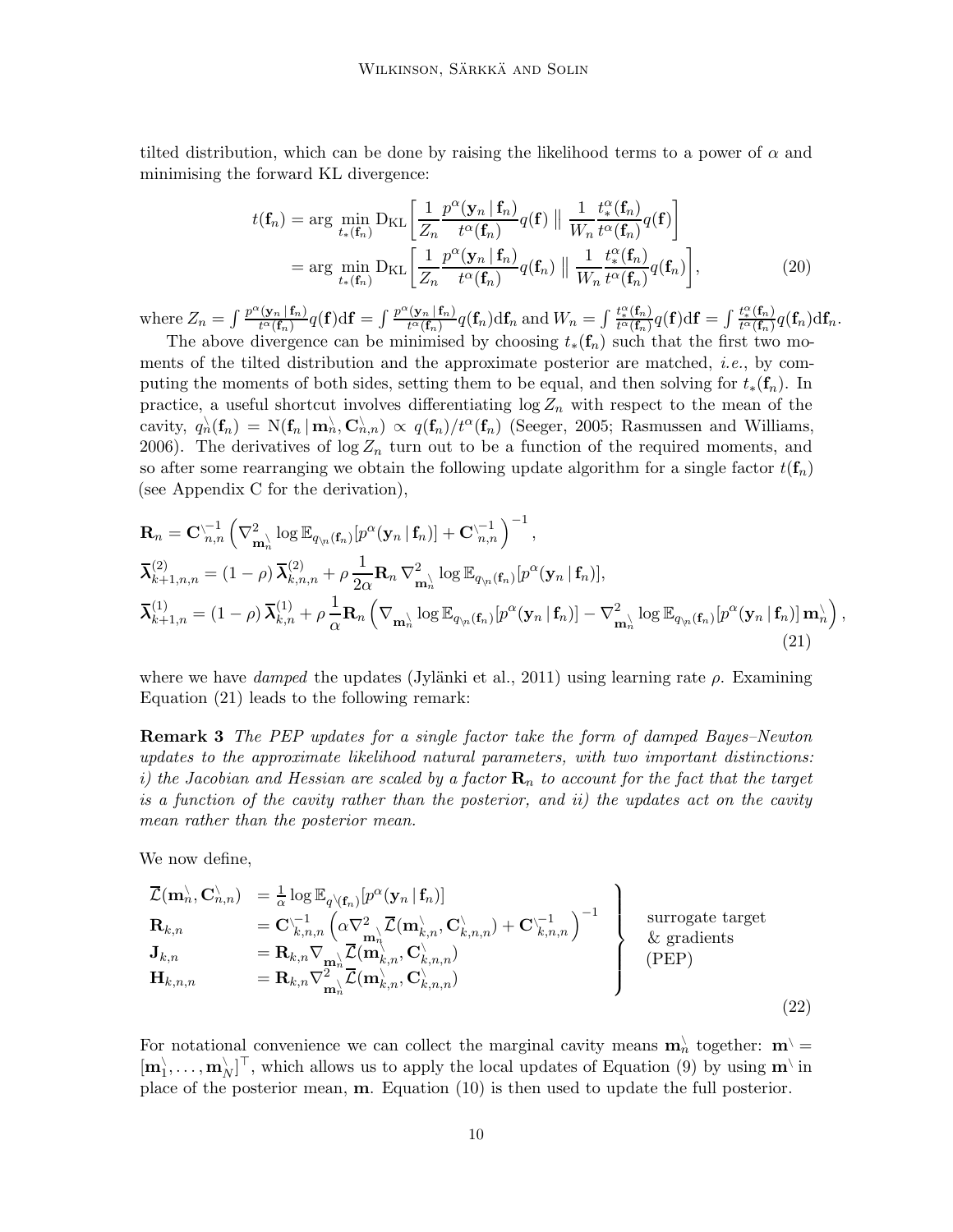It is well known that when  $\alpha \to 0$  the PEP energy becomes equivalent to the variational free energy [\(Minka, 2005;](#page-37-4) [Bui et al.](#page-35-3), [2017](#page-35-3)) and that in this case, if PEP converges, it converges to the same fixed points as VI. However, our presentation reveals even deeper connections between the two methods. In [Appendix D](#page-43-0) we show that the surrogate target used in PEP has the following property,

<span id="page-10-0"></span>
$$
\lim_{\alpha \to 0} \frac{1}{\alpha} \log \mathbb{E}_{q \setminus (\mathbf{f}_n)} [p^{\alpha}(\mathbf{y}_n | \mathbf{f}_n)] = \mathbb{E}_{q(\mathbf{f}_n)} [\log p(\mathbf{y}_n | \mathbf{f}_n)], \tag{23}
$$

and furthermore we can see that the PEP scaling factor reverts to the identity in the limit,  $\lim_{\alpha\to 0} \mathbf{R}_n = \mathbf{I}$ . Combined with the fact that  $\lim_{\alpha\to 0} q(\mathbf{f}_n) = q(\mathbf{f}_n)$ , this shows that [Equation \(22\)](#page-9-1) ( $\alpha \rightarrow 0$ ) is identical to the VI updates given by [Equation \(15\),](#page-7-1) which leads to the following result:

**Remark 4** When  $\alpha \rightarrow 0$ , a single step of the power EP algorithm is equivalent to a natural gradient descent step in the variational free energy (i.e., a natural gradient VI step).

This connection between PEP and natural gradient VI had gone largely unnoticed until [Bui et al. \(2018](#page-35-4)) recently derived the same result. However, our presentation arguably makes the connection even clearer.

#### 4.2.1 The Power EP Energy

The PEP algorithm also provides a way to compute an approximation to the negative log marginal likelihood. This approximation is often referred to as the PEP energy (PEPE) and to derive it we must recall that the approximate likelihood factors are defined as unnormalised Gaussians,  $t(f_n) = z_n N(f_n | \overline{m}_n, \overline{C}_{n,n})$ . The PEPE is then given by,

$$
\begin{aligned} \text{PEPE}(q(\mathbf{f})) &= -\log \int p(\mathbf{f}) \prod_{n=1}^{N} t(\mathbf{f}_n) \, \mathrm{d}\mathbf{f} \\ &= -\log \int p(\mathbf{f}) \prod_{n=1}^{N} z_n \mathrm{N}(\mathbf{f}_n \, | \, \overline{\mathbf{m}}_n, \overline{\mathbf{C}}_{n,n}) \, \mathrm{d}\mathbf{f} \\ &= -\sum_{n=1}^{N} \log z_n - \log \mathcal{Z}, \end{aligned} \tag{24}
$$

where  $\mathcal{Z} = \int p(\mathbf{f}) \prod_{n=1}^{N} N(\mathbf{f}_n | \overline{\mathbf{m}}_n, \overline{\mathbf{C}}_{n,n}) d\mathbf{f}$ , which is the same term used in the VFE in [Equation \(16\).](#page-8-1) Computing the constants,  $z_n$ , is less straightforward. To do so, we match the zero-th moment of the tilted distribution in a similar way to the first two moments, which amounts to setting  $z_n$  such that,

$$
z_n^{\alpha} \mathbb{E}_{q \setminus (\mathbf{f}_n)}[N^{\alpha}(\mathbf{f}_n \mid \overline{\mathbf{m}}_n, \overline{\mathbf{C}}_{n,n})] = \mathbb{E}_{q \setminus (\mathbf{f}_n)}[p^{\alpha}(\mathbf{y}_n \mid \mathbf{f}_n)]. \tag{25}
$$

Taking the logarithm and rearranging gives,

$$
\log z_n = \frac{1}{\alpha} \left( \log \mathbb{E}_{q \setminus (\mathbf{f}_n)} [p^{\alpha}(\mathbf{y}_n \,|\, \mathbf{f}_n)] - \log \mathbb{E}_{q \setminus (\mathbf{f}_n)} [N^{\alpha}(\mathbf{f}_n \,|\, \overline{\mathbf{m}}_n, \overline{\mathbf{C}}_{n,n})] \right),\tag{26}
$$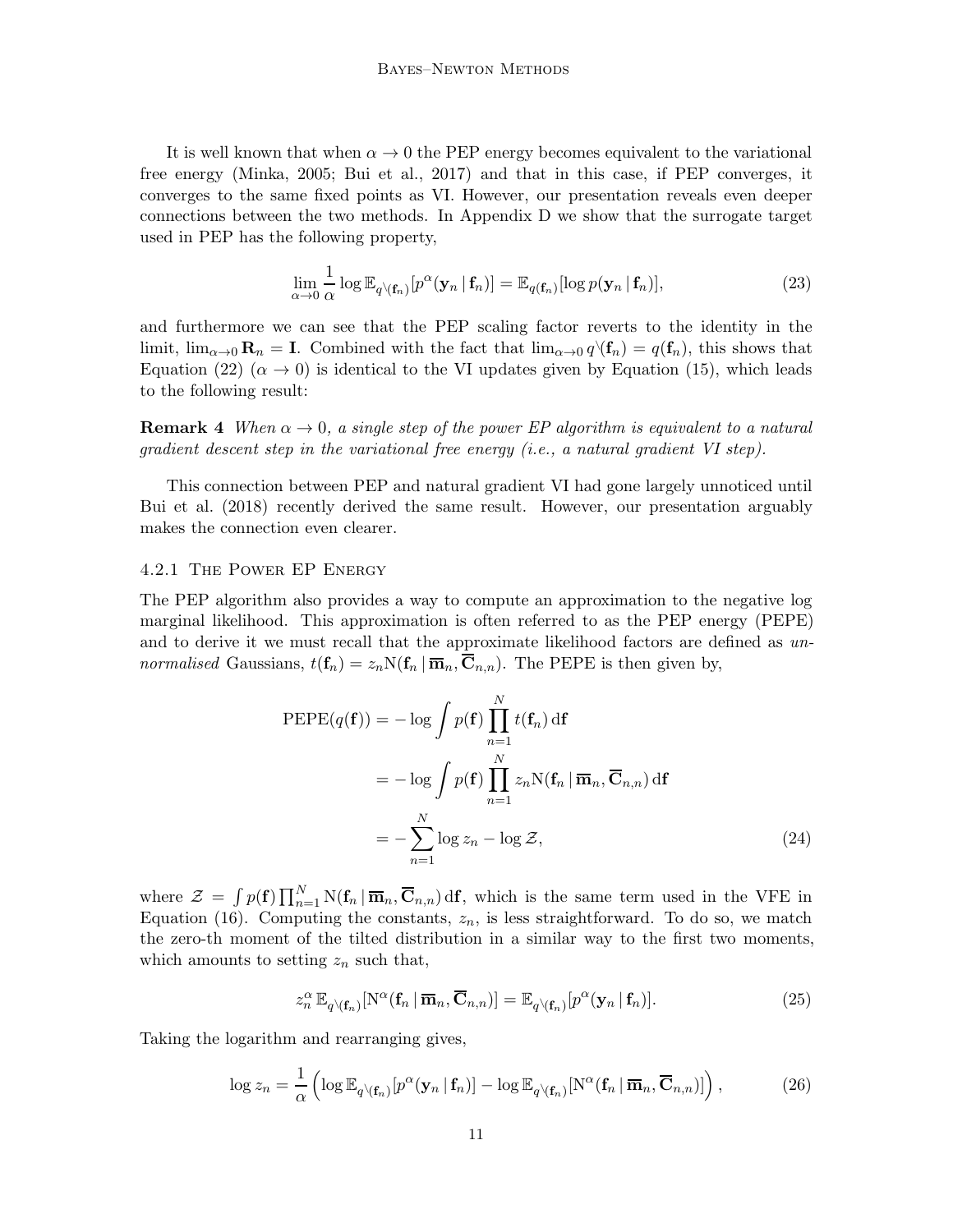such that the PEP energy becomes,

<span id="page-11-2"></span>
$$
\text{PEPE}(q(\mathbf{f})) = -\frac{1}{\alpha} \sum_{n=1}^{N} \log \mathbb{E}_{q \setminus (\mathbf{f}_n)} [p^{\alpha}(\mathbf{y}_n | \mathbf{f}_n)] + \frac{1}{\alpha} \sum_{n=1}^{N} \log \mathbb{E}_{q \setminus (\mathbf{f}_n)} [\mathbf{N}^{\alpha}(\mathbf{f}_n | \overline{\mathbf{m}}_n, \overline{\mathbf{C}}_{n,n})] - \log \mathcal{Z}.
$$
\n(27)

This presentation of the energy highlights its connection to the VFE in [Equation \(16\):](#page-8-1) applying [Equation \(23\)](#page-10-0) to the first two terms immediately shows that as  $\alpha \to 0$ , PEPE  $\to$ VFE.

#### 4.3 Posterior Linearisation

Posterior linearisation (PL, García-Fernández et al., [2016](#page-35-0)) is another approximate inference method which can be framed as updates to local likelihood factors. Whilst PL is not a commonly used method in the machine learning community, it provides an important link to the approximate Bayesian inference methods developed in the signal processing literature: it is an extension of classical statistical linearisation [\(Gelb](#page-35-6), [1974\)](#page-35-6), which itself generalises the sigma-point smoothing algorithms such as the unscented Kalman smoother (Särkkä, 2013). PL seeks an approximate posterior via the likelihood approximation  $p(y | f) \approx q(y | f)$  $N(y | \mathbf{A}f + b, \Omega)$ , computed via statistical linear regression (SLR, Särkkä, [2013\)](#page-38-0) of  $\mathbb{E}[y | f] :=$  $\mathbb{E}_{p(\mathbf{y}|\mathbf{f})}[\mathbf{y}]$  with respect to the approximate posterior  $q(\mathbf{f}) = N(\mathbf{f} | \mathbf{m}, \mathbf{C})$ . SLR provides the optimal linearisation of the likelihood model in the mean-square-error (MSE) sense,

$$
MSE(\mathbf{A}, \mathbf{b}) = \mathbb{E}_{q(\mathbf{f})} \left[ (\mathbb{E}[\mathbf{y} | \mathbf{f}] - \mathbf{A}\mathbf{f} - \mathbf{b})^{\top} (\mathbb{E}[\mathbf{y} | \mathbf{f}] - \mathbf{A}\mathbf{f} - \mathbf{b}) \right].
$$
 (28)

The PL updates can be derived by setting the derivatives of [Equation \(28\)](#page-11-0) with respect to A, b to zero, which gives,

<span id="page-11-0"></span>
$$
\mathbf{A} = \mathbb{E}_{q(\mathbf{f})} \left[ (\mathbf{f} - \mathbf{m})(\mathbb{E}[\mathbf{y} | \mathbf{f}] - \mathbb{E}_{q(\mathbf{f})}[\mathbb{E}[\mathbf{y} | \mathbf{f}]])^{\top} \right] \mathbf{C}^{-1},
$$
\n
$$
\mathbf{b} = \mathbb{E}_{q(\mathbf{f})}[\mathbb{E}[\mathbf{y} | \mathbf{f}]] - \mathbf{A}\mathbf{m}.
$$
\n(29)

The likelihood covariance is then set equal to the mean-square-error matrix,

<span id="page-11-1"></span>
$$
\mathbf{\Omega} = \mathbb{E}_{q(\mathbf{f}), p(\mathbf{y} \mid \mathbf{f})} \left[ (\mathbf{y} - \mathbf{A}\mathbf{f} - \mathbf{b})(\mathbf{y} - \mathbf{A}\mathbf{f} - \mathbf{b})^{\top} \right]
$$
  
=  $\mathbb{E}_{q(\mathbf{f})} \left[ (\mathbb{E}[\mathbf{y} \mid \mathbf{f}] - \mathbf{A}\mathbf{f} - \mathbf{b})(\mathbb{E}[\mathbf{y} \mid \mathbf{f}] - \mathbf{A}\mathbf{f} - \mathbf{b})^{\top} + \text{Cov}[\mathbf{y} \mid \mathbf{f}] \right].$  (30)

This approach has an intuitive interpretation: PL seeks the best affine fit to the conditional expectation  $\mathbb{E}[\mathbf{y} | \mathbf{f}]$  in the region of the approximate posterior, and sets the likelihood covariance equal to the error induced by this approximation. To enable direct comparison with VI and PEP, the approximate likelihood  $q(y | f)$  can also be written as a Gaussian distribution over f:  $t(f) = N(f | \overline{m}, \overline{C})$ , with update rule (see [Appendix E](#page-44-0) for the derivation),

$$
\overline{\mathcal{L}}(\mathbf{m}_n, \mathbf{C}_{n,n}) = \log \mathcal{N}(\mathbf{y}_n \mid \mathbb{E}_{q(\mathbf{f}_n)}[\mathbb{E}[\mathbf{y}_n \mid \mathbf{f}_n]], \mathbf{\Omega}_{n,n})
$$
\n
$$
\mathbf{J}_{k,n} = \nabla_{\mathbf{m}_n} \mathbb{E}_{q(\mathbf{f}_n)}[\mathbb{E}[\mathbf{y}_n \mid \mathbf{f}_n]]^\top \mathbf{\Omega}_{k,n,n}^{-1}(\mathbf{y}_n - \mathbb{E}_{q(\mathbf{f}_n)}[\mathbb{E}[\mathbf{y}_n \mid \mathbf{f}_n]])
$$
\n
$$
\mathbf{H}_{k,n,n} = -\nabla_{\mathbf{m}_n} \mathbb{E}_{q(\mathbf{f}_n)}[\mathbb{E}[\mathbf{y}_n \mid \mathbf{f}_n]]^\top \mathbf{\Omega}_{k,n,n}^{-1} \nabla_{\mathbf{m}_n} \mathbb{E}_{q(\mathbf{f}_n)}[\mathbb{E}[\mathbf{y}_n \mid \mathbf{f}_n]])
$$
\n
$$
\left.\begin{matrix}\n\text{surrogate target} \\
\text{for } k = 1, \text{ and } k = 2, \text{ and } k = 1, \text{ and } k = 2,\text{ and } k = 1,\text{ and } k = 2,\text{ and } k = 3,\text{ and } k = 1,\text{ and } k = 3,\text{ and } k = 1,\text{ and } k = 3,\text{ and } k = 1,\text{ and } k = 3,\text{ and } k = 3,\text{ and } k = 3,\text{ and } k = 3,\text{ and } k = 3,\text{ and } k = 3,\text{ and } k = 3,\text{ and } k = 3,\text{ and } k = 3,\text{ and } k = 3,\text{ and } k = 3,\text{ and } k = 3,\text{ and } k = 3,\text{ and } k = 3,\text{ and } k = 3,\text{ and } k = 3,\text{ and } k = 3,\text{ and } k = 3,\text{ and } k = 3,\text{ and } k = 3,\text{ and } k = 3,\text{ and } k = 3,\text{ and } k = 3,\text{ and } k = 3,\text{ and } k = 3,\text{ and } k = 3,\text{ and } k = 3,\text{ and } k = 3,\text{ and } k = 3,\text{
$$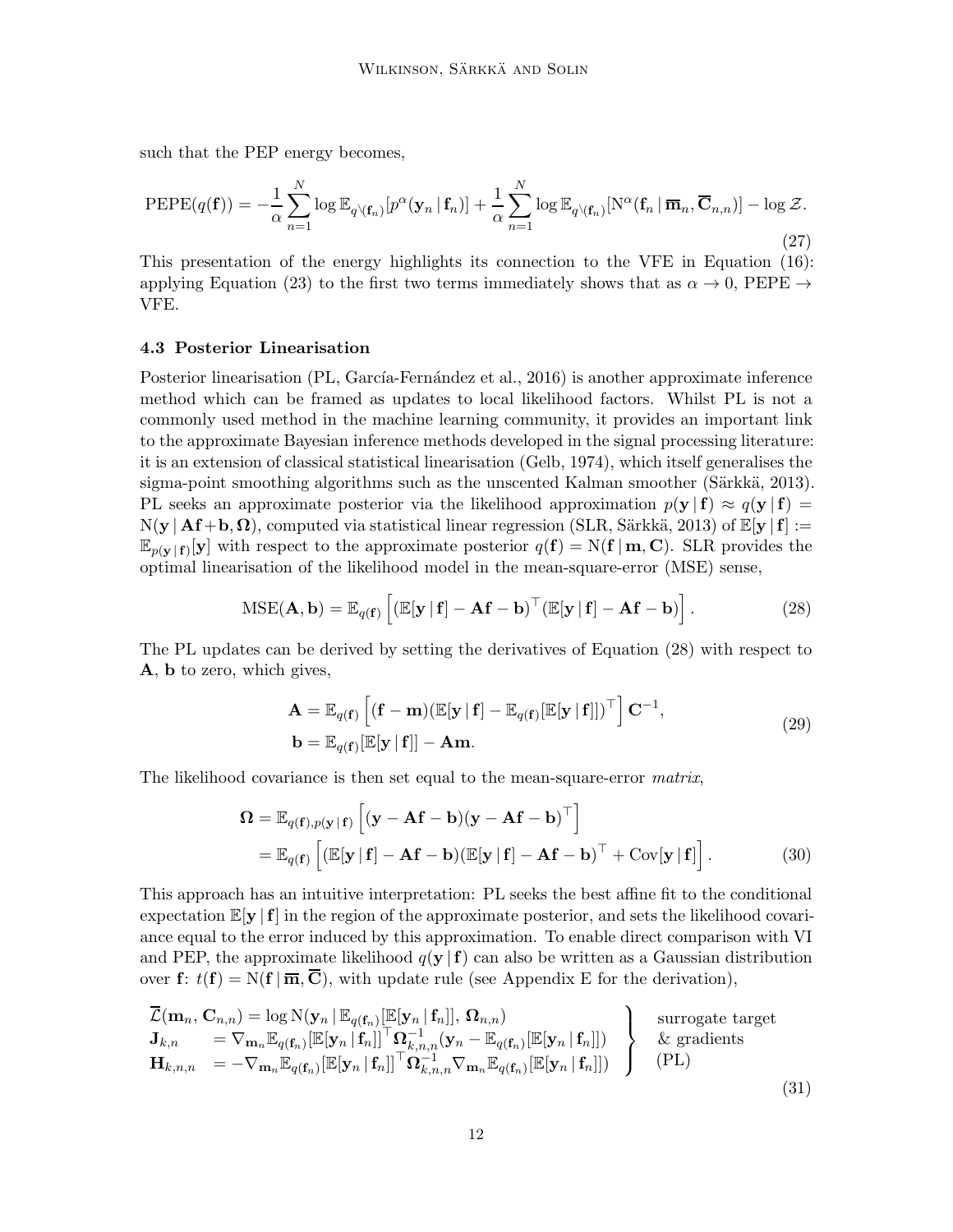The damped local/global Newton updates of [Equation \(9\)](#page-5-1) and [Equation \(10\)](#page-6-1) can now be applied to perform inference. Notice that PL only requires the Jacobian of the objective, whereas both EP and VI also require the Hessian, *i.e.*, they utilise second-order derivative information of the objective. This first-order approximation to the Hessian means PL is a Gauss–Newton method. We will discuss Gauss–Newton methods further in [Section 5.](#page-14-0)

#### <span id="page-12-1"></span>4.3.1 Taylor Expansion / the Iterated Extended Kalman Smoother

Another approximate inference algorithm can be obtained by replacing statistical linear regression in PL by analytical linearisation, i.e., a first-order Taylor expansion (and using a simpler covariance approximation). This can be achieved by defining the simpler surrogate target  $\overline{\mathcal{L}}(\mathbf{f}) = \log p(\mathbf{y} | \mathbf{f})$  and setting the likelihood covariance to  $\Omega = \text{Cov}[\mathbf{y} | \mathbf{m}] :=$  $Cov[\mathbf{y} | \mathbf{f}]_{\mathbf{f}=\mathbf{m}}$ , after which the update equations become,

<span id="page-12-0"></span>
$$
\overline{\mathcal{L}}(\mathbf{f}_n) = \log N(\mathbf{y} | \mathbb{E}[\mathbf{y}_n | \mathbf{f}_n], \text{Cov}[\mathbf{y}_n | \mathbf{f}_n])
$$
\n
$$
\mathbf{J}_{k,n} = \nabla_{\mathbf{f}_n} \mathbb{E}[\mathbf{y}_n | \mathbf{m}_{k,n}]^\top \text{Cov}[\mathbf{y}_n | \mathbf{m}_{k,n}]^{-1} (\mathbf{y}_n - \mathbb{E}[\mathbf{y}_n | \mathbf{m}_{k,n}])
$$
\n
$$
\mathbf{H}_{k,n,n} = -\nabla_{\mathbf{f}_n} \mathbb{E}[\mathbf{y}_n | \mathbf{m}_{k,n}]^\top \text{Cov}[\mathbf{y}_n | \mathbf{m}_{k,n}]^{-1} \nabla_{\mathbf{f}_n} \mathbb{E}[\mathbf{y}_n | \mathbf{m}_{k,n}])
$$
\n
$$
\begin{array}{c} \text{surrogate target} \\ \& \text{ gradients} \\ \text{(Taylor)} \end{array}
$$
\n(32)

where  $\mathbb{E}[\mathbf{y}_n | \mathbf{m}_{k,n}] = \mathbb{E}[\mathbf{y}_n | \mathbf{f}_n] |_{\mathbf{f}_n=\mathbf{m}_{k,n}}$ . Here  $\mathbf{H}_{k,n,n}$  is again a first-order approximation to the true Hessian, i.e., a Gauss–Newton approximation (see [Section 5](#page-14-0) and [Appendix G\)](#page-45-0). This approach is equivalent to the updates used in the iterated extended Kalman smoother (EKS, [Bell](#page-34-0), [1994](#page-34-0)) when performing inference in nonlinear state space models.

# 4.3.2 The Posterior Linearisation Energy

Unfortunately, it is not clear how to construct a marginal likelihood approximation using the computations involved in PL. García-Fernández et al. [\(2019](#page-35-7)) suggest an approximation for Gaussian process models similar to the PEP energy, but where they discard some terms that do not depend on the model hyperparameters. The best approach may therefore be to use the full PEP energy, however this is sub-optimal since does not re-use the computations performed during inference. Alternatively, the VFE could also be used.

On the other hand, since the Taylor/EKS approach is equivalent to a Gauss–Newton method, the Laplace energy, [Equation \(17\),](#page-8-2) can be used as the negative log marginal likelihood approximation in this case.

#### 4.4 Method Comparison

[Table 1](#page-13-0) compares the surrogate targets used for updating the approximate likelihood parameters. Laplace  $(i.e., Newton)$  and Taylor  $(i.e., EKS)$  both compute the derivatives of the target with respect to  $f_n$  and then evaluate them at the mean,  $f_n = m_n$ . The Bayes–Newton methods (PL, PEP, VI) marginalise out  $f_n$  and then compute the gradients with respect to the posterior (or cavity) mean. [Table 2](#page-13-1) compares the types of approximations employed by the each inference algorithm, and [Figure 1](#page-14-1) is a flow chart showing the connections between the methods.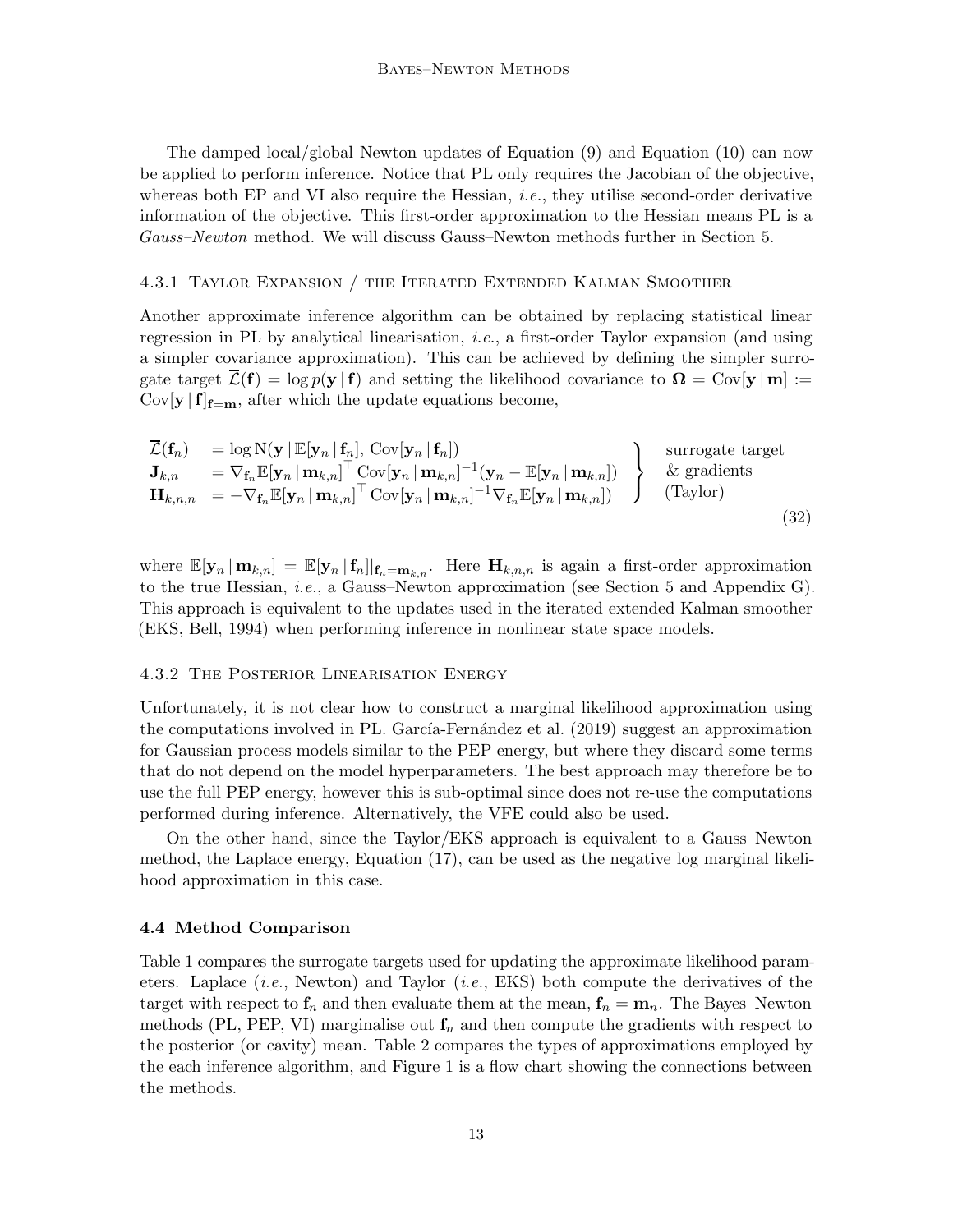<span id="page-13-0"></span>Table 1: Comparison of optimisation target and derivative approximations used by various Bayesian inference schemes.  $\mathbf{R}_n = \mathbf{C}_{n,n}^{-1} (\alpha \nabla_{\mathbf{m}_n}^2 \overline{\mathcal{L}}(\mathbf{m}_n) + \mathbf{C}_{n,n}^{-1})^{-1}$  is the PEP scaling factor,  $q(\mathbf{f}_n) \propto q(\mathbf{f}_n)/t^{\alpha}(\mathbf{f}_n)$  is the PEP cavity,  $\mathbf{\Omega}_{n,n}$  is the mean square error matrix of the SLR approximation, [Equation \(28\),](#page-11-0) and  $\nu(\mathbf{f}_n) = \mathbb{E}[\mathbf{y}_n | \mathbf{f}_n]$ ,  $\Sigma(\mathbf{f}_n) = \text{Cov}[\mathbf{y}_n | \mathbf{f}_n]$  are the first two moments of  $p(\mathbf{y} \mid \mathbf{f})$ .

|               | SURROGATE TARGET, $\mathcal{L}(\cdot)$                                    | JACOBIAN, $J_n$                                                                                                                                                                                                                                                                                                                                                                                                                                                  | HESSIAN, $H_{n,n}$                                                                                                           |
|---------------|---------------------------------------------------------------------------|------------------------------------------------------------------------------------------------------------------------------------------------------------------------------------------------------------------------------------------------------------------------------------------------------------------------------------------------------------------------------------------------------------------------------------------------------------------|------------------------------------------------------------------------------------------------------------------------------|
| <b>NEWTON</b> | $\log p(\mathbf{y}_n   \mathbf{f}_n)$                                     | $\nabla_{\mathbf{f}_n}\overline{\mathcal{L}}_n(\mathbf{m}_n)$                                                                                                                                                                                                                                                                                                                                                                                                    | $\nabla^2_{\mathbf{f}_n}\bar{\mathcal{L}}_n(\mathbf{m}_n)$                                                                   |
| <b>TAYLOR</b> |                                                                           | $\log N(\mathbf{y}_n   \boldsymbol{\nu}(\mathbf{f}_n), \boldsymbol{\Sigma}(\mathbf{f}_n)) \quad \nabla_{\mathbf{f}_n} \boldsymbol{\nu}(\mathbf{m}_n)^\top \boldsymbol{\Sigma}(\mathbf{m}_n)^{-1}(\mathbf{y}_n - \boldsymbol{\nu}(\mathbf{m}_n)) \quad -\nabla_{\mathbf{f}_n} \boldsymbol{\nu}(\mathbf{m}_n)^\top \boldsymbol{\Sigma}(\mathbf{m}_n)^{-1} \nabla_{\mathbf{f}_n} \boldsymbol{\nu}(\mathbf{m}_n)$                                                    |                                                                                                                              |
| PL            |                                                                           | $\log \mathrm{N}(\mathbf{y}_n \mid \mathbb{E}_q[\boldsymbol{\nu}(\mathbf{f}_n)], \boldsymbol{\Omega}_{n,n}) \ \nabla_{\mathbf{m}_n} \mathbb{E}_q[\boldsymbol{\nu}(\mathbf{f}_n)]^\top \boldsymbol{\Omega}_{n,n}^{-1}(\mathbf{y}_n - \mathbb{E}_q[\boldsymbol{\nu}(\mathbf{f}_n)]) \ - \nabla_{\mathbf{m}_n} \mathbb{E}_q[\boldsymbol{\nu}(\mathbf{f}_n)]^\top \boldsymbol{\Omega}_{n,n}^{-1} \nabla_{\mathbf{m}_n} \mathbb{E}_q[\boldsymbol{\nu}(\mathbf{f}_n)]$ |                                                                                                                              |
| VI            | $\mathbb{E}_q[\log p(\mathbf{y}_n \mathbf{f}_n)]$                         | $\nabla_{\mathbf{m}_n} \overline{\mathcal{L}}_n(\mathbf{m}_n, \mathbf{C}_{n,n})$                                                                                                                                                                                                                                                                                                                                                                                 | $\nabla_{\mathbf{m}_n}^2 \overline{\mathcal{L}}_n(\mathbf{m}_n, \mathbf{C}_{n,n})$                                           |
| <b>PEP</b>    | $\frac{1}{\alpha} \log \mathbb{E}_{a}$ $[p(\mathbf{y}_n   \mathbf{f}_n)]$ | $\mathbf{R}_n \nabla_{\mathbf{m}_n^{\setminus}} \overline{\mathcal{L}}(\mathbf{m}_n^{\setminus}, \mathbf{C}_{n,n}^{\setminus})$                                                                                                                                                                                                                                                                                                                                  | $\mathbf{R}_n\nabla^2_{\mathbf{m}^{\setminus}}\overline{\mathcal{L}}(\mathbf{m}^{\setminus}_n,\mathbf{C}^{\setminus}_{n,n})$ |

<span id="page-13-1"></span>Table 2: A comparison of the different method and approximation types employed by various Bayesian inference schemes. The Newton and Taylor methods are mode-seeking algorithms whose updates depend only on the posterior mean, whereas the Bayes–Newton methods (PL, PEP, VI) optimise the full posterior mean and covariance. It can be shown that Taylor and PL make Gauss–Newton approximations to the Hessian of the optimisation target.

|                | <b>METHOD TYPE</b> | APPROXIMATION TYPE                                                                                                                                                                                           |
|----------------|--------------------|--------------------------------------------------------------------------------------------------------------------------------------------------------------------------------------------------------------|
| NEWTON/LAPLACE | Newton             | Laplace approximation around posterior mode                                                                                                                                                                  |
| TAYLOR/EKS     | Gauss-Newton       | Taylor expansion around posterior mode                                                                                                                                                                       |
| PL             | Bayes-Gauss-Newton | $\arg\min_{q(\mathbf{y} \mathbf{f})} \mathbb{E}_{p(\mathbf{f} \mathbf{y})}[\mathrm{D}_{\mathrm{KL}}[p(\mathbf{y} \mathbf{f})    q(\mathbf{y} \mathbf{f})]]$<br>Optimal likelihood linearisation in MSE sense |
| PEP            | Bayes-Newton       | $\approx$ arg min <sub>q(f)</sub> $D_{\alpha}[p(f   y)    q(f)]$<br>Stationary point of PEP Energy                                                                                                           |
| VI             | Bayes-Newton       | $\arg \min_{q(\mathbf{f})} D_{\mathrm{KL}}[q(\mathbf{f})    p(\mathbf{f}   \mathbf{y})]$<br>Minimizes variational free energy (VFE)                                                                          |

## 4.5 Issues with Newton and Bayes–Newton Methods

There are two sources of potential instability in the algorithms described above:  $i)$  the algorithms that involve a full Hessian computation may result in the approximate likelihood covariance,  $\overline{C}$ , being negative definite, such that the algorithm fails, *ii*) the algorithms may oscillate or diverge. In the following sections, we present ways to address issue  $i$ ) by developing Bayesian variants of approximation schemes from the optimisation literature, namely Gauss–Newton and Quasi-Newton methods.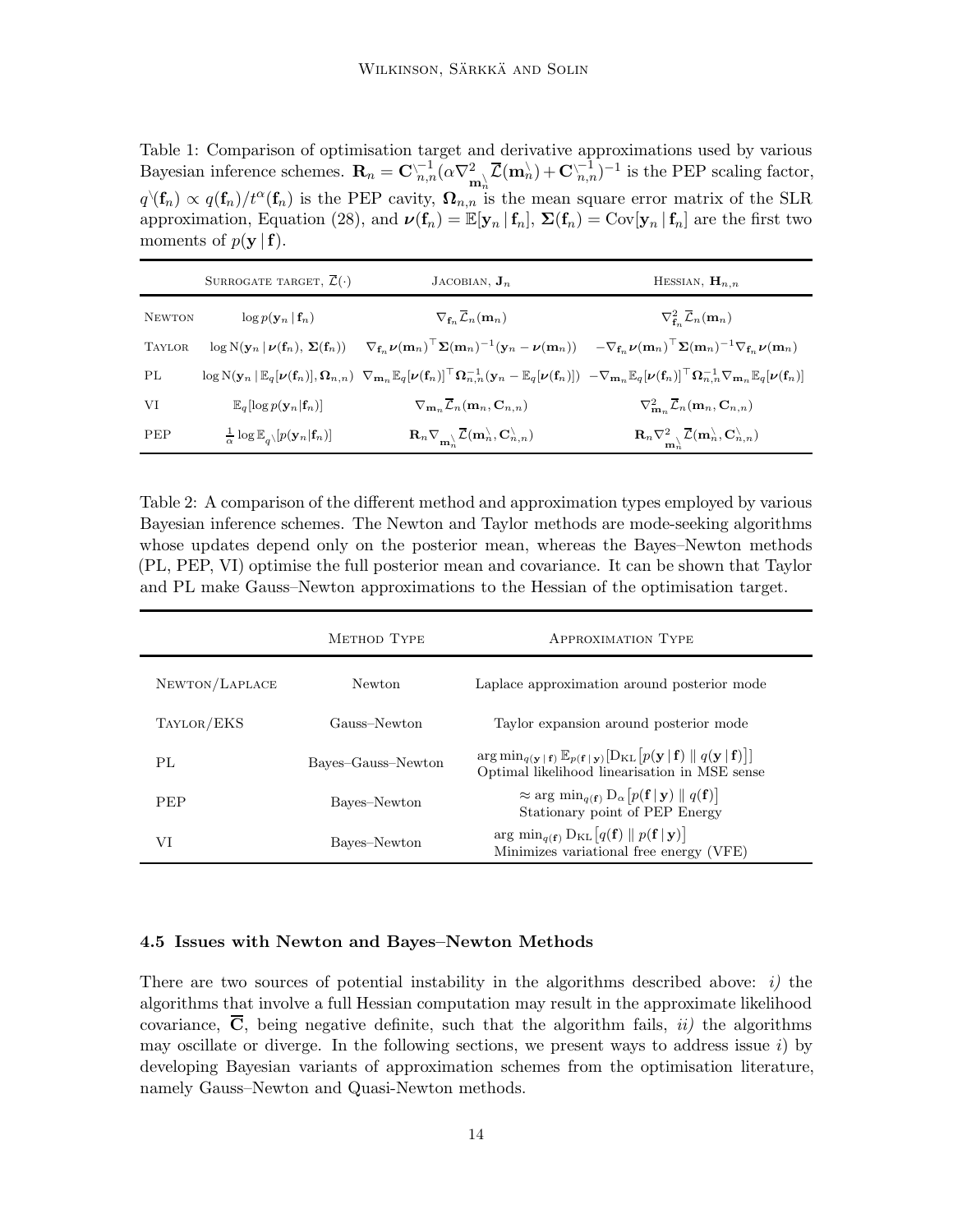<span id="page-14-1"></span>

Figure 1: A graphical representation of the links between various inference methods. When the EP power tends to zero, the method becomes identical to natural gradient variational inference. Replacing the expectations of  $l = \log p(\mathbf{y} | \mathbf{f})$  in the VI updates with point estimates leads to the Laplace approximation / Newton's method. Applying a (generalised) Gauss–Newton approximation to the Hessian of the target results in the Taylor method (extended Kalman smoother). Similarly, replacing the expectations of  $\nu = \mathbb{E}[\mathbf{y} | \mathbf{f}]$  in PL with point estimates leads to the Taylor method. In [Section 5](#page-14-0) we show that a Gauss–Newton approximation can also be applied to VI, which guarantees PSD covariance updates.

## <span id="page-14-2"></span>4.5.1 Heuristic Methods for Ensuring PSD Updates

One common way to improve the conditioning of a matrix is to add a constant value to its diagonal entries. When applying Newton's method, this is a valid way to improve stability, because adding a infinitely large value to the diagonal of the Hessian results in the steepest descent algorithm. For the Bayes–Newton algorithms, adding a large constant to the diagonal is not valid, since the Hessian is also used as the approximate likelihood precision, so modifying its entries can lead to poor results.

Therefore we propose a simple heuristic approach to ensuring that updates remain PSD, which will serve as a baseline method for our Bayes–Gauss–Newton and Bayes-quasi-Newton methods presented in [Section 5](#page-14-0) and [Section 6.](#page-19-1) Given a possibly indefinite precision matrix,  $\overline{\mathbf{C}}^{-1}$ , our heuristic approach sets all the off-diagonal entries to zero, and replaces all the negative diagonal entries with a small positive value,  $\epsilon = 0.01$ .

# <span id="page-14-0"></span>5. Bayes–Gauss–Newton

Here we will first derive a Gauss–Newton approximation to Newton's method for approximate inference. After which, we will show how a similar Bayesian analogy results in an efficient and stable VI method that guarantees the likelihood covariance remain PSD, and show how this presentation provides insight into the PL and EKS methods. Unfortunately, it is not possible to derive a similar Gauss–Newton approximation to PEP, because Bonnet's and Price's theorems (see [Section 5.2\)](#page-17-0) do not apply to the PEP surrogate target.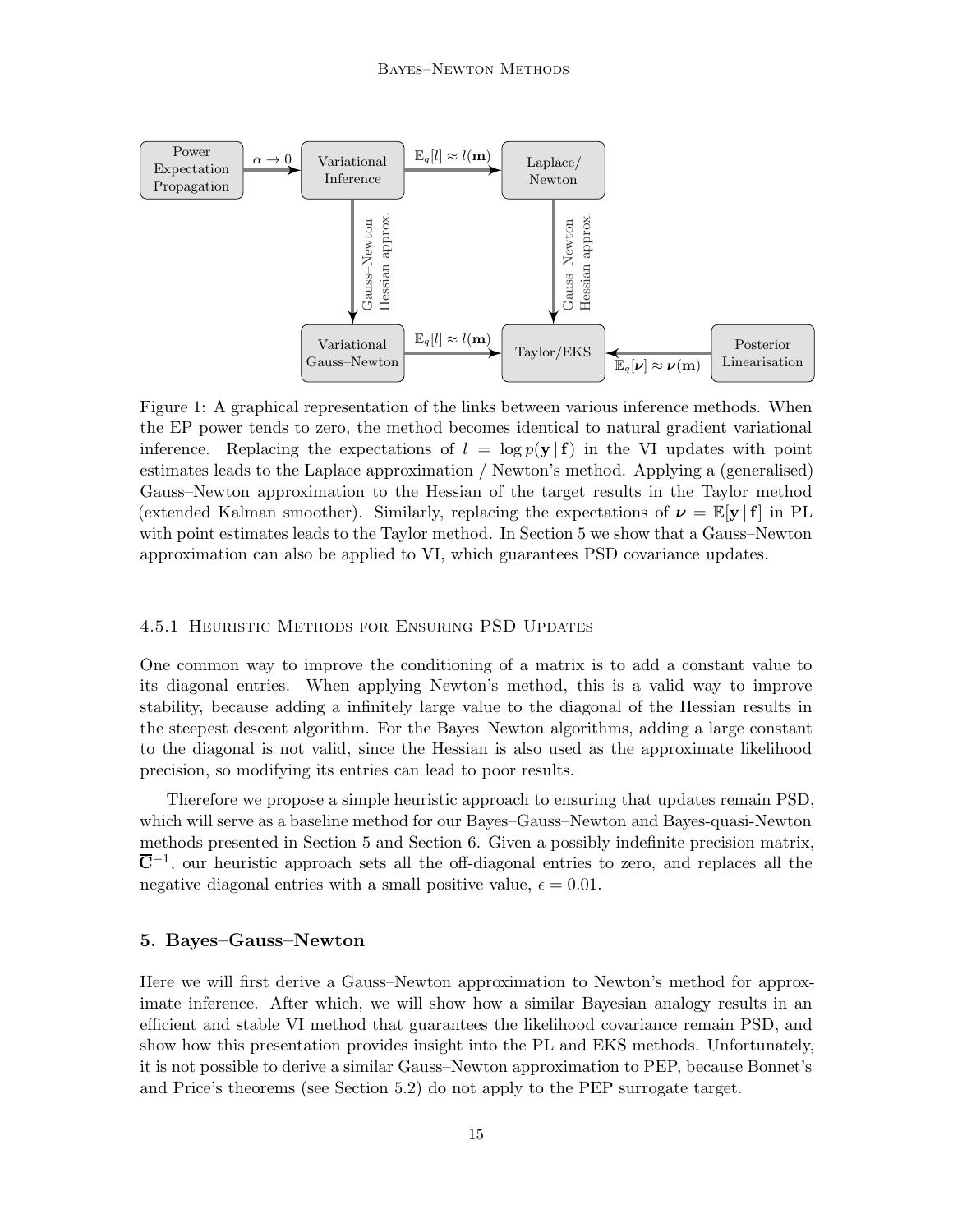# <span id="page-15-0"></span>5.1 The (Partial) Gauss–Newton Method for Approximate Bayesian Inference

Consider again Newton's method applied to the log posterior,  $\mathcal{L}(\mathbf{f}) = \log p(\mathbf{f} | \mathbf{y})$ , with a Gaussian prior, [Equation \(5\).](#page-4-0) We now reformulate this algorithm as a *nonlinear least*squares problem, the form required in order to derive and apply a Gauss–Newton approximation (Björck, 1996). This rewriting of the model into a least-squares form is a crucial step. However, it seems to have been neglected in the approximate inference lit-erature (e.g., [Khan and Rue, 2021](#page-36-1)), where it is common to simply use the approximation  $\nabla_f^2 \mathcal{L}(f) \approx \nabla_f \mathcal{L}(f)^\top \nabla_f \mathcal{L}(f)$ , which despite guaranteeing PSD updates is not a correct Gauss-Newton method.

We first consider the case where the likelihood model is continuous and can be written in the form,

$$
\log p(\mathbf{y} | \mathbf{f}) = \log N(\mathbf{y} | \mathbb{E}[\mathbf{y} | \mathbf{f}], \text{Cov}[\mathbf{y} | \mathbf{f}])
$$
  
= 
$$
\log Z(\mathbf{f}) - \frac{1}{2}(\mathbf{y} - \mathbb{E}[\mathbf{y} | \mathbf{f}])^{\top} \text{Cov}[\mathbf{y} | \mathbf{f}]^{-1}(\mathbf{y} - \mathbb{E}[\mathbf{y} | \mathbf{f}]),
$$
 (33)

where  $Z(\mathbf{f}) = (2\pi)^{-N/2} |\text{Cov}[\mathbf{y} | \mathbf{f}]|^{-1/2}$  is the normaliser, and where  $\mathbb{E}[\mathbf{y} | \mathbf{f}]$  and  $\text{Cov}[\mathbf{y} | \mathbf{f}]$ are the conditional moments, which may be nonlinear functions of f. For example, the heteroscedastic noise likelihood (see [Section 8.4.1\)](#page-28-0) takes this form, as do many models from the signal processing literature involving dynamical systems corrupted by noise. For models of this type, we can define the vector  $V(f)$  to be a collection of *residual components* as follows,

<span id="page-15-1"></span>
$$
\mathbf{V}(\mathbf{f}) = \begin{bmatrix} \text{Cov}[\mathbf{y}_1 | \mathbf{f}_1]^{-\frac{1}{2}} (\mathbf{y}_1 - \mathbb{E}[\mathbf{y}_1 | \mathbf{f}_1]) \\ \vdots \\ \text{Cov}[\mathbf{y}_N | \mathbf{f}_N]^{-\frac{1}{2}} (\mathbf{y}_N - \mathbb{E}[\mathbf{y}_N | \mathbf{f}_N]) \\ \mathbf{K}^{-\frac{1}{2}} (\mathbf{f} - \boldsymbol{\mu}) \end{bmatrix},
$$
(34)

such that the log posterior can be written  $\log p(\mathbf{f} | \mathbf{y}) = -\frac{1}{2} \mathbf{V}(\mathbf{f})^{\top} \mathbf{V}(\mathbf{f}) + \log Z(\mathbf{f}) + c =$  $-\frac{1}{2}$  $\frac{1}{2} \|\mathbf{V}(\mathbf{f})\|_2^2 + \log Z(\mathbf{f}) + c$ , where  $c = -\frac{N}{2}$  $\frac{N}{2} \log(2\pi) - \frac{1}{2}$  $\frac{1}{2}$ log  $|\mathbf{K}| - p(\mathbf{y})$  collects the terms that do not depend on f and so can be ignored. This shows that optimisation of the target can be cast as a partial nonlinear least-squares problem. We use the term 'partial' because the log normaliser may depend on f, but cannot be written in the required least-squares form.

The Jacobian of the residual vector is obtained by taking the partial derivatives of each component,

$$
\nabla_{\mathbf{f}} \mathbf{V}(\mathbf{f}) = \begin{bmatrix} \mathbf{G}_1 \\ \vdots \\ \mathbf{G}_N \\ \mathbf{K}^{-\frac{1}{2}} \end{bmatrix},
$$
(35)

for,

$$
\mathbf{G}_n = \nabla_{\mathbf{f}^\top} \left( \text{Cov}[\mathbf{y}_n \,|\, \mathbf{f}_n]^{-\frac{1}{2}} (\mathbf{y}_n - \mathbb{E}[\mathbf{y}_n \,|\, \mathbf{f}_n]) \right) \n= \left[ \mathbf{0}, \ldots, \nabla_{\mathbf{f}_n} \left( \text{Cov}[\mathbf{y}_n \,|\, \mathbf{f}_n]^{-\frac{1}{2}} (\mathbf{y}_n - \mathbb{E}[\mathbf{y}_n \,|\, \mathbf{f}_n]) \right), \ldots, \mathbf{0} \right] \in \mathbb{R}^{D_\mathbf{y} \times ND}.
$$
\n(36)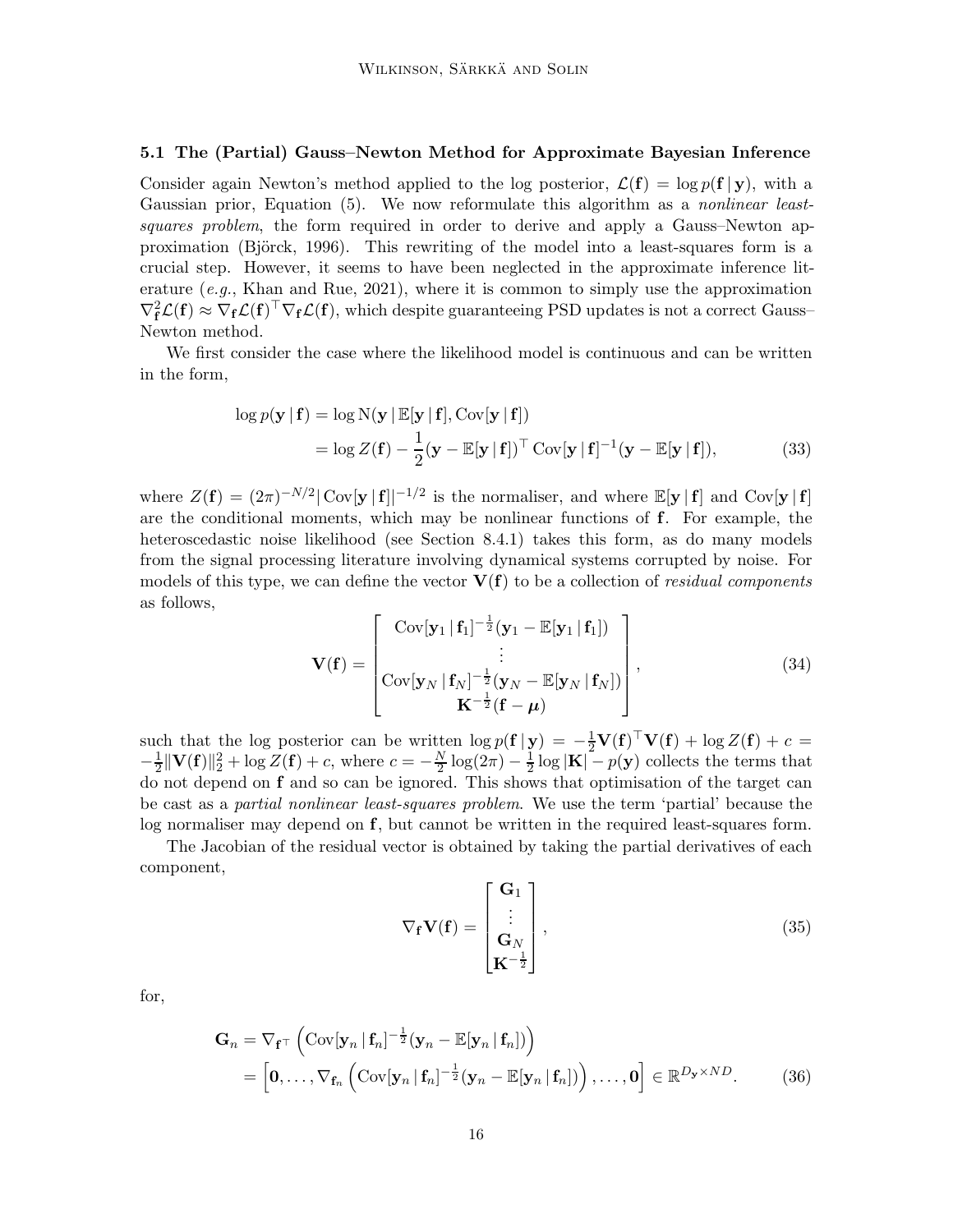The residual Hessian  $\nabla_{\mathbf{f}}^2 \mathbf{V}(\mathbf{f})$  is defined similarly. The Jacobian and Hessian of the log posterior can then be computed via the chain rule,

$$
\nabla_{\mathbf{f}} \mathcal{L}(\mathbf{f}) = -\nabla_{\mathbf{f}} \mathbf{V}(\mathbf{f})^{\top} \mathbf{V}(\mathbf{f}) + \nabla_{\mathbf{f}} \log Z(\mathbf{f}),
$$
\n
$$
\nabla_{\mathbf{f}}^2 \mathcal{L}(\mathbf{f}) = -\nabla_{\mathbf{f}} \mathbf{V}(\mathbf{f})^{\top} \nabla_{\mathbf{f}} \mathbf{V}(\mathbf{f}) - \nabla_{\mathbf{f}}^2 \mathbf{V}(\mathbf{f})^{\top} \mathbf{V}(\mathbf{f}) + \nabla_{\mathbf{f}}^2 \log Z(\mathbf{f}).
$$
\n(37)

A *Gauss–Newton* approximation to the Hessian involves discarding the second-order terms to give,

<span id="page-16-0"></span>
$$
\nabla_{\mathbf{f}}^2 \mathcal{L}(\mathbf{f}) \approx -\nabla_{\mathbf{f}} \mathbf{V}(\mathbf{f})^\top \nabla_{\mathbf{f}} \mathbf{V}(\mathbf{f})
$$

$$
= -\sum_{n=1}^N \mathbf{G}_n^\top \mathbf{G}_n - \mathbf{K}^{-1}.
$$
(38)

Inference based on [Equation \(38\)](#page-16-0) is guaranteed to result in PSD covariances because  $G_n^{\top} G_n$ is PSD. Note that  $\sum_{n=1}^{N} \mathbf{G}_n^{\top} \mathbf{G}_n$  is a block-diagonal matrix with block size D.

For many likelihood models the second-order term,  $\nabla_{\bf f}^2 {\bf V}({\bf f})^\top {\bf V}({\bf f}),$  will be zero or close to zero, meaning that the Gauss–Newton approach is either exact or a good approximation. However, Gauss–Newton is arguably most desirable in scenarios where the second-order term is not close to zero, since this often causes non-PSD updates to occur.

[Equation \(38\)](#page-16-0) also discards the log normaliser term,  $\nabla_{\mathbf{f}}^2 \log Z(\mathbf{f})$ . For some models the normaliser  $Z(f)$  does not depend on f, and hence this term will be zero. Even if  $Z(f)$ does depend on f, we would still expect the first order term to dominate the Hessian computation. However, inclusion of the normaliser Hessian may improve the inference result. We propose to replace this term with the following approximation:  $\nabla_{\bf f}^2 \log Z({\bf f}) \approx$  $-\nabla_{\bf f} \log Z({\bf f})^{\top} \nabla_{\bf f} \log Z({\bf f}).$  This is not a proper Gauss–Newton approximation, but does guarantee PSD updates. We call this approximation the partial Gauss–Newton method:

<span id="page-16-1"></span>
$$
\nabla_{\mathbf{f}}^2 \mathcal{L}(\mathbf{f}) \approx -\nabla_{\mathbf{f}} \mathbf{V}(\mathbf{f})^\top \nabla_{\mathbf{f}} \mathbf{V}(\mathbf{f}) - \nabla_{\mathbf{f}} \log Z(\mathbf{f})^\top \nabla_{\mathbf{f}} \log Z(\mathbf{f}). \tag{39}
$$

#### 5.1.1 Generalised Gauss–Newton for General Likelihoods

We now consider the case where the likelihood model cannot be written in the Gaussian form of [Equation \(33\),](#page-15-1) for example in discrete models such as the Bernoulli or Poisson likelihoods, or continuous models such as the Gamma or Student's t likelihoods. In this case, the model can no longer be cast as a least-squares problem, so we resort to a *generalised Gauss*-Newton approach. The generalised approach, initially developed to address constrained optimisation problems [\(Golub and Pereyra](#page-35-8), [1973\)](#page-35-8), and more recently applied to Bayesian neural networks [\(Khan et al., 2019\)](#page-36-7), works by defining a transformation of variables such that application of the chain rule leads to a sum of first- and second-order terms. We propose the transformation  $\mathbf{u}(\mathbf{f}) = \mathbb{E}[\mathbf{y} | \mathbf{f}]$ , giving,

$$
\nabla_{\mathbf{f}} \log p(\mathbf{y} | \mathbf{u}(\mathbf{f})) = \nabla_{\mathbf{f}} \mathbf{u}(\mathbf{f})^{\top} \nabla_{\mathbf{u}} \log p(\mathbf{y} | \mathbf{u}(\mathbf{f})),
$$
  
\n
$$
\nabla_{\mathbf{f}}^{2} \log p(\mathbf{y} | \mathbf{u}(\mathbf{f})) = \nabla_{\mathbf{f}}^{2} \mathbf{u}(\mathbf{f})^{\top} \nabla_{\mathbf{u}} \log p(\mathbf{y} | \mathbf{u}(\mathbf{f})) + \nabla_{\mathbf{f}}^{\top} \mathbf{u}(\mathbf{f}) \nabla_{\mathbf{u}}^{2} \log p(\mathbf{y} | \mathbf{u}(\mathbf{f})) \nabla_{\mathbf{f}} \mathbf{u}(\mathbf{f}))
$$
(40)  
\n
$$
\approx \nabla_{\mathbf{f}}^{\top} \mathbf{u}(\mathbf{f}) \nabla_{\mathbf{u}}^{2} \log p(\mathbf{y} | \mathbf{u}(\mathbf{f})) \nabla_{\mathbf{f}} \mathbf{u}(\mathbf{f}),
$$

where the final line amounts to the generalised Gauss–Newton approximation. However,  $\nabla^2_{\mathbf{u}} \log p(\mathbf{y} \mid \mathbf{u}(\mathbf{f}))$  is not guaranteed to be negative semi-definite as required. We therefore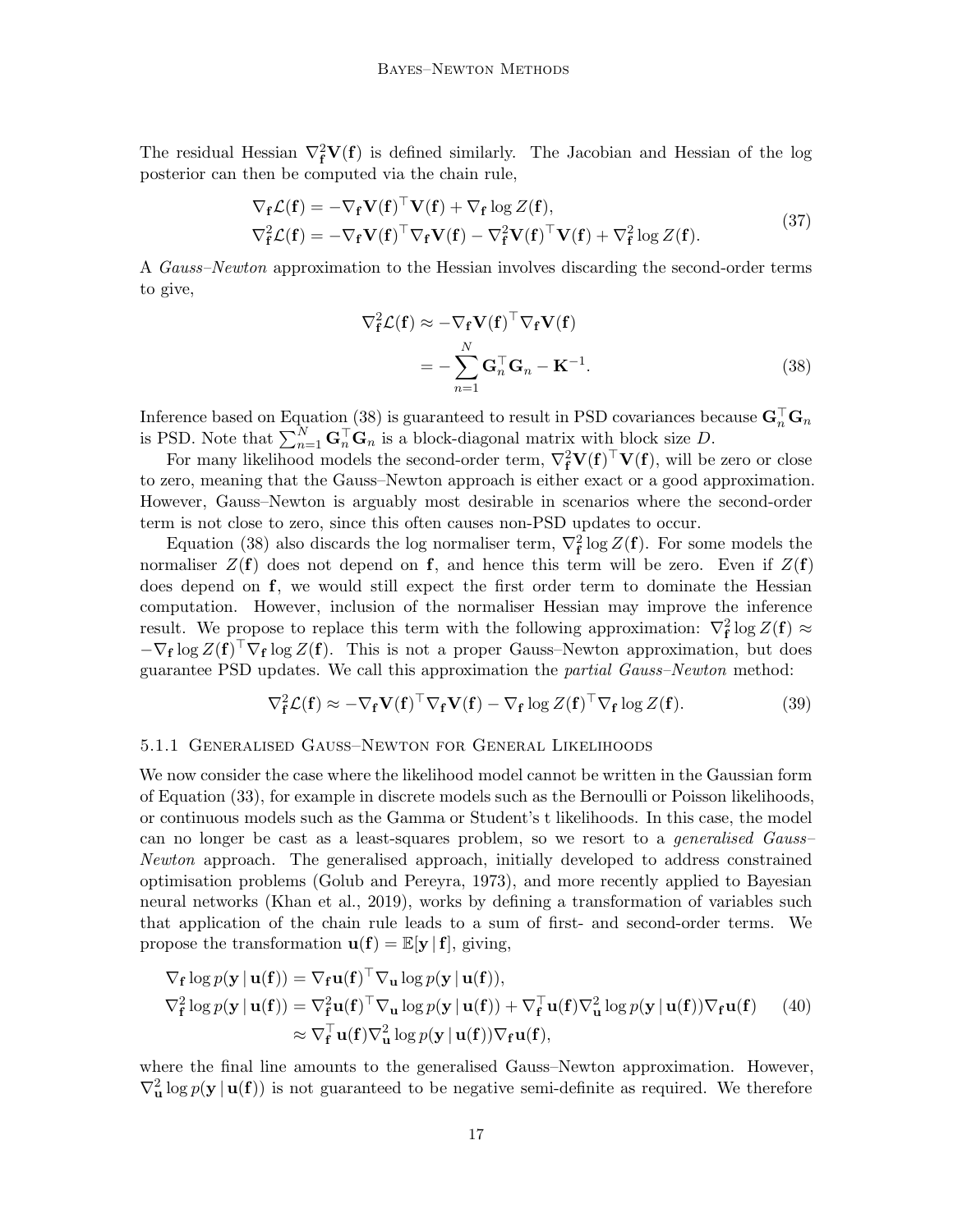propose using the Laplace approximation,  $\nabla^2_{\mathbf{u}} \log p(\mathbf{y} | \mathbf{u}(\mathbf{f})) \approx -\text{Cov}[\mathbf{y} | \mathbf{f}]^{-1}$ , inspired by the fact that for many models this Hessian term will be well approximated by the negative likelihood precision, which is guaranteed to be negative semi-definite. This leads to the following generalised Gauss–Newton method,

<span id="page-17-1"></span>
$$
\nabla_{\mathbf{f}}^{2} \log p(\mathbf{y} | \mathbf{f}) \approx -\nabla_{\mathbf{f}} \mathbb{E}[\mathbf{y} | \mathbf{f}]^{\top} \operatorname{Cov}[\mathbf{y} | \mathbf{f}]^{-1} \nabla_{\mathbf{f}} \mathbb{E}[\mathbf{y} | \mathbf{f}]
$$

$$
= -\sum_{n=1}^{N} \mathbf{G}_{n}^{\top} \mathbf{G}_{n}, \qquad (41)
$$

where  $G_n = \text{Cov}[\mathbf{y}_n | \mathbf{f}_n]^{-\frac{1}{2}} \nabla_{\mathbf{f}} \tau \mathbb{E}[\mathbf{y}_n | \mathbf{f}_n].$  This version matches the full Gauss–Newton method when  $\nabla_{\mathbf{f}} \text{Cov}[\mathbf{y} | \mathbf{f}]$  and  $\nabla_{\mathbf{f}} \log Z(\mathbf{f})$  are both zero (or assumed to be zero). Interestingly, [Equation \(41\)](#page-17-1) also matches the Taylor method / EKS updates in [Equation \(32\)](#page-12-0) exactly. Next we will show that our presentation has the benefit of allowing for a variational Gauss–Newton extension, which improves on the EKS approach whilst still ensuring PSD updates.

#### <span id="page-17-0"></span>5.2 Variational Gauss–Newton

As discussed in [Section 4.1,](#page-6-0) natural gradient VI can be derived by defining the expected log likelihood,  $\overline{\mathcal{L}}(\mathbf{m}, \mathbf{C}) = \mathbb{E}_{q(\mathbf{f})}[\log p(\mathbf{y} | \mathbf{f})],$  to be a surrogate optimisation target. Therefore, assuming the continuous model in [Equation \(33\)](#page-15-1) and letting,

$$
\mathbf{V}(\mathbf{f}) = \begin{bmatrix} \text{Cov}[\mathbf{y}_1 | \mathbf{f}_1]^{-\frac{1}{2}} (\mathbf{y}_1 - \mathbb{E}[\mathbf{y}_1 | \mathbf{f}_1]) \\ \vdots \\ \text{Cov}[\mathbf{y}_N | \mathbf{f}_N]^{-\frac{1}{2}} (\mathbf{y}_N - \mathbb{E}[\mathbf{y}_N | \mathbf{f}_N]) \end{bmatrix},
$$
(42)

the expected log likelihood can be written,

<span id="page-17-2"></span>
$$
\mathbb{E}_{q(\mathbf{f})}[\log p(\mathbf{y} \mid \mathbf{f})] = \mathbb{E}_{q(\mathbf{f})} \left[ -\frac{1}{2} \mathbf{V}(\mathbf{f})^{\top} \mathbf{V}(\mathbf{f}) + \log Z(\mathbf{f}) \right] + c,\tag{43}
$$

where c again collects the terms that do not depend on  $f$ . By Bonnet's and Price's theorems we can write  $\nabla_{\mathbf{m}} \mathbb{E}_{q(\mathbf{f})} [\log p(\mathbf{y} \mid \mathbf{f})] = \mathbb{E}_{q(\mathbf{f})} [\nabla_{\mathbf{f}} \log p(\mathbf{y} \mid \mathbf{f})],$  and  $\nabla_{\mathbf{m}}^2 \mathbb{E}_{q(\mathbf{f})} [\log p(\mathbf{y} \mid \mathbf{f})] =$  $\mathbb{E}_{q(\mathbf{f})}[\nabla_{\mathbf{f}}^2 \log p(\mathbf{y} \mid \mathbf{f})],$  such that,

$$
\nabla_{\mathbf{m}} \mathbb{E}_{q(\mathbf{f})} [\log p(\mathbf{y} \mid \mathbf{f})] = \mathbb{E}_{q(\mathbf{f})} [-\nabla_{\mathbf{f}} \mathbf{V}(\mathbf{f})^{\top} \mathbf{V}(\mathbf{f}) + \nabla_{\mathbf{f}} \log Z(\mathbf{f})],
$$
  
\n
$$
\nabla_{\mathbf{m}}^2 \mathbb{E}_{q(\mathbf{f})} [\log p(\mathbf{y} \mid \mathbf{f})] = \mathbb{E}_{q(\mathbf{f})} [-\nabla_{\mathbf{f}} \mathbf{V}(\mathbf{f})^{\top} \nabla_{\mathbf{f}} \mathbf{V}(\mathbf{f}) - \nabla_{\mathbf{f}}^2 \mathbf{V}(\mathbf{f})^{\top} \mathbf{V}(\mathbf{f}) + \nabla_{\mathbf{f}}^2 \log Z(\mathbf{f})]
$$
  
\n
$$
\approx \mathbb{E}_{q(\mathbf{f})} \left[ -\nabla_{\mathbf{f}} \mathbf{V}(\mathbf{f})^{\top} \nabla_{\mathbf{f}} \mathbf{V}(\mathbf{f}) \right]
$$
(44)  
\n
$$
= \mathbb{E}_{q(\mathbf{f})} \left[ -\sum_{n=1}^N \mathbf{G}_n^{\top} \mathbf{G}_n \right],
$$

where  $\mathbf{G}_n = \nabla_{\mathbf{f}^\top} \left( \text{Cov}[\mathbf{y}_n | \mathbf{f}_n]^{-\frac{1}{2}} (\mathbf{y}_n - \mathbb{E}[\mathbf{y}_n | \mathbf{f}_n]) \right)$ . Here  $\mathbf{G}_n^\top \mathbf{G}_n$  is guaranteed to be PSD such that  $\mathbb{E}_{q(f_n)}\left[\mathbf{G}_n^{\top} \mathbf{G}_n\right]$  is also PSD. We refer to [Equation \(44\)](#page-17-2) as the variational Gauss-Newton method. As in [Section 5.1,](#page-15-0) a potentially more accurate approximation is the partial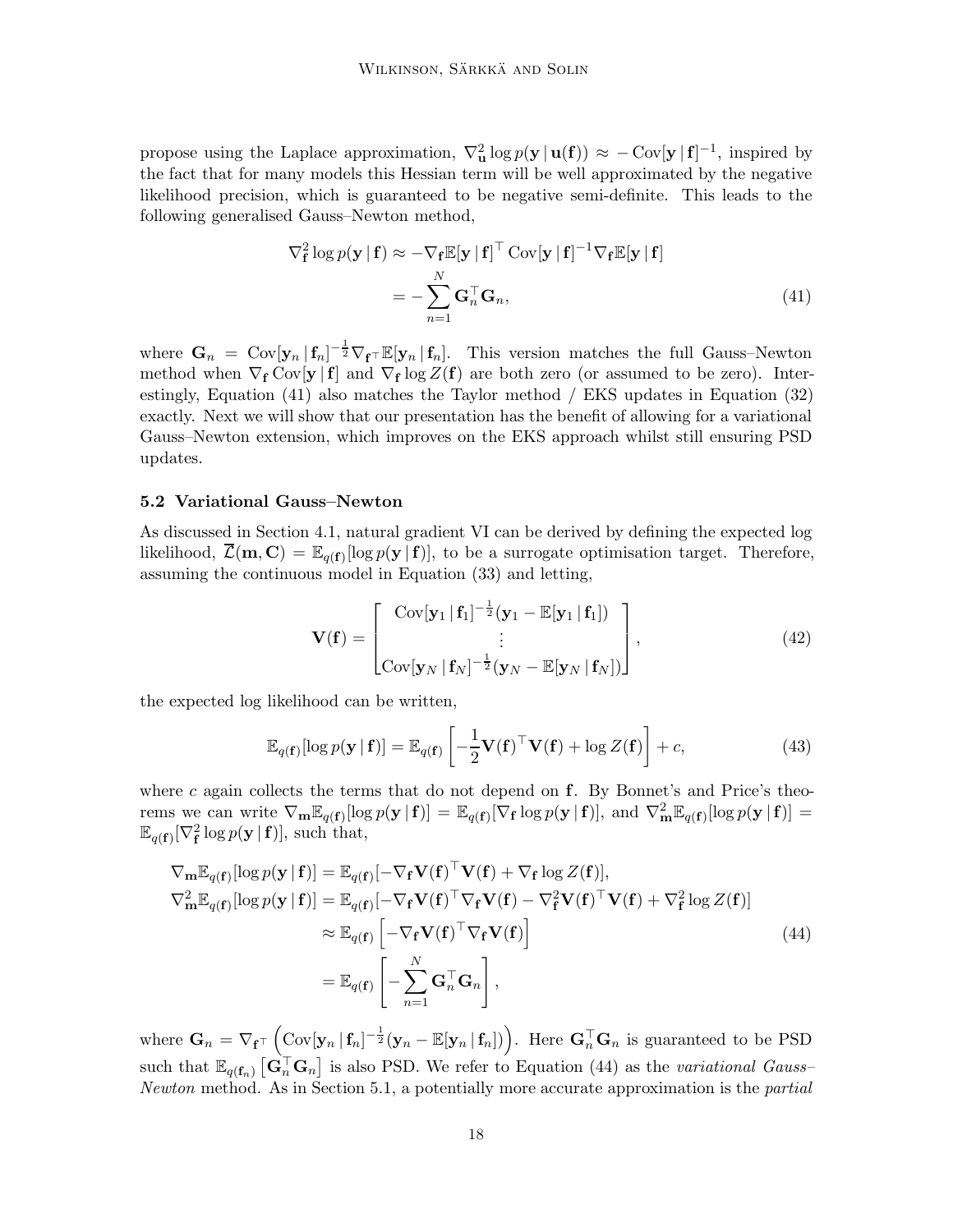variational Gauss–Newton method,

$$
\nabla_{\mathbf{m}}^2 \mathbb{E}_{q(\mathbf{f})}[\log p(\mathbf{y} \mid \mathbf{f})] \approx \mathbb{E}_{q(\mathbf{f})} \left[ -\nabla_{\mathbf{f}} \mathbf{V}(\mathbf{f})^\top \nabla_{\mathbf{f}} \mathbf{V}(\mathbf{f}) - \nabla_{\mathbf{f}} \log Z(\mathbf{f})^\top \nabla_{\mathbf{f}} \log Z(\mathbf{f}) \right]. \tag{45}
$$

Empirically, we find partial variational Gauss–Newton to be very effective.

As above, for discrete likelihoods we again propose the use of  $G_n$  =  $Cov[\mathbf{y}_n | \mathbf{f}_n]^{-\frac{1}{2}} \nabla_{\mathbf{f}^\top} \mathbb{E}[\mathbf{y}_n | \mathbf{f}_n]$ , leading to the following approximation,

<span id="page-18-0"></span>
$$
\nabla_{\mathbf{m}}^2 \mathbb{E}_{q(\mathbf{f})}[\log p(\mathbf{y} \mid \mathbf{f})] \approx -\mathbb{E}_{q(\mathbf{f})} [\nabla_{\mathbf{f}} \mathbb{E}[\mathbf{y} \mid \mathbf{f}] \operatorname{Cov}[\mathbf{y} \mid \mathbf{f}]^{-1} \nabla_{\mathbf{f}} \mathbb{E}[\mathbf{y} \mid \mathbf{f}]] \,, \tag{46}
$$

which we refer to as the *variational generalised Gauss–Newton* method. [Equation \(46\)](#page-18-0) is equivalent to the Taylor/EKS method where we take an expectation with respect to the full posterior rather than simply evaluating the Hessian at the posterior mean. It also bears an interesting resemblance to the PL updates, [Equation \(31\),](#page-11-1) making it clear that whilst PL and variational Gauss–Newton are both Bayes–Gauss–Newton methods, PL makes additional limiting assumptions and approximates the likelihood covariance differently.

The variational Gauss–Newton method is guaranteed to produce PSD updates even in the presence of numerical integration error when computing  $\mathbb{E}_{q(f)}[\log p(\mathbf{y} | \mathbf{f})]$ , and in scenarios where the model hyperparameters change across iterations. This gives it a significant advantage relative to the PSD constraints based on Riemannian gradients in [Section 7.](#page-22-0)

#### <span id="page-18-1"></span>5.3 Second-Order Posterior Linearisation

In [Appendix F](#page-44-1) we show how the PL updates in [Equation \(31\)](#page-11-1) amount to a Bayes–Gauss– Newton approximation, with the Hessian computation only involving first-order derivatives. Additionally, the covariance,  $\Omega_{n,n}$ , is assumed to have zero gradient with respect to  $m_n$ . This means PL results in a poor approximation for likelihood models of the form given in [Equation \(33\)](#page-15-1) where  $\text{Cov}[\mathbf{y} | \mathbf{f}]$  depends on f. We propose a full Newton-like version of PL which takes into account this dependence and includes the second-order terms. Recall that the PL surrogate target is  $\overline{\mathcal{L}}(\mathbf{m}_n, \mathbf{C}_{n,n}) = \log N(\mathbf{y}_n | \mathbb{E}_{q(\mathbf{f}_n)}[\mathbb{E}[\mathbf{y}_n | \mathbf{f}_n]], \mathbf{\Omega}_{n,n})$ . Letting  $Z_n$  be the normaliser of this Gaussian,

$$
\begin{array}{ll}\n\mathbf{D}_{k,n} &= \mathbf{\Omega}_{k,n,n}^{-\frac{1}{2}}(\mathbf{y}_n - \mathbb{E}_{q(\mathbf{f}_n)}[\mathbb{E}[\mathbf{y}_n \mid \mathbf{f}_n]]) \\
\overline{\mathcal{L}}(\mathbf{m}_n, \mathbf{C}_{n,n}) &= \log Z_n - \frac{1}{2} \mathbf{D}_n^\top \mathbf{D}_n \\
\mathbf{J}_{k,n} &= \nabla_{\mathbf{m}_n} \log Z_n - \nabla_{\mathbf{m}_n} \mathbf{D}_{k,n}^\top \mathbf{D}_{k,n} \\
\mathbf{H}_{k,n,n} &= \nabla_{\mathbf{m}_n}^2 \log Z_n - \nabla_{\mathbf{m}_n} \mathbf{D}_{k,n}^\top \nabla_{\mathbf{m}_n} \mathbf{D}_{k,n} - \nabla_{\mathbf{m}_n}^2 \mathbf{D}_{k,n}^\top \mathbf{D}_{k,n}\n\end{array}\n\right\}\n\text{surrogate target}\n\& \text{gradients}\n\tag{47}
$$

Following the approach above, a partial Gauss–Newton approximation can then be derived by setting,

<span id="page-18-2"></span>
$$
\mathbf{H}_{k,n,n} = -\nabla_{\mathbf{m}n} \mathbf{D}_{k,n}^\top \nabla_{\mathbf{m}n} \mathbf{D}_{k,n} - \nabla_{\mathbf{m}n} \log Z_n^\top \nabla_{\mathbf{m}n} \log Z_n, \tag{48}
$$

which improves upon standard PL when  $Cov[y|f]$  depends on f, and still guarantees PSD updates. If the likelihood model is not of the form given in [Equation \(33\),](#page-15-1) for example if it is discrete, then a generalised Gauss–Newton approximation in which the normaliser  $Z_n$ and the gradients of  $\Omega_{k,n,n}$  are ignored results in exactly the standard PL method.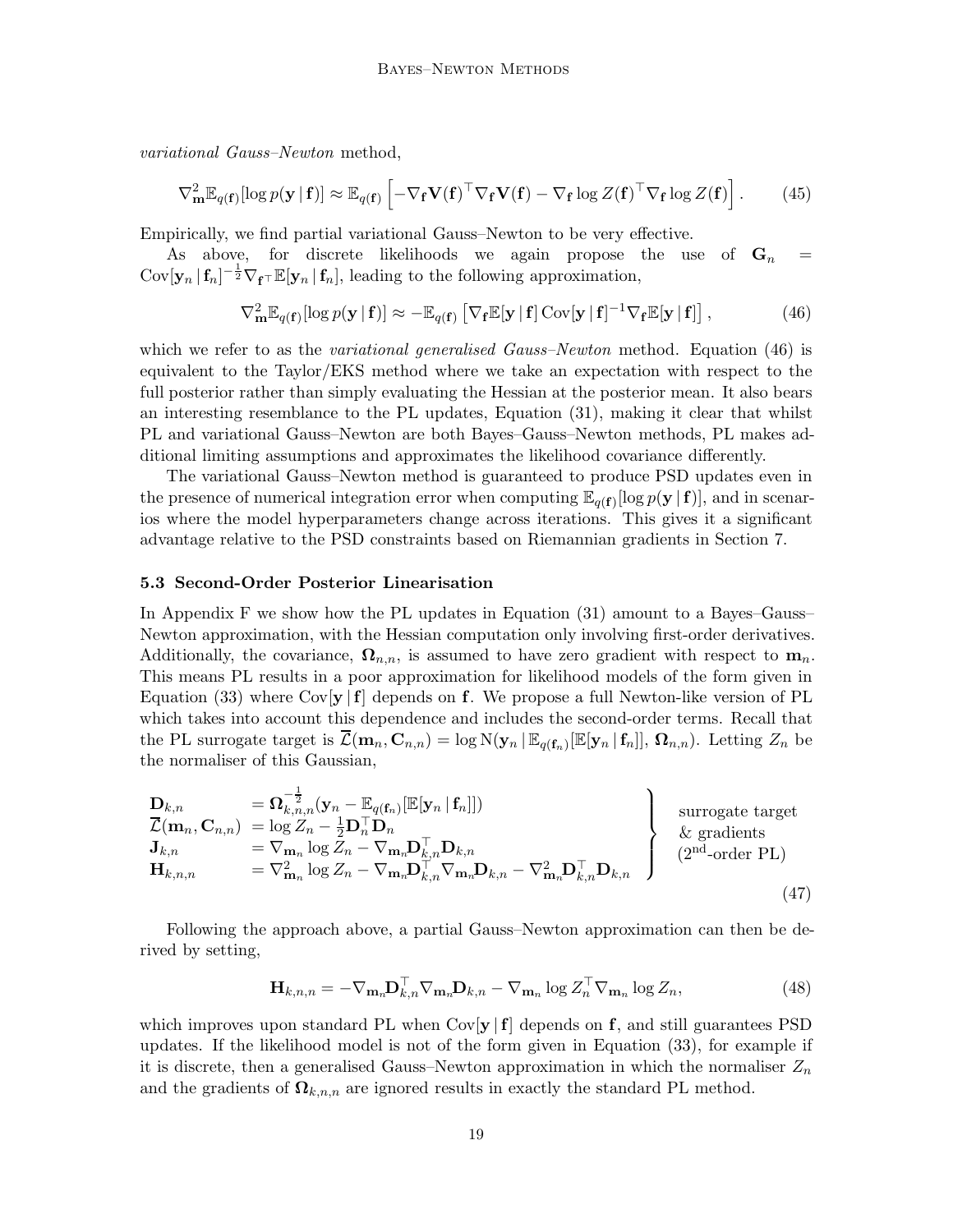# <span id="page-19-1"></span>6. Bayes-Quasi-Newton

As discussed in [Section 5.1,](#page-15-0) Gauss–Newton methods are accurate when the Hessian computation is dominated by the first-order term. If this is not the case, a better approximation may be a quasi-Newton method [\(Broyden](#page-35-1), [1967;](#page-35-1) [Nocedal and Wright](#page-37-1), [2006](#page-37-1)). Quasi-Newton methods replace the full Hessian computation with a series of efficient low-rank updates, and whilst these updates are not guaranteed to result in PSD covariances, they do provide a way of checking whether a given update will be PSD, which can be used to determine whether an update should be applied. A *damped* version of the updates can also be applied, which does guarantee that the resulting covariances are PSD.

#### <span id="page-19-0"></span>6.1 The Quasi-Newton Method

Quasi-Newton methods approximate the Hessian of the optimisation target,  $\nabla^2 \mathcal{L}$ , via a matrix, B, in a way that avoids the Hessian computation by utilising changes in first-order derivative information along the optimisation search direction. The application of the quasi-Newton method to the global Newton updates, [Equation \(6\),](#page-4-1) whilst extremely efficient, is a poor approximation because the full-rank matrix  $\mathbb{C}^{-1}$  cannot be well approximated by iterative low-rank updates. Therefore, we apply individual quasi-Newton updates to the local approximate likelihood terms,  $\overline{\mathcal{L}}(\mathbf{f}_n) = \log p(\mathbf{y}_n | \mathbf{f}_n)$ :

$$
\nabla_{\mathbf{f}_n}^2 \overline{\mathcal{L}}(\mathbf{f}_n) \approx \mathbf{B}_{k,n}.\tag{49}
$$

The matrix  $\mathbf{B}_{k,n}$  is chosen to ensure it satisfies the secant equation:  $\mathbf{B}_{k+1,n}\mathbf{s}_{k,n} = \mathbf{g}_{k,n}$ , where  $\mathbf{s}_{k,n} = \mathbf{m}_{k+1,n} - \mathbf{m}_{k,n}$  and  $\mathbf{g}_{k,n} = \nabla_{\mathbf{f}_n} \overline{\mathcal{L}}(\mathbf{m}_{k+1,n}) - \nabla_{\mathbf{f}_n} \overline{\mathcal{L}}(\mathbf{m}_{k,n})$ . Various methods exist for doing do, but we focus on the BFGS formula [\(Broyden](#page-35-9), [1969;](#page-35-9) [Fletcher](#page-35-10), [1970](#page-35-10); [Goldfarb](#page-35-11), [1970;](#page-35-11) [Shanno, 1970](#page-38-5)), because it has been shown empirically to be the most effective, and because it guarantees that  $\mathbf{B}_{k,n}$  remains negative semi-definite whenever the initial value,  $\mathbf{B}_{0,n}$ , is negative semi-definite and  $\mathbf{s}_{k,n}^{\top} \mathbf{g}_{k,n} < 0$ .

The BFGS formula, which amounts to a rank-two update to  $\mathbf{B}_{k,n}$ , is given by,

<span id="page-19-2"></span>
$$
\mathbf{B}_{k+1,n} = \mathbf{B}_{k,n} - \frac{\mathbf{B}_{k,n} \mathbf{s}_{k,n} \mathbf{s}_{k,n}^\top \mathbf{B}_{k,n}}{\mathbf{s}_{k,n}^\top \mathbf{B}_{k,n} \mathbf{s}_{k,n}} + \frac{\mathbf{g}_{k,n} \mathbf{g}_{k,n}^\top}{\mathbf{s}_{k,n}^\top \mathbf{g}_{k,n}}.
$$
(50)

The curvature condition,  $\mathbf{s}_{k,n}^{\top} \mathbf{g}_{k,n} < 0$ , is not guaranteed for general nonlinear functions, and we observe it to often be violated for non-log-concave likelihood models. A practical approach to ensure stability is to simply reject updates that do no satisfy the condition. The local quasi-Newton updates are then,

$$
\left\{\n\begin{array}{ll}\n\overline{\mathcal{L}}(\mathbf{f}_n) & = \log p(\mathbf{y}_n | \mathbf{f}_n) \\
\mathbf{J}_{k,n} & = \nabla_{\mathbf{f}_n} \overline{\mathcal{L}}(\mathbf{m}_{k,n}) \\
\mathbf{H}_{k,n,n} & = \mathbf{B}_{k,n} \\
\mathbf{s}_{k,n} & = \mathbf{m}_{k+1,n} - \mathbf{m}_{k,n}, \quad \mathbf{g}_{k,n} = \nabla_{\mathbf{f}_n} \overline{\mathcal{L}}(\mathbf{m}_{k+1,n}) - \nabla_{\mathbf{f}_n} \overline{\mathcal{L}}(\mathbf{m}_{k,n}) \\
\mathbf{B}_{k+1,n} & = \n\left\{\n\begin{array}{ll}\n\mathbf{B}_{k,n} - \frac{\mathbf{B}_{k,n} \mathbf{s}_{k,n} \mathbf{s}_{k,n} \mathbf{s}_{k,n}^{\top} \mathbf{B}_{k,n}}{\mathbf{s}_{k,n}^{\top} \mathbf{B}_{k,n} \mathbf{s}_{k,n}} + \frac{\mathbf{g}_{k,n} \mathbf{g}_{k,n}}{\mathbf{s}_{k,n}^{\top} \mathbf{g}_{k,n}}, & \text{if } \mathbf{s}_{k,n}^{\top} \mathbf{g}_{k,n} < 0 \\
\mathbf{B}_{k,n}, & \text{if } \mathbf{s}_{k,n}^{\top} \mathbf{g}_{k,n} \geq 0\n\end{array}\n\right\}\n\tag{51}
$$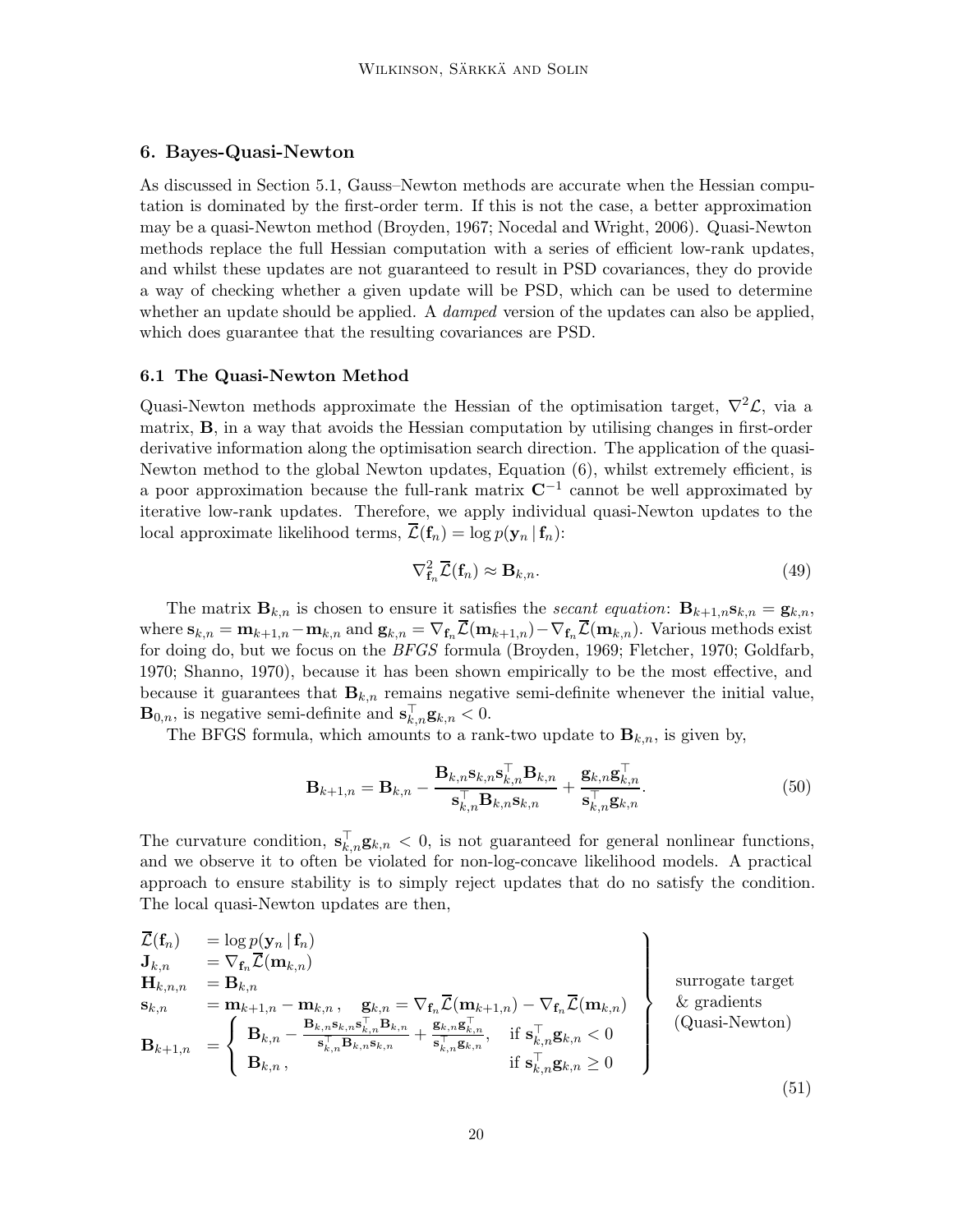In some scenarios this approach can cause a large number of the updates to be rejected. We present a damped version whose updates are guaranteed to be stable in [Section 6.5.](#page-21-0) Next we will derive two Bayesian variants of the quasi-Newton method corresponding to approximations to VI and PEP.

#### 6.2 Variational Quasi-Newton

The quasi-Newton method cannot be straightforwardly applied to VI by simply changing the target density, because the parameters being optimised in Bayes–Newton methods include the posterior covariance,  $C$ , as well as the posterior mean,  $m$ , and the changes in covariance must be accounted for in the secant equation. Since the surrogate target,  $\overline{\mathcal{L}}(m, C)$  =  $\mathbb{E}_{q(f)}[\log p(\mathbf{y} \mid \mathbf{f})],$  only depends on the marginal variances  $(\mathbf{y}_n)$  only depends on  $f_n$ ) it is sufficient to define a new vector,

$$
\eta_n = \begin{pmatrix} \mathbf{m}_n \\ \text{vec}(\mathbf{C}_{n,n}) \end{pmatrix} \in \mathbb{R}^{(D+D^2)\times 1},\tag{52}
$$

where  $\text{vec}(\mathbf{C}_{n,n}) \in \mathbb{R}^{D^2 \times 1}$  represents the covariance of the marginal,  $q(\mathbf{f}_n)$ , stored as a column vector. We must then compute the Jacobian of the target with respect to  $\eta_n$ . Since computing the Jacobian with respect to the covariance comes at the same computational cost as computing the Hessian with respect to the mean, Bayes-quasi-Newton methods are not computationally more efficient than standard Bayes–Newton methods and should be viewed instead as a way to ensure PSD updates.

The variational quasi-Newton method is therefore characterised by the following updates,

$$
\overline{\mathcal{L}}(\eta_n) = \mathbb{E}_{q(\mathbf{f}_n)}[\log p(\mathbf{y}_n | \mathbf{f}_n)]
$$
\n
$$
\mathbf{J}_{k,n} = \nabla_{\mathbf{m}_{k,n}} \overline{\mathcal{L}}(\eta_{k,n})
$$
\n
$$
\mathbf{H}_{k,n,n} = \mathbf{B}_{k,n,1:D,1:D}
$$
\n
$$
\mathbf{s}_{k,n} = \eta_{k+1,n} - \eta_{k,n}, \quad \mathbf{g}_{k,n} = \nabla_{\eta_n} \overline{\mathcal{L}}(\eta_{k+1,n}) - \nabla_{\eta_n} \overline{\mathcal{L}}(\eta_{k,n})
$$
\n
$$
\mathbf{B}_{k+1,n} = \begin{cases} \mathbf{B}_{k,n} - \frac{\mathbf{B}_{k,n}\mathbf{s}_{k,n}\mathbf{s}_{k,n}^\top \mathbf{B}_{k,n}}{\mathbf{s}_{k,n}^\top \mathbf{B}_{k,n} \mathbf{s}_{k,n}} + \frac{\mathbf{g}_{k,n}\mathbf{g}_{k,n}^\top}{\mathbf{s}_{k,n}^\top \mathbf{g}_{k,n}}, & \text{if } \mathbf{s}_{k,n}^\top \mathbf{g}_{k,n} < 0 \\ \mathbf{B}_{k,n}, & \text{if } \mathbf{s}_{k,n}^\top \mathbf{g}_{k,n} \ge 0 \end{cases}
$$
\n(Variational

\n
$$
\mathbf{B}_{k+1,n} = \begin{cases} \mathbf{B}_{k,n}, & \text{if } \mathbf{B}_{k,n} = \mathbf{B}_{k,n} \mathbf{s}_{k,n} \\ \mathbf{B}_{k,n}, & \text{if } \mathbf{s}_{k,n}^\top \mathbf{g}_{k,n} \ge 0 \end{cases}
$$
\n(12.1)

where  $\mathbf{B}_{k,n,1:D,1:D}$  represents the upper left  $D \times D$  block of  $\mathbf{B}_{k,n} \in \mathbb{R}^{(D+D^2)\times(D+D^2)}$ , which corresponds to the approximate Hessian with respect to the mean,  $\mathbf{m}_{k,n}$ .

#### 6.3 Power Expectation Propagation Quasi-Newton

We take a similar approach to derive a quasi-Newton approximation to power EP. In this case, we define a new vector which stacks the cavity means and marginal cavity variances,

<span id="page-20-0"></span>
$$
\boldsymbol{\eta}_n^{\setminus} = \begin{pmatrix} \mathbf{m}_n^{\setminus} \\ \text{vec}(\mathbf{C}_{n,n}^{\setminus}) \end{pmatrix} \in \mathbb{R}^{(D+D^2)\times 1},\tag{54}
$$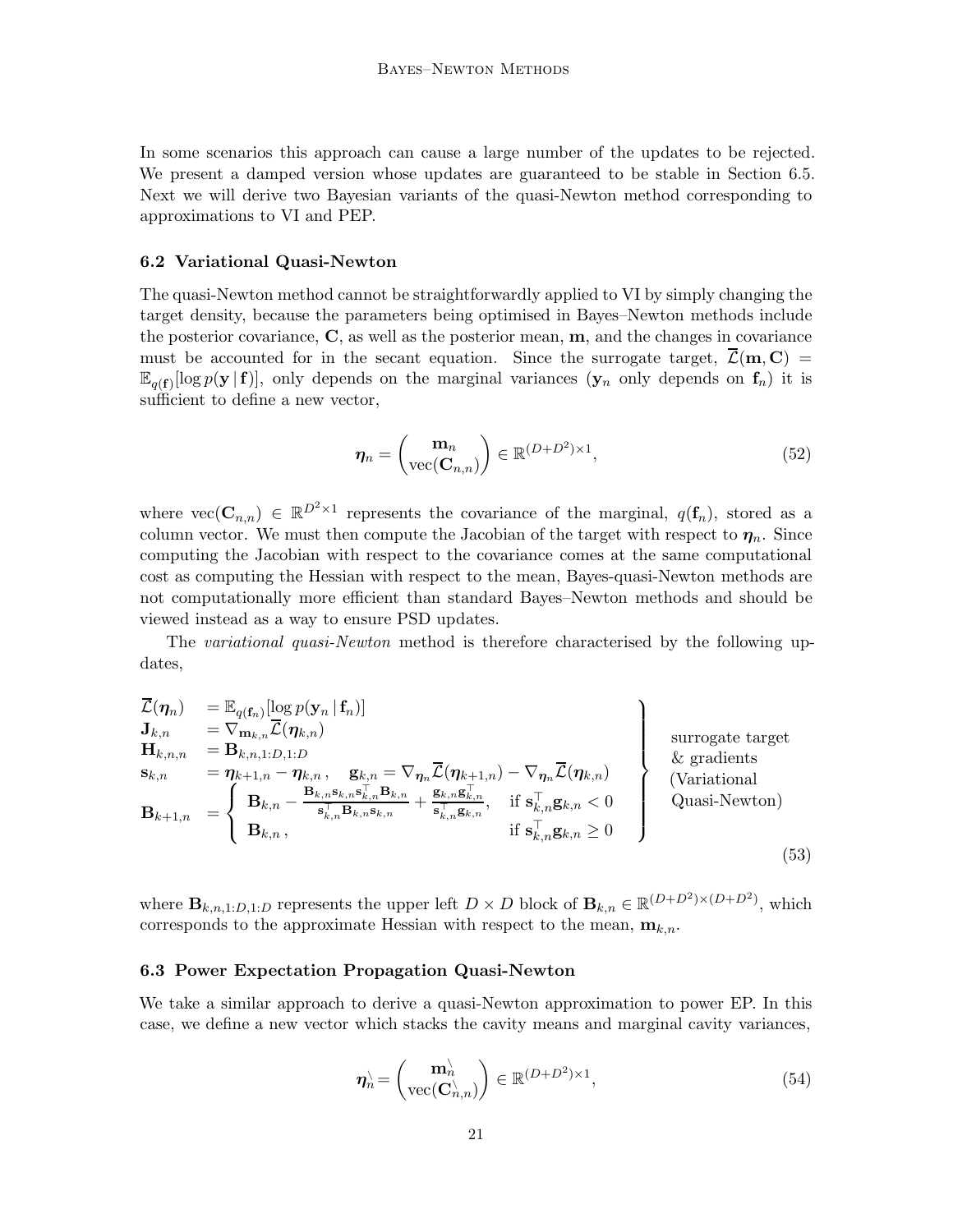where  $\text{vec}(\mathbf{C}_{n,n}^{\setminus})$  is a vectorised version of  $\mathbf{C}_{n,n}^{\setminus}$ . The updates are then,

$$
\overline{\mathcal{L}}(\eta_n^{\lambda}) = \frac{1}{\alpha} \log \mathbb{E}_{q \setminus (\mathbf{f}_n)}[p^{\alpha}(\mathbf{y}_n | \mathbf{f}_n)]
$$
\n
$$
\mathbf{R}_{k,n} = \mathbf{C} \setminus \mathbf{I}_{k,n} \left( \alpha \mathbf{B}_{k,n,1:D,1:D} + \mathbf{C} \setminus \mathbf{I}_{k,n} \right)^{-1}
$$
\n
$$
\mathbf{J}_{k,n} = \mathbf{R}_{k,n} \nabla_{\mathbf{m}_{n}} \overline{\mathcal{L}}(\eta_{k,n}^{\lambda})
$$
\n
$$
\mathbf{H}_{k,n,n} = \mathbf{R}_{k,n} \mathbf{B}_{k,n,1:D,1:D}
$$
\n
$$
\mathbf{s}_{k,n} = \eta_{k+1,n} - \eta_{k,n}, \quad \mathbf{g}_{k,n} = \nabla_{\eta_{n}} \overline{\mathcal{L}}(\eta_{k+1,n}) - \nabla_{\eta_{n}} \overline{\mathcal{L}}(\eta_{k,n})
$$
\n
$$
\mathbf{B}_{k+1,n} = \begin{cases} \mathbf{B}_{k,n} - \frac{\mathbf{B}_{k,n} \mathbf{s}_{k,n} \mathbf{s}_{k,n}^{\top} \mathbf{s}_{k,n}}{\mathbf{s}_{k,n}^{\top} \mathbf{B}_{k,n}} + \frac{\mathbf{g}_{k,n} \mathbf{g}_{k,n}^{\top}}{\mathbf{s}_{k,n}^{\top} \mathbf{g}_{k,n}}, & \text{if } \mathbf{s}_{k,n}^{\top} \mathbf{g}_{k,n} < 0 \\ \mathbf{B}_{k,n}, & \text{if } \mathbf{s}_{k,n}^{\top} \mathbf{g}_{k,n} \geq 0 \end{cases}
$$
\n
$$
(55)
$$

# <span id="page-21-1"></span>6.4 Posterior Linearisation Quasi-Newton

A quasi-Newton approximation can also be applied to PL in a very similar way to the VI case,

$$
\overline{\mathcal{L}}(\eta_n) = \log N(\mathbf{y}_n | \mathbb{E}_{q(\mathbf{f}_n)}[\mathbb{E}[\mathbf{y}_n | \mathbf{f}_n]], \Omega_{n,n})
$$
\n
$$
\mathbf{J}_{k,n} = \nabla_{\mathbf{m}_n} \mathbb{E}_{q(\mathbf{f}_n)}[\mathbb{E}[\mathbf{y}_n | \mathbf{f}_n]]^\top \Omega_{k,n,n}^{-1} (\mathbf{y}_n - \mathbb{E}_{q(\mathbf{f}_n)}[\mathbb{E}[\mathbf{y}_n | \mathbf{f}_n]])
$$
\n
$$
\mathbf{H}_{k,n,n} = \mathbf{B}_{k,n,1:D,1:D}
$$
\n
$$
\mathbf{s}_{k,n} = \eta_{k+1,n} - \eta_{k,n}, \quad \mathbf{g}_{k,n} = \nabla_{\eta_n} \overline{\mathcal{L}}(\eta_{k+1,n}) - \nabla_{\eta_n} \overline{\mathcal{L}}(\eta_{k,n})
$$
\n
$$
\mathbf{B}_{k+1,n} = \begin{cases} \mathbf{B}_{k,n} - \frac{\mathbf{B}_{k,n} \mathbf{s}_{k,n} \mathbf{s}_{k,n}^\top \mathbf{B}_{k,n}}{\mathbf{s}_{k,n}^\top \mathbf{B}_{k,n} \mathbf{s}_{k,n}} + \frac{\mathbf{g}_{k,n} \mathbf{g}_{k,n}^\top}{\mathbf{s}_{k,n}^\top \mathbf{g}_{k,n}}, & \text{if } \mathbf{s}_{k,n}^\top \mathbf{g}_{k,n} < 0 \\ \mathbf{B}_{k,n}, & \text{if } \mathbf{s}_{k,n}^\top \mathbf{g}_{k,n} \ge 0 \end{cases}
$$
\n
$$
(56)
$$

where  $\nabla_{\boldsymbol{\eta}_n} \overline{\mathcal{L}}(\boldsymbol{\eta}_{k,n}) = \nabla_{\boldsymbol{\eta}_n} \mathbb{E}_{q(\mathbf{f}_n)} [\mathbb{E}[\mathbf{y}_n | \mathbf{f}_n]]^\top \mathbf{\Omega}_{k,n,n}^{-1} (\mathbf{y}_n - \mathbb{E}_{q(\mathbf{f}_n)} [\mathbb{E}[\mathbf{y}_n | \mathbf{f}_n]]), i.e.,$  the gradient of  $\Omega_{n,n}$  is assumed to be zero. This approach can also be adapted to the improved version of PL derived in [Section 5.3](#page-18-1) by relaxing this assumption (and including the normalisation constant if appropriate).

#### <span id="page-21-0"></span>6.5 Damped Quasi-Newton Updates

For complicated likelihood models, the BFGS updates described above may result in many updates being rejected, which can result in poor performance. The following *damped* BFGS formula can be used as a slightly less accurate approach which guarantees PSD updates. The adaptive damping term,  $\psi$ , is introduced as follows:

$$
\psi_{k,n} = \begin{cases} 1, & \text{if } \mathbf{s}_{k,n}^{\top} \mathbf{g}_{k,n} \le (1-\xi) \mathbf{s}_{k,n}^{\top} \mathbf{B}_{k,n} \mathbf{s}_{k,n} \\ \xi \frac{\mathbf{s}_{k,n}^{\top} \mathbf{B}_{k,n} \mathbf{s}_{k,n}}{\mathbf{s}_{k,n}^{\top} \mathbf{B}_{k,n} \mathbf{s}_{k,n} - \mathbf{s}_{k,n}^{\top} \mathbf{g}_{k,n}}, & \text{if } \mathbf{s}_{k,n}^{\top} \mathbf{g}_{k,n} > (1-\xi) \mathbf{s}_{k,n}^{\top} \mathbf{B}_{k,n} \mathbf{s}_{k,n} \end{cases} \tag{57}
$$

where  $\xi$  is the damping factor (often set to  $\xi = 0.8$ ). Then letting,

$$
\mathbf{r}_{k,n} = \psi \mathbf{g}_{k,n} + (1 - \psi) \mathbf{B}_{k,n} \mathbf{s}_{k,n},\tag{58}
$$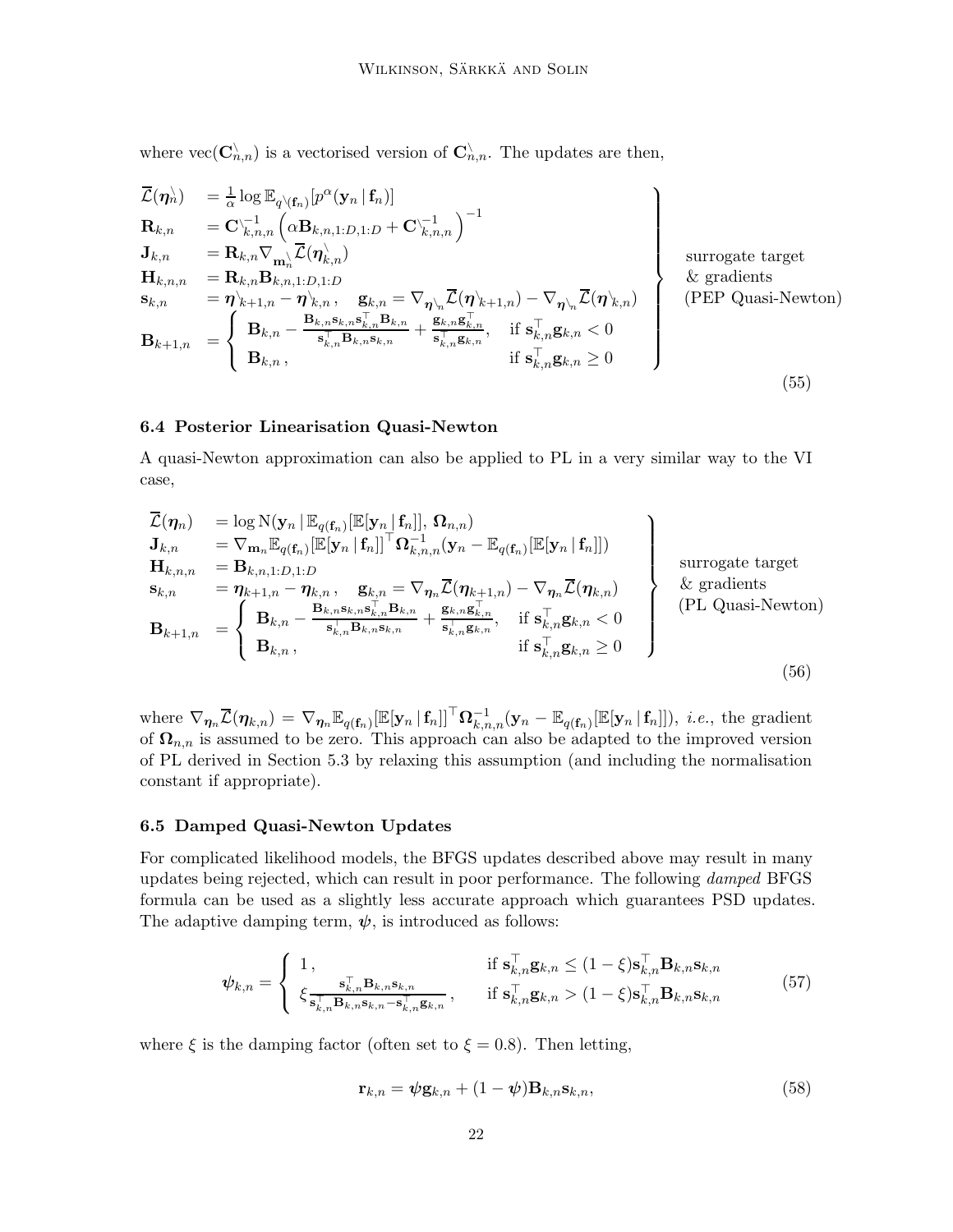the BFGS update is modified to use  $\mathbf{r}_{k,n}$  in place of  $\mathbf{g}_{k,n}$ :

$$
\mathbf{B}_{k+1,n} = \mathbf{B}_{k,n} - \frac{\mathbf{B}_{k,n} \mathbf{s}_{k,n} \mathbf{s}_{k,n}^{\top} \mathbf{B}_{k,n}}{\mathbf{s}_{k,n}^{\top} \mathbf{B}_{k,n} \mathbf{s}_{k,n}} + \frac{\mathbf{r}_{k,n} \mathbf{r}_{k,n}^{\top}}{\mathbf{s}_{k,n}^{\top} \mathbf{r}_{k,n}},
$$
(59)

which is guaranteed to be negative semi-definite because  $\mathbf{s}_{k,n}^{\top} \mathbf{r}_{k,n} = -(1-\xi) \mathbf{s}_{k,n}^{\top} \mathbf{B}_{k,n} \mathbf{s}_{k,n} < 0$ . When  $\psi_{k,n} = 1$ , the update is equivalent to the standard BFGS formula. When  $\psi_{k,n} \in (0,1)$ , the update results in a negative semi-definite  $B_{k+1,n}$  that interpolates between the previous estimate and the standard update. The damped approach is also applicable to the VI and PEP quasi-Newton variants.

# <span id="page-22-0"></span>7. PSD Constraints via Riemannian Gradients

Lin et al. [\(2020\)](#page-37-2) used Riemannian gradient methods to deal with the PSD constraint in VI by adding an additional term to the precision update, in a similar vein to the 'retraction map' presented in [Tran et al. \(2019\)](#page-38-6). Since the prior precision is guaranteed to be PSD by construction, we derive the corresponding method applied to the approximate likelihood updates by subtracting the prior component from the method of [Lin et al. \(2020\)](#page-37-2) to give,

<span id="page-22-1"></span>
$$
\begin{array}{lcl}\n\overline{\mathcal{L}}(\mathbf{m}_n, \mathbf{C}_{n,n}) & = \mathbb{E}_{q(\mathbf{f}_n)}[\log p(\mathbf{y}_n | \mathbf{f}_n)] \\
\mathbf{J}_{k,n} & = \nabla_{\mathbf{m}_n} \overline{\mathcal{L}}(\mathbf{m}_{k,n}, \mathbf{C}_{k,n,n}) \\
\mathbf{G}_{k,n} & = \overline{\mathbf{C}}_{k,n,n}^{-1} + \nabla_{\mathbf{m}_n}^2 \overline{\mathcal{L}}(\mathbf{m}_{k,n}, \mathbf{C}_{k,n,n}) \\
\mathbf{H}_{k,n,n} & = \nabla_{\mathbf{m}_n}^2 \overline{\mathcal{L}}(\mathbf{m}_{k,n}, \mathbf{C}_{k,n,n}) - \frac{\rho}{2} \mathbf{G}_{k,n} \overline{\mathbf{C}}_{k,n,n} \mathbf{G}_{k,n}\n\end{array}\n\right\} \text{ surrogate target} (VI Riemann) (60)
$$

This approach provides excellent performance in many cases, although the degree to which the constraint may affect the quality of the approximation is unclear. Unfortunately, despite having theoretical guarantees that [Equation \(60\)](#page-22-1) results in PSD updates, in practice we find that numerical integration error when computing  $\bar{\mathcal{L}}(\mathbf{m}_n, \mathbf{C}_{n,n})$  can cause the algorithm to fail. The constraint is also not guaranteed if the model hyperparameters change across optimisation iterations.

Adding a similar retraction map term to the improved PL method, [Equation \(47\),](#page-18-2) is also valid, and by approximating the target expectation with a point estimate,  $\mathcal{L}(\mathbf{m}_n)$  =  $\log p(\mathbf{y}_n | \mathbf{m}_n)$ , it is straightforward to derive a Newton / Laplace version. Our unifying presentation also allows us to formulate a similar PSD constraint for PEP as follows:

$$
\overline{\mathcal{L}}(\mathbf{m}_n^{\lambda}, \mathbf{C}_{n,n}^{\lambda}) = \frac{1}{\alpha} \log \mathbb{E}_{q \setminus (\mathbf{f}_n)}[p^{\alpha}(\mathbf{y}_n | \mathbf{f}_n)]
$$
\n
$$
\mathbf{R}_{k,n} = \mathbf{C}_{k,n,n}^{-1} \left( \alpha \nabla_{\mathbf{m}_n^{\lambda}}^2 \overline{\mathcal{L}}(\mathbf{m}_{k,n}^{\lambda}, \mathbf{C}_{k,n,n}^{\lambda}) + \mathbf{C}_{k,n,n}^{-1} \right)^{-1}
$$
\n
$$
\mathbf{G}_{k,n} = \overline{\mathbf{C}}_{k,n,n}^{-1} + \mathbf{R}_{k,n} \nabla_{\mathbf{m}_n}^2 \overline{\mathcal{L}}(\mathbf{m}_{k,n}^{\lambda}, \mathbf{C}_{k,n,n}^{\lambda})
$$
\n
$$
\mathbf{J}_{k,n} = \mathbf{R}_{k,n} \nabla_{\mathbf{m}_n^{\lambda}} \overline{\mathcal{L}}(\mathbf{m}_{k,n}^{\lambda}, \mathbf{C}_{k,n,n}^{\lambda})
$$
\n
$$
\mathbf{H}_{k,n,n} = \mathbf{R}_{k,n} \nabla_{\mathbf{m}_n^{\lambda}}^2 \overline{\mathcal{L}}(\mathbf{m}_{k,n}^{\lambda}, \mathbf{C}_{k,n,n}^{\lambda}) - \frac{\rho}{2} \mathbf{G}_{k,n} \overline{\mathbf{C}}_{k,n,n} \mathbf{G}_{k,n}
$$
\n(61)

<span id="page-22-2"></span>These constraints for the PEP updates only hold if  $(\alpha \nabla^2_{\mathbf{m}^\setminus_n} \overline{\mathcal{L}}(\mathbf{m}^\setminus_{k,n}, \mathbf{C}^\setminus_{k,n,n}) + \mathbf{C}^\setminus_{k,n,n}^{-1})$  is PSD, which is not guaranteed to be the case. However, in practice, we find the method greatly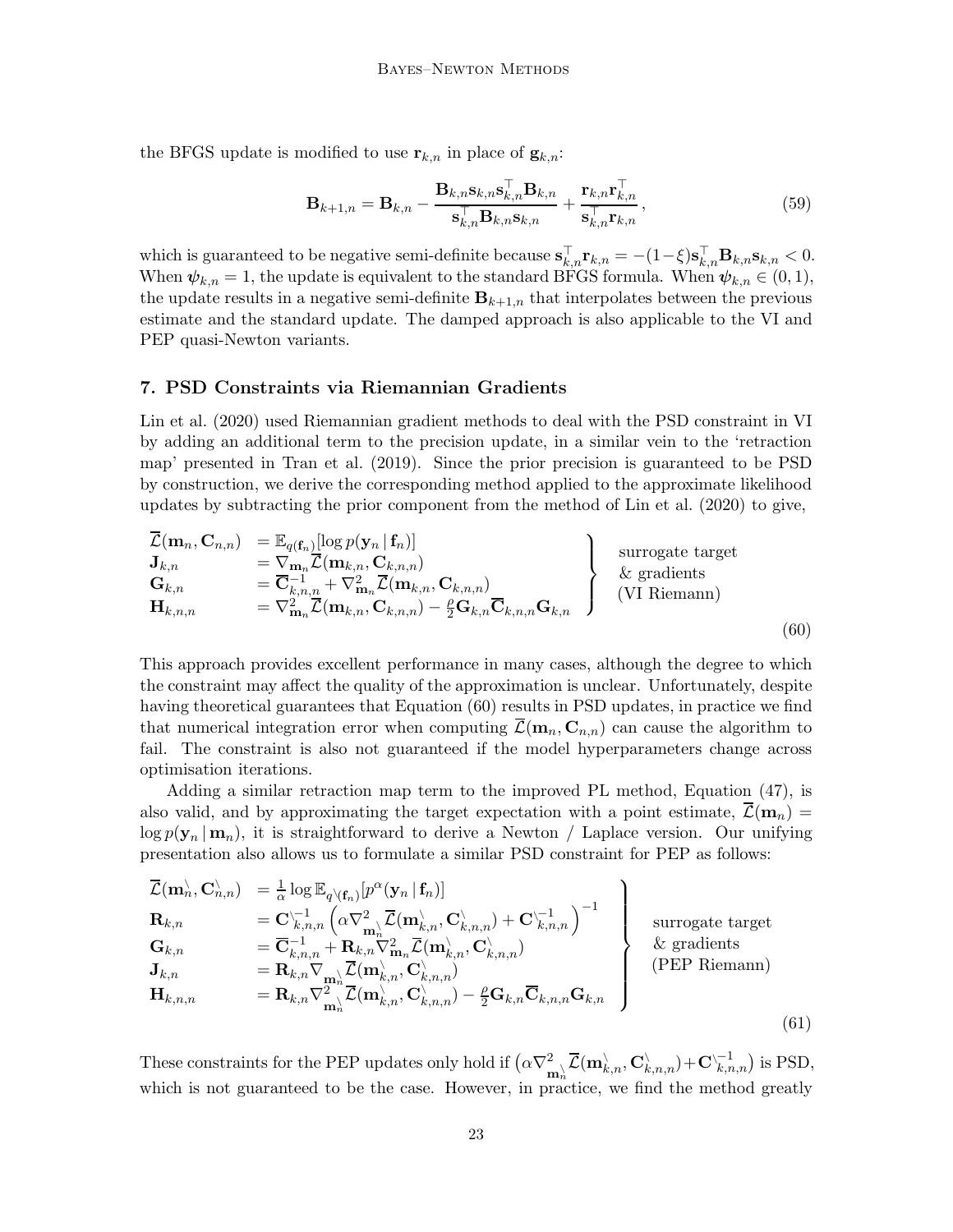reduces the chance of the update resulting in a negative-definite covariance. We find that most of the practical issues involved with these PSD constraints for both VI and PEP can be alleviated by setting the learning rate  $\rho$  to a small value. Reducing the power,  $\alpha$ , in the PEP case also improves stability.

# <span id="page-23-0"></span>8. Examples, Experiments, and Connections to Related Work

As we have shown, all approximate inference schemes can be cast as updates to local approximate likelihoods, [Equation \(9\),](#page-5-1) combined with conjugate global parameter updates, [Equation \(10\).](#page-6-1) For this reason, the choice of approximate inference scheme is completely independent of the choice of model, and of the approach used to compute the global updates. To illustrate this point, we now demonstrate how to apply the inference schemes when the latent variable f is characterised by a Gaussian process, a sparse Gaussian process, or a state space model. The full algorithms are described in [Appendix H.](#page-46-0)

#### <span id="page-23-1"></span>8.1 Gaussian Processes

A Gaussian process (GP, [Rasmussen and Williams](#page-37-8), [2006](#page-37-8)) is a distribution over functions, which states that realisations of a function,  $f(x)$ , at any finite collection of inputs,  $\mathbf{X} \in$  $\mathbb{R}^{N\times D_{\mathbf{x}}},$  is jointly Gaussian distributed,  $\mathbf{f} = f(\mathbf{X}) \sim \mathrm{N}(f(\mathbf{X}) | \boldsymbol{\mu} = \mu(\mathbf{X}), \mathbf{K} = \kappa(\mathbf{X}, \mathbf{X})$ ). A GP prior, written  $f(x) \sim GP(\mu(x), \kappa(x, x'))$ , is characterised by a mean function,  $\mu(x)$ , and a covariance function,  $\kappa(x, x')$ , and sophisticated domain knowledge can be incorporated into  $\mu$  and  $\kappa$ , which may have some hyperparameters,  $\boldsymbol{\theta}$ , associated with them.

If a GP prior is combined with a Gaussian likelihood,  $p(y | f) = N(y | f, \overline{C})$ , then the application of Bayes' rule allows us to obtain the posterior distribution,  $p(\mathbf{f} | \mathbf{y}) \propto p(\mathbf{f}) p(\mathbf{y} | \mathbf{f})$ , whose mean and covariance are given by (assuming the prior has zero mean,  $\mu = 0$ ),

<span id="page-23-2"></span>
$$
\mathbf{m} = \mathbf{K}(\mathbf{K} + \overline{\mathbf{C}})^{-1}\mathbf{y},
$$
  
\n
$$
\mathbf{C} = \mathbf{K} - \mathbf{K}(\mathbf{K} + \overline{\mathbf{C}})^{-1}\mathbf{K}.
$$
\n(62)

When  $p(\mathbf{y} \mid \mathbf{f})$  is non-Gaussian, the approximate inference schemes presented above can be used by replacing the true likelihood with an *approximate likelihood*,  $t(\mathbf{f}) = N(\mathbf{f} | \overline{\mathbf{m}}, \mathbf{C})$ . In this case, by setting  $y = \overline{m}$ , the above equations are equivalent to, but slightly more stable than, the updates given in [Equation \(10\).](#page-6-1) Additionally, GPs allow for predictions to be made at 'test' locations, X<sup>∗</sup> , by exploiting the marginalisation and conditional properties of Gaussian densities. In [Section 8.4](#page-27-0) we also consider the case where  $f$  is vector-valued with D elements:  $f(x): \mathbb{R}^{D_{\mathbf{x}}}\to \mathbb{R}^{D}$ .

Inference in non-conjugate GP models therefore involves the iterative application of a local update scheme for  $t(f)$ , followed by [Equation \(9\),](#page-5-1) and [Equation \(62\)](#page-23-2) with  $y = \overline{m}$ . [Algorithm 1](#page-46-1) gives the full algorithm. These iterations can be alternated with updates to the hyperparameters,  $\theta$ , via gradient-based optimisation of the model energy (see [Section 4\)](#page-6-2). If the VI updates of [Equation \(15\)](#page-7-1) are used, we recover a natural gradient version of the variational GP [\(Opper and Archambeau](#page-37-9), [2009\)](#page-37-9). The PEP updates of [Equation \(22\)](#page-9-1) recover the approach of [Minka \(2001](#page-37-0)). Newton's method, [Equation \(8\),](#page-5-2) results in the Laplace approach descri[bed in](#page-35-7) [Rasmussen and Williams \(2006](#page-37-8)[\). PL,](#page-35-7) [Equation \(31\),](#page-11-1) [recovers](#page-35-7) García-Fernández et al. [\(2019\)](#page-35-7).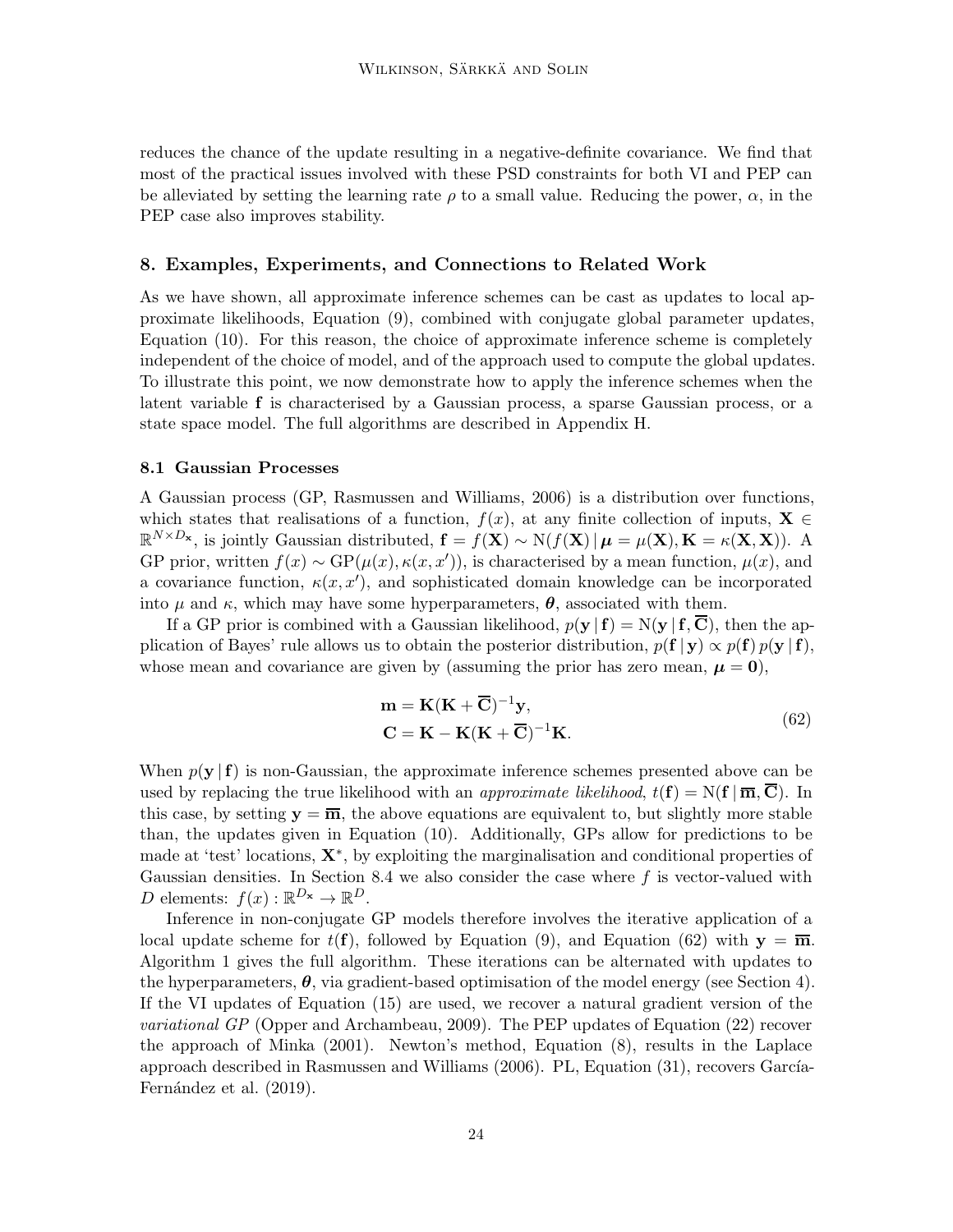# <span id="page-24-0"></span>8.2 Sparse Gaussian Processes

The global update in [Equation \(62\)](#page-23-2) has  $\mathcal{O}(N^3D^3)$  computational scaling, which can be prohi[bitive. A common approach to reducing this scaling is the](#page-35-12) *sparse GP* (Csató and Opper, [2002](#page-35-12)). Sparse GPs introduce a set of *inducing inputs*,  $\mathbf{Z} \in \mathbb{R}^{M \times D_{\mathbf{x}}}$ , where  $M < N$ . The *inducing variables*,  $\mathbf{u} = f(\mathbf{Z})$ , have prior  $p(\mathbf{u}) = N(\mathbf{u} | \boldsymbol{\mu}_{\mathbf{u}} = \mu(\mathbf{Z}), \mathbf{K}_{\mathbf{u}\mathbf{u}} = \kappa(\mathbf{Z}, \mathbf{Z})$ ).

 $q(\mathbf{u}) = \mathcal{N}(\mathbf{u} | \mathbf{m}_{\mathbf{u}}, \mathbf{C}_{\mathbf{u}})$  is the posterior over the inducing variables, which is stored in memory, from which the approximate posterior marginals can be obtained by conditioning:  $q(\mathbf{f}_n) = \int p(\mathbf{f}_n | \mathbf{u})q(\mathbf{u}) d\mathbf{u}$ , where the conditional is Gaussian:  $p(\mathbf{f}_n | \mathbf{u}) =$  $N(f_n | W_{f_n u} u, K_{n,n} - K_{f_n u} W_{f_n u}^\top)$ , for  $W_{f_n u} = K_{f_n u} K_{uu}^{-1}$ , and  $K_{f_n u} = \kappa(X_n, Z)$ . This leads to computational savings because  $f_i$  and  $f_j$  are now conditionally independent given **u**. The approximate likelihoods are also redefined to be functions of u,

$$
t(\mathbf{u}) = \prod_{n=1}^{N} t_n(\mathbf{u}) = \prod_{n=1}^{N} \int p(\mathbf{u} | \mathbf{f}_n) t(\mathbf{f}_n) \, \mathrm{d}\mathbf{f}_n. \tag{63}
$$

Recalling that  $\bar{\lambda}^{(1)}$ ,  $\bar{\lambda}^{(2)}$ , are the natural parameters of  $t(f)$ , and letting  $\bar{\lambda}^{(1)}_{\mathbf{u}}, \bar{\lambda}^{(2)}_{\mathbf{u}},$  be the natural parameters of  $t(\mathbf{u}) = z_{\mathbf{u}} N(\mathbf{u} | \overline{\mathbf{m}}_{\mathbf{u}}, \overline{\mathbf{C}}_{\mathbf{u}})$ , we have,

$$
\overline{\lambda}_{\mathbf{u}}^{(1)} = \mathbf{W}_{\mathbf{f}\mathbf{u}}^{\top} \overline{\lambda}^{(1)},
$$
  
\n
$$
\overline{\lambda}_{\mathbf{u}}^{(2)} = \mathbf{W}_{\mathbf{f}\mathbf{u}}^{\top} \overline{\lambda}^{(2)} \mathbf{W}_{\mathbf{f}\mathbf{u}}.
$$
\n(64)

Note that  $\bar{\lambda}_{\mathbf{u}}^{(2)} \in \mathbb{R}^{MD \times MD}$  is a dense matrix, whereas  $\bar{\lambda}^{(2)} \in \mathbb{R}^{ND \times ND}$  is block-diagonal. To update the inducing posterior we now apply a modified version of [Equation \(62\),](#page-23-2)

$$
\mathbf{m}_{\mathbf{u}} = \mathbf{K}_{\mathbf{u}\mathbf{u}} (\mathbf{K}_{\mathbf{u}\mathbf{u}} + \overline{\mathbf{C}}_{\mathbf{u}})^{-1} \overline{\mathbf{m}}_{\mathbf{u}},
$$
  
\n
$$
\mathbf{C}_{\mathbf{u}} = \mathbf{K}_{\mathbf{u}\mathbf{u}} - \mathbf{K}_{\mathbf{u}\mathbf{u}} (\mathbf{K}_{\mathbf{u}\mathbf{u}} + \overline{\mathbf{C}}_{\mathbf{u}})^{-1} \mathbf{K}_{\mathbf{u}\mathbf{u}}.
$$
\n(65)

Updates to the local factor,  $t(\mathbf{f}_n)$ , requires the posterior marginal  $q(\mathbf{f}_n) = N(\mathbf{f}_n | \mathbf{m}_n, \mathbf{C}_{n,n}),$ which is given by,

$$
\mathbf{m}_n = \mathbf{W}_{\mathbf{f}_{n\mathbf{u}}}\mathbf{m}_{\mathbf{u}},
$$
  

$$
\mathbf{C}_{n,n} = \mathbf{K}_{n,n} - \mathbf{W}_{\mathbf{f}_{n\mathbf{u}}}\mathbf{K}_{\mathbf{f}_{n\mathbf{u}}}^\top + \mathbf{W}_{\mathbf{f}_{n\mathbf{u}}}C_{\mathbf{u}}\mathbf{W}_{\mathbf{f}_{n\mathbf{u}}}^\top.
$$
 (66)

This algorithm has  $\mathcal{O}(NM^2D^3)$  dominant computational scaling, and can be combined with any of the inference methods presented above by choosing the appropriate update rule for  $t(\mathbf{f}_n)$ . The full algorithm is given in [Algorithm 2.](#page-46-1) Use of the VI updates of [Equation \(15\)](#page-7-1) leads to the method of [Adam et al. \(2021](#page-34-4)), which they show to be an improved version of natu[ral gradient inference for the](#page-37-10) *sparse variational GP* [\(Hensman et al., 2015](#page-36-8); Salimbeni et al., [2018\)](#page-37-10). The PEP updates of [Equation \(22\)](#page-9-1) lead to sparse PEP [\(Bui et al., 2017](#page-35-3)).

If the local factors,  $t(f_n)$ , are stored in memory, then the overall memory requirement scales as  $\mathcal{O}(ND + M^2D^2)$ . However, for all algorithms apart from PEP (where the local factors must be kept in order to compute the cavities), it is also possible to instead store  $t_n(\mathbf{u})$ , leading to memory scaling of  $\mathcal{O}(M^2D^2)$ . The inducing inputs, **Z**, can be treated as hyperparameters and optimised based on the model energy. Crucially, a stochastic version of the sparse algorithm can be obtained by updating only a subset of the local factors on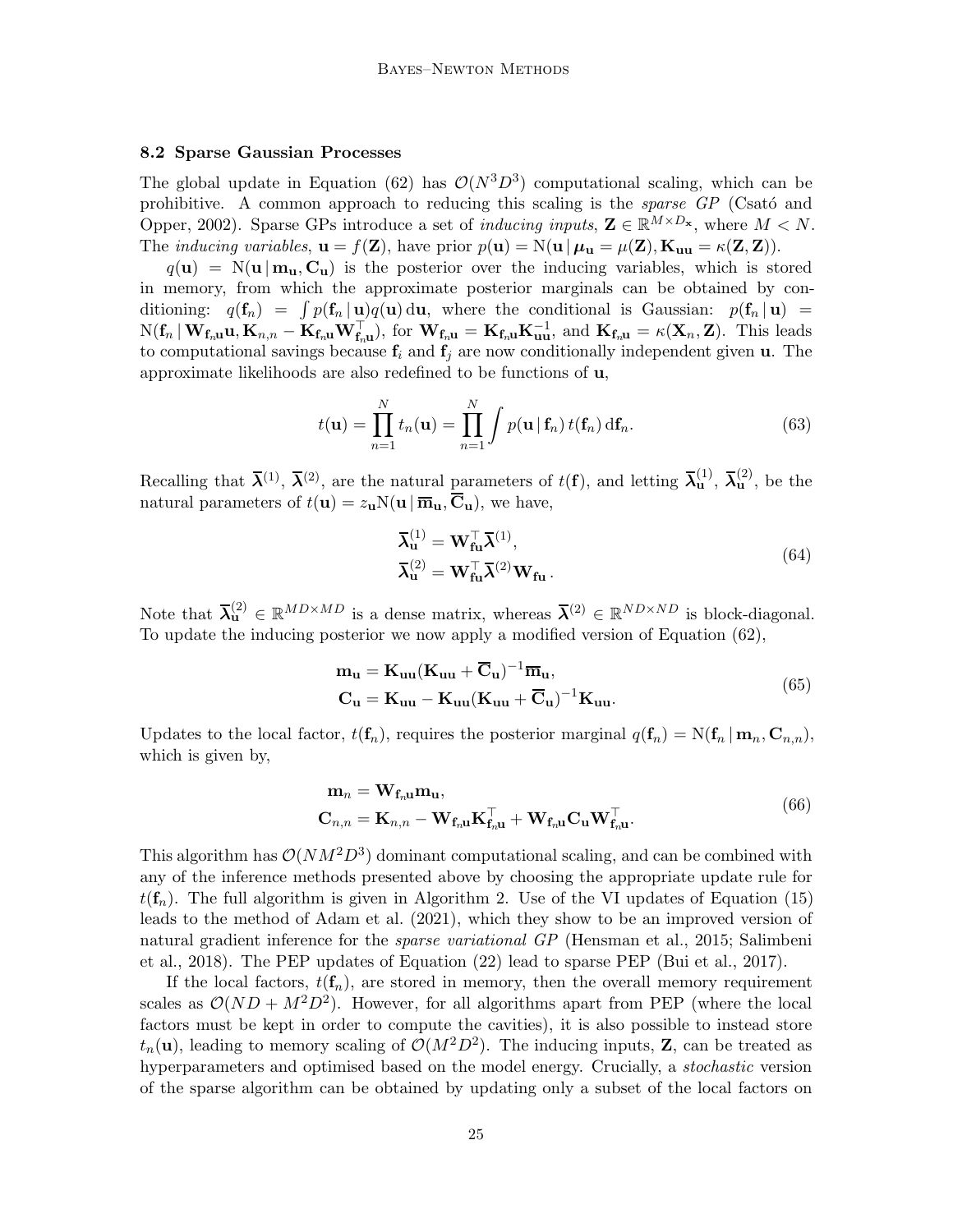each iteration, which is particularly efficient since the marginals of  $q(f)$  can be computed independently given  $q(\mathbf{u})$ . A stochastic PEP algorithm [\(Li et al., 2015](#page-37-11)) with improved memory scaling can be obtained by storing  $t(u)$  in memory and letting the cavity for every data point be  $t_n(\mathbf{u}) = t^{N-1/N}(\mathbf{u}).$ 

# 8.2.1 The Sparse GP Energy

The GP energy can also be efficiently approximated via the sparse model. The sparse variational free energy (see [Section 4.1.1\)](#page-7-2) is given by,

$$
\text{VFE}(q(\mathbf{u})) = -\sum_{n=1}^{N} \mathbb{E}_{q(\mathbf{u})}[\mathbb{E}_{p(\mathbf{f}_n|\mathbf{u})}[\log p(\mathbf{y}_n|\mathbf{f}_n)]] + \sum_{n=1}^{N} \mathbb{E}_{q(\mathbf{u})}[\mathbb{E}_{p(\mathbf{f}_n|\mathbf{u})}[\log N(\mathbf{f}_n|\overline{\mathbf{m}}_n, \overline{\mathbf{C}}_{n,n})] - \log \mathcal{Z}_{\mathbf{u}}, \quad (67)
$$

with  $\log Z_{\mathbf{u}} = \int p(\mathbf{u})N(\mathbf{u} | \mathbf{m}_{\mathbf{u}}, \mathbf{C}_{\mathbf{u}}) d\mathbf{u}$ . Estimating the expectations with point estimates in a similar way to [Equation \(17\)](#page-8-2) leads to a sparse version of the Laplace energy.

The sparse PEP energy is,

$$
\begin{split} \text{PEPE}(q(\mathbf{u})) &= -\frac{1}{\alpha} \sum_{n=1}^{N} \log \mathbb{E}_{q_n^{\setminus}(\mathbf{u})} [\mathbb{E}_{p(\mathbf{f}_n \mid \mathbf{u})} [p^{\alpha}(\mathbf{y}_n \mid \mathbf{f}_n)]] \\ &+ \frac{1}{\alpha} \sum_{n=1}^{N} \log \mathbb{E}_{q_n^{\setminus}(\mathbf{u})} [\mathbb{E}_{p(\mathbf{f}_n \mid \mathbf{u})} [N^{\alpha}(\mathbf{f}_n \mid \overline{\mathbf{m}}_n, \overline{\mathbf{C}}_{n,n})]] - \log \mathcal{Z}_{\mathbf{u}}, \quad (68) \end{split}
$$

where  $q_n^{\setminus}(\mathbf{u}) = q(\mathbf{u})/t_n(\mathbf{u})$  is the cavity associated with data point  $\mathbf{y}_n$ . Again using the property in [Equation \(23\),](#page-10-0) we can see that the PEP energy is equal to the VFE in the limit as  $\alpha \to 0$ . Since the sparse algorithm presented above is identical for both methods, we can conclude the following:

Remark 5 The connection between PEP and natural gradient VI holds in the sparse GP case: sparse PEP  $(\alpha \rightarrow 0)$  is equivalent to natural gradient sparse VI.

#### <span id="page-25-0"></span>8.3 State Space Models and Markovian Gaussian Processes

All of the listed inference schemes can be used to perform inference in the discrete-time state space model with linear Gaussian dynamics of the following form,

<span id="page-25-1"></span>
$$
\begin{aligned}\n\overline{\mathbf{f}}_{n+1} &= \mathbf{A}_n \overline{\mathbf{f}}_n + \mathbf{q}_n, & \mathbf{q}_n &\sim \mathcal{N}(\mathbf{0}, \mathbf{Q}_n), \\
\mathbf{y}_n \mid \overline{\mathbf{f}}_n &\sim p(\mathbf{y}_n \mid \overline{\mathbf{H}} \overline{\mathbf{f}}_n),\n\end{aligned} \tag{69}
$$

where  $\bar{\mathbf{f}}_n \in \mathbb{R}^{S \times 1}$  is the Gaussian distributed state vector,  $\mathbf{A}_n \in \mathbb{R}^{S \times S}$  is the transition matrix, and  $\mathbf{Q}_n \in \mathbb{R}^{S \times S}$  is the process noise.  $\bar{\mathbf{H}} \in \mathbb{R}^{D \times S}$  is the measurement matrix such that  $f_n = \overline{H} \overline{f}_n$ . Inference proceeds by again replacing the true likelihood in [Equation \(69\)](#page-25-1) with the approximate likelihood,  $t(f_n)$ , after which the approximate posterior over the state,  $q(\bar{f}) \approx p(\bar{f} | \mathbf{y})$ , is given by application of the linear Kalman filter followed by the Rauch– Tung–Striebel smoother (Särkkä, 2013). That is, the global posterior update, [Equation \(10\),](#page-6-1) is replaced with linear filtering and smoothing. The full algorithm is given in [Algorithm 3.](#page-47-0)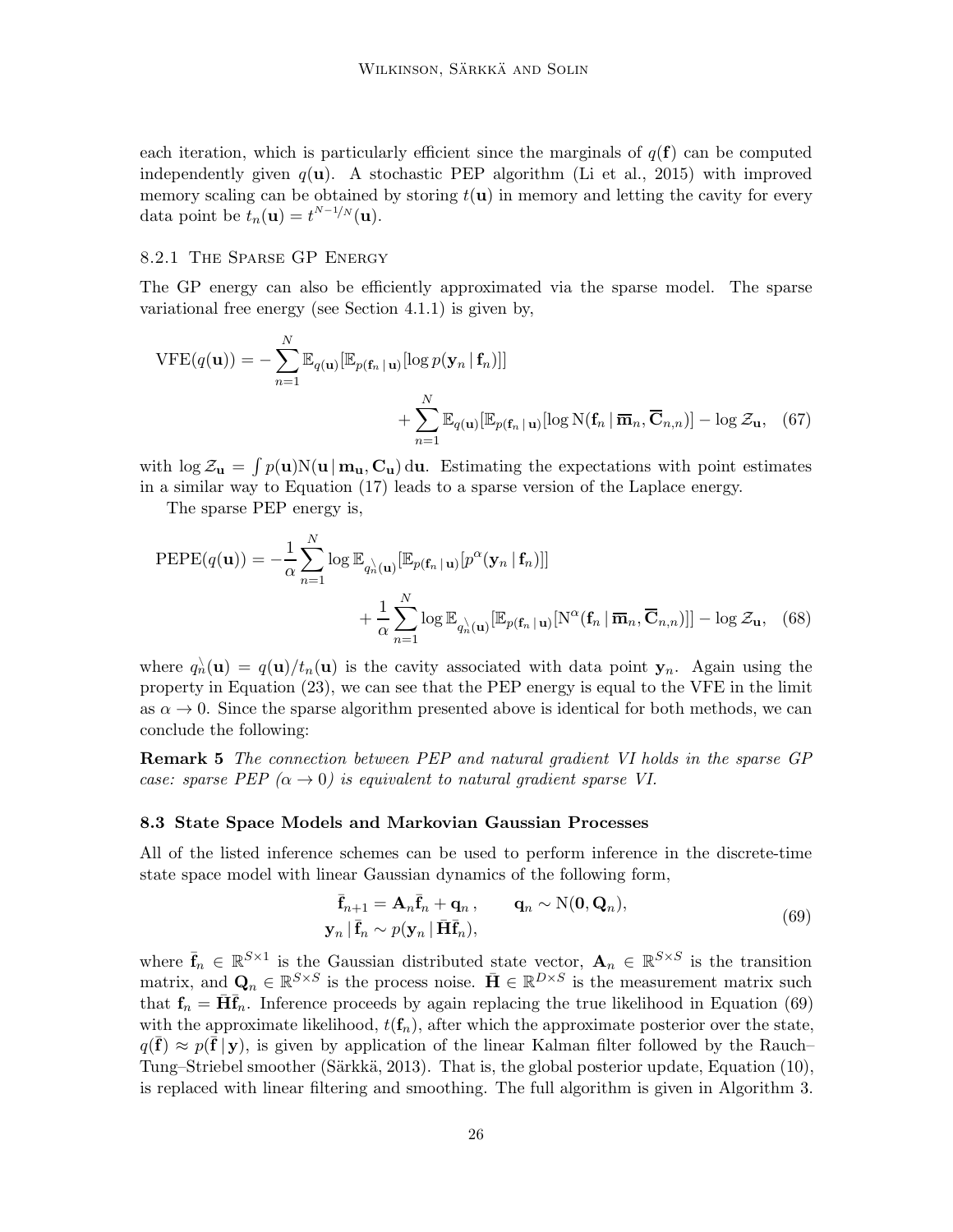# 8.3.1 Markovian Gaussian Processes

Consider again the GP model in [Section 8.1.](#page-23-1) If the inputs are vector valued and ordered,  $\mathbf{X} \in \mathbb{R}^{N \times 1} = [x_1, \dots, x_N]^\top$ , for example if they represent sequential time steps, then for many common covariance functions the GP can be rewritten as a linear time-invariant stochastic differential equation of the form [\(Hartikainen](#page-36-9), [2013\)](#page-36-9),

$$
d\bar{\mathbf{f}}(x) = \mathbf{F}\bar{\mathbf{f}}(x) dx + \mathbf{L} d\beta(x),\tag{70}
$$

where **F** is the feedback matrix and  $d\beta(x)$  has spectral density  $Q_c$ . **F** and  $Q_c$  are determined by the GP covariance function such that the model exhibits similar covariance properties to the standard GP (see Särkkä and Solin (2019) for details). There is a linear relationship between the state,  $\mathbf{\bar{f}}$ , and the function, f, characterised by the measurement matrix,  $f(x_n) =$  $\overline{\mathbf{H}} \overline{\mathbf{f}}(x_n)$ . The discrete-time solution to this SDE is given by [Equation \(69\)](#page-25-1) where,

$$
\mathbf{A}_n = \mathbf{\Phi}(\mathbf{F}\Delta_n), \qquad \mathbf{Q}_n = \int_0^{\Delta_n} \mathbf{\Phi}(\Delta_n - \tau) \mathbf{L} \mathbf{Q}_c \mathbf{L}^\top \mathbf{\Phi}(\Delta_n - \tau)^\top d\tau, \tag{71}
$$

for step size  $\Delta_n = x_{n+1} - x_n$ , where  $\Phi(\cdot)$  is the matrix exponential. The initial state is  $\bar{f}_0 \sim$  $N(\mathbf{0}, \mathbf{P}_0)$ , where  $\mathbf{P}_0$  is the solution to the Lyapunov equation,  $\mathbf{FP}_0 + \mathbf{P}_0 \mathbf{F}^\top + \mathbf{L} \mathbf{Q}_c \mathbf{L}^\top = \mathbf{0}$ . For many covariance functions,  $\mathbf{A}_n$ ,  $\mathbf{Q}_n$ , and  $\mathbf{P}_0$  can be computed in closed form. Once constructed, inference can again proceed by application of linear filtering and smoothing, which will return the exact same posterior as that given by the approach in [Section 8.1.](#page-23-1) This algorithm scales linearly in the number of data points,  $\mathcal{O}(S^3N)$ .

The use of the VI updates in conjunction with filtering and smoothing gives the approach of [Chang et al. \(2020](#page-35-13)), whilst the use of PEP was explored in [Wilkinson et al. \(2020\)](#page-39-0). The Newton/Laplace approach was first applied to Markovian GPs in [Nickisch et al. \(2018\)](#page-37-12). PL was initially derived as an approach for inference in state space models, and generalises the iterated nonlinear Kalman smoothers such as the extended and unscented smoothers. The Markovian approach can be extended to spatio-temporal data with more than one input dimension via the use of infinite-dimensional filtering methods (Särkkä et al., [2013](#page-38-8); [Hamelijnck et al., 2021;](#page-36-10) [Tebbutt et al., 2021](#page-38-9)). The sparse and Markovian approaches can also be combined to further reduce the computational scaling [\(Wilkinson et al., 2021](#page-39-1)).

#### 8.3.2 The Markovian GP Energy

The GP model energy can also be computed efficiently when using the Markovian approach. Consider the energy functions for VI, Laplace, and PEP, given by [Equation \(16\),](#page-8-1) Equation (17) and [Equation \(27\)](#page-11-2) respectively. In each case, the first two terms can be computed as usual, since they only require the marginals,  $q(f_n)$ , which are given by filtering and smoothing. The final term,  $\log \mathcal{Z} = \log \int p(\mathbf{f}) \prod_{n=1}^{N} N(\mathbf{f}_n | \overline{\mathbf{m}}_n, \overline{\mathbf{C}}_{n,n}) d\mathbf{f}$ , can be computed sequentially during the forward filter as,

$$
\log \mathcal{Z} = \sum_{n=1}^{N} \log \int p(\bar{\mathbf{f}}(x_n) | \overline{\mathbf{m}}_{1:n-1}) \, \mathcal{N}(\overline{\mathbf{m}}_n | \bar{\mathbf{H}} \bar{\mathbf{f}}(x_n), \overline{\mathbf{C}}_{n,n}) \, d\bar{\mathbf{f}}(x_n), \tag{72}
$$

where  $p(\bar{\mathbf{f}}(x_n)|\bar{\mathbf{m}}_{1:n-1})$  is the predictive filtering distribution. Therefore the energy for all inference schemes can also be computed in  $\mathcal{O}(S^3N)$ .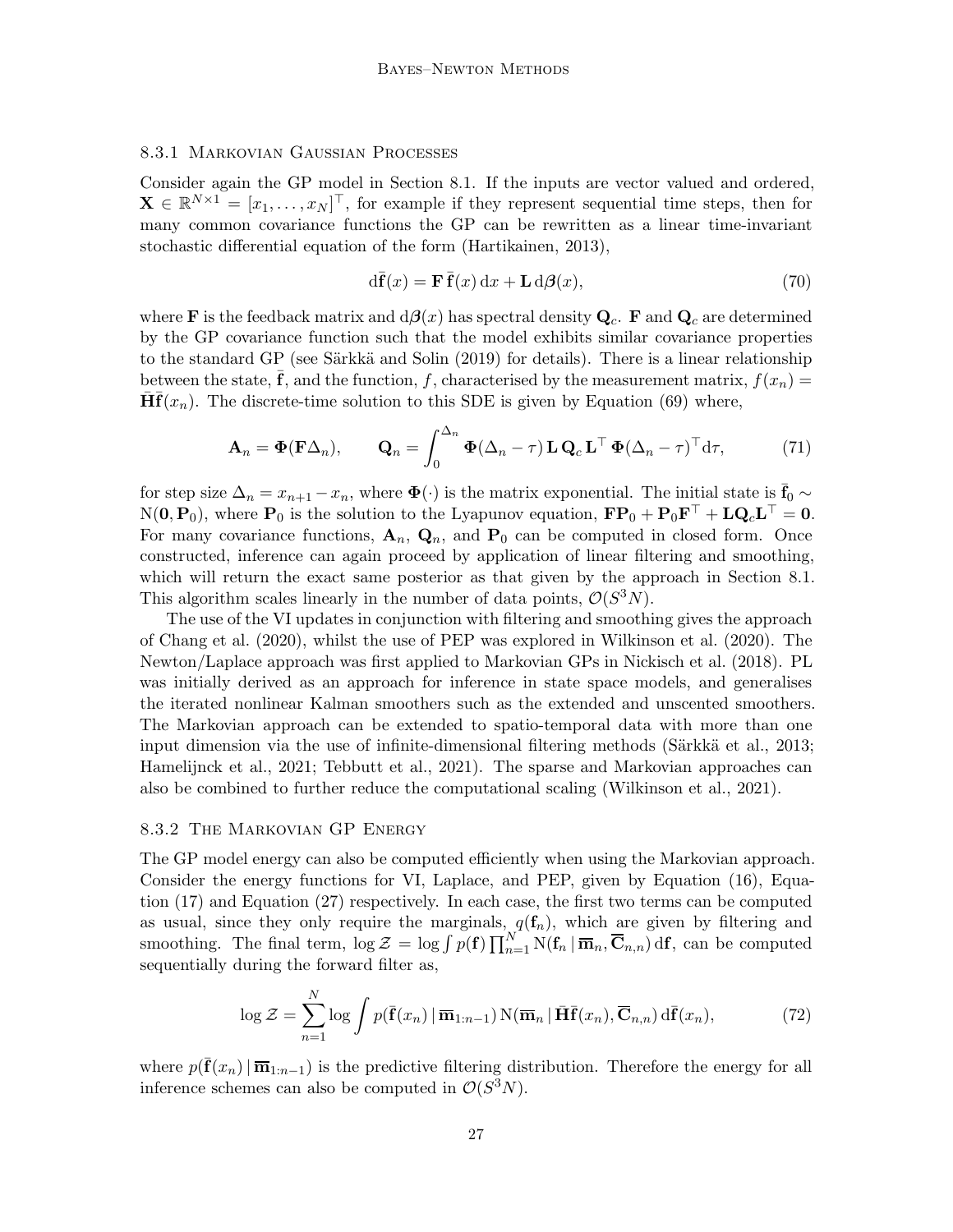<span id="page-27-1"></span>

Figure 2: Example heteroscedastic noise model results. The top figure compares the posterior obtained for the motorcycle crash data set when using heuristic VI, variational Gauss– Newton and variational quasi-Newton. All methods obtain similar mean values, but different covariances. The contour plots show the marginal posterior covariance between  $f_1$  (x-axis) and  $f_2$  (y-axis, the noise standard deviation GP) at the time points marked by vertical lines in the top figure. The heuristic method (grey) assumes posterior independence between the two latents, variational Gauss–Newton (cyan) captures small amounts of cross-covariance, whilst variational quasi-Newton (red) captures more significant cross-covariance.

#### <span id="page-27-0"></span>8.4 Experiments

To evaluate the efficacy of our proposed methods for ensuring PSD updates, we consider three case studies. These case studies include likelihood models that are a nonlinear function of multiple latent Gaussian processes, and which consistently result in non-PSD covariances when inference is applied naïvely. These models can be seen as instances of *chained GPs* [\(Saul et al., 2016\)](#page-38-10), with the distinction that [Saul et al. \(2016](#page-38-10)) assume independence between the latent processes to make the model tractable and stable, which amounts to a similar approach to the heuristic method discussed in [Section 4.5.1.](#page-14-2) We do not assume independence between the posterior processes, and we demonstrate that this can improve the inference result. Such an approach can become computationally prohibitive when the number of latent processes is large, although the sparse algorithm given in [Section 8.2](#page-24-0) is applicable in all cases, and the Markovian approach of [Section 8.3](#page-25-0) is applicable whenever the inputs are one-dimensional. We compute the negative log predictive density (NLPD) of the test data as the main performance metric. We set the EP power to be  $\alpha = 0.5$ . In almost all cases,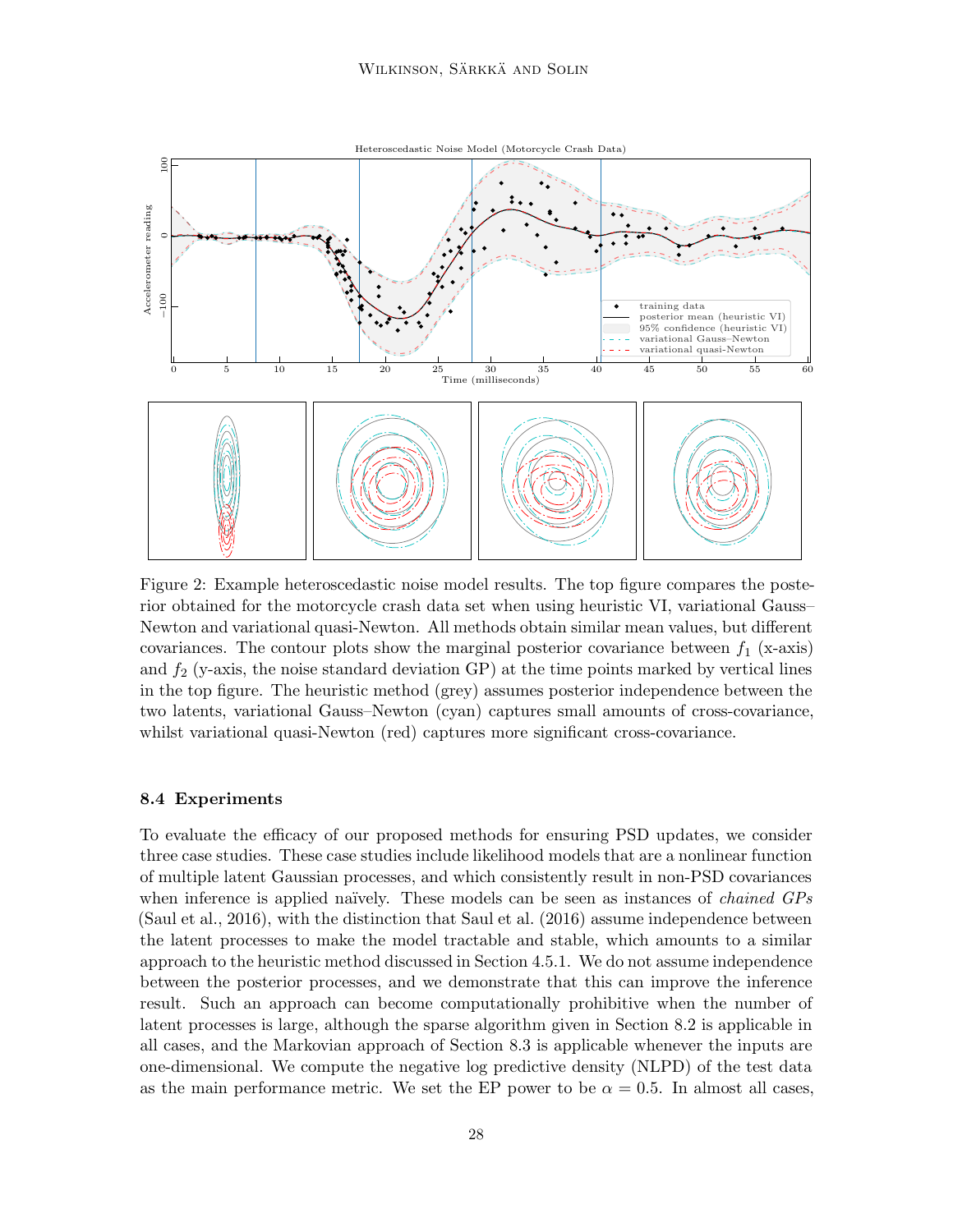we find that the methods based on Riemannian gradients result in non-PSD covariances when the method nears its optima. Therefore in the reported results we take the last stable step before the algorithm fails as the final result.

#### <span id="page-28-0"></span>8.4.1 Gaussian Process Regression with Heteroscedastic Noise

First we consider the model of [Goldberg et al. \(1997](#page-35-14)), which augments a standard regression model with an additional GP prior on the observation noise standard deviation,

$$
f_1(\cdot) \sim \text{GP}(0, \kappa_1(\cdot, \cdot)), \quad f_2(\cdot) \sim \text{GP}(0, \kappa_2(\cdot, \cdot)),
$$
  
\n
$$
\mathbf{y}_n | f_1(\mathbf{X}_n), f_2(\mathbf{X}_n) \sim \text{N}(\mathbf{y}_n | f_1(\mathbf{X}_n), \phi(f_2(\mathbf{X}_n))^2),
$$
\n(73)

where  $\phi(\cdot) = \log(1 + \exp(\cdot))$  is the softplus function which ensures the standard deviation is positive. There are two latent processes,  $D = 2$ , and the observations are scalars,  $D_y = 1$ . This model has been a focus of much research due to its relevance to real-world applications [\(Tolvanen et al.](#page-38-11), [2014;](#page-38-11) Lázaro-Gredilla and Titsias, [2011](#page-36-11)). The model is applied to data simulating  $N = 133$  accelerometer readings from a motorcycle crash [\(Silverman, 1985](#page-38-12)).  $\kappa_1$ and  $\kappa_2$  are both Matérn-3/2 kernels, and we use a learning rate of  $\rho = 0.3$  and a quasi-Newton damping rate of  $\xi = 0.5$ . The data inputs and outputs are scaled to have zero mean and unit variance, and the kernel hyperparameters (lengthscales and variances) are all fixed at the value 1. We use Gauss–Hermite integration with  $20^2 = 400$  points to solve the intractable integrals required for the VI-, EP- and PL-based methods. An example inference result is shown in [Figure 2,](#page-27-1) and the test performance using 4-fold cross validation is shown in [Figure 3.](#page-29-0)

Standard PL fails badly on this task since it does not take into account the gradients of the likelihood covariance (see [Section 5.3](#page-18-1) for discussion). From [Figure 2](#page-27-1) we can see that variational Gauss–Newton does not capture a significant amount of cross-covariance between the latent components and provides very similar performance to the heuristic method, but has the benefit of not requiring computation of the full Hessian. The variational quasi-Newton method provides the best test performance, but all quasi-Newton methods converge slowly due to the use of damped BFGS updates (see [Section 6.5\)](#page-21-0).

#### 8.4.2 Bayesian Amplitude Demodulation: the Product Likelihood

Next we apply our methods to the model of [Turner and Sahani \(2011](#page-38-13)), which assumes an observed signal is produced by the product of a periodic component and a positive amplitude envelope. The task is to uncover these latent components from the signal alone. We use the following generative model,

$$
f_1(\cdot) \sim \text{GP}(0, \kappa_1(\cdot, \cdot)), \quad f_2(\cdot) \sim \text{GP}(0, \kappa_2(\cdot, \cdot)),
$$
  
\n
$$
\mathbf{y}_n | f_1(\mathbf{X}_n), f_2(\mathbf{X}_n) \sim \text{N}(\mathbf{y}_n | f_1(\mathbf{X}_n) \phi(f_2(\mathbf{X}_n)), \sigma^2),
$$
\n(74)

where  $\phi(\cdot)$  is again the softplus function to ensure the amplitude is positive. Again we have  $D = 2$ , and  $D_y = 1$ .  $\kappa_1$  is an oscillator kernel made up of the product of the cosine kernel and the Matérn-3/2:  $\kappa_1(x, x') = \cos(\omega(x - x')) \kappa_{\text{Mat-3/2}}(x, x')$  with  $\omega = \frac{2}{5}\pi$ , unit variance and a lengthscale of 500. We consider  $N = 1000$  evenly spaced inputs in the range [0, 200], therefore this amounts to an almost perfectly sinusoidal prior.  $\kappa_2$  is a Matérn-5/2 kernel with a lengthscale of 3 and a variance of 2. The likelihood noise variance is  $\sigma^2 = 0.1$ .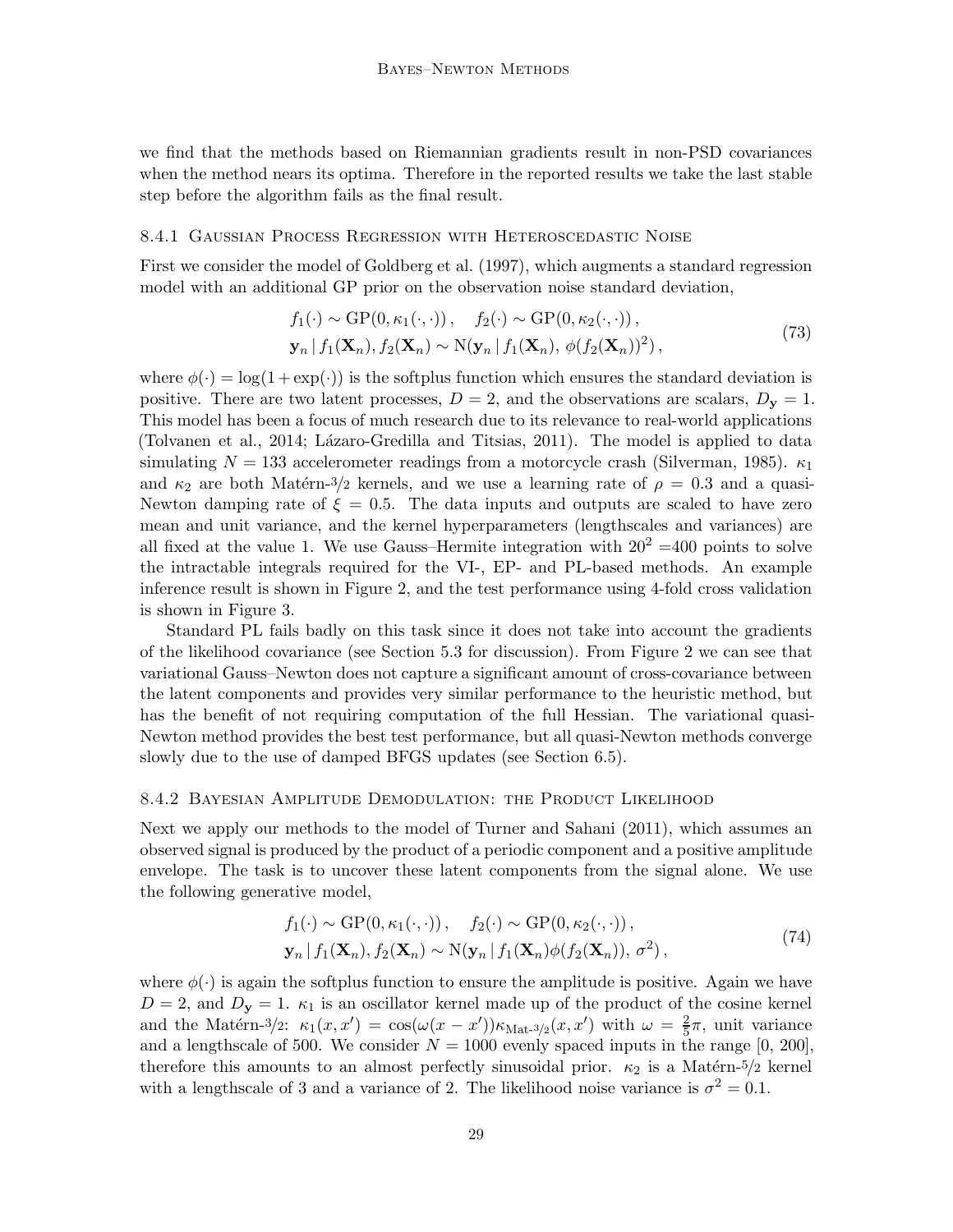<span id="page-29-0"></span>

Figure 3: Heteroscedastic noise model results. Mean value of 4-fold cross validation shown. We find that the variational quasi-Newton method is capable of obtaining the best predictive performance, however all quasi-Newton methods converge more slowly than the others due to the need for additional damping. The Gauss–Newton variants obtain very similar performance to the heuristic method, but do not require computation of second-order derivatives. PL2 is the second-order PL method, and it significantly outperforms standard PL because it takes into account the gradients of the likelihood covariance. PL quasi-Newton not plotted due to poor performance.

We use a learning rate of  $\rho = 0.1$  and a quasi-Newton damping rate of  $\xi = 0.5$ . We again use Gauss–Hermite integration to solve the intractable integrals. We draw a sample from the model to be used as the training and test data, and the hyperparameters are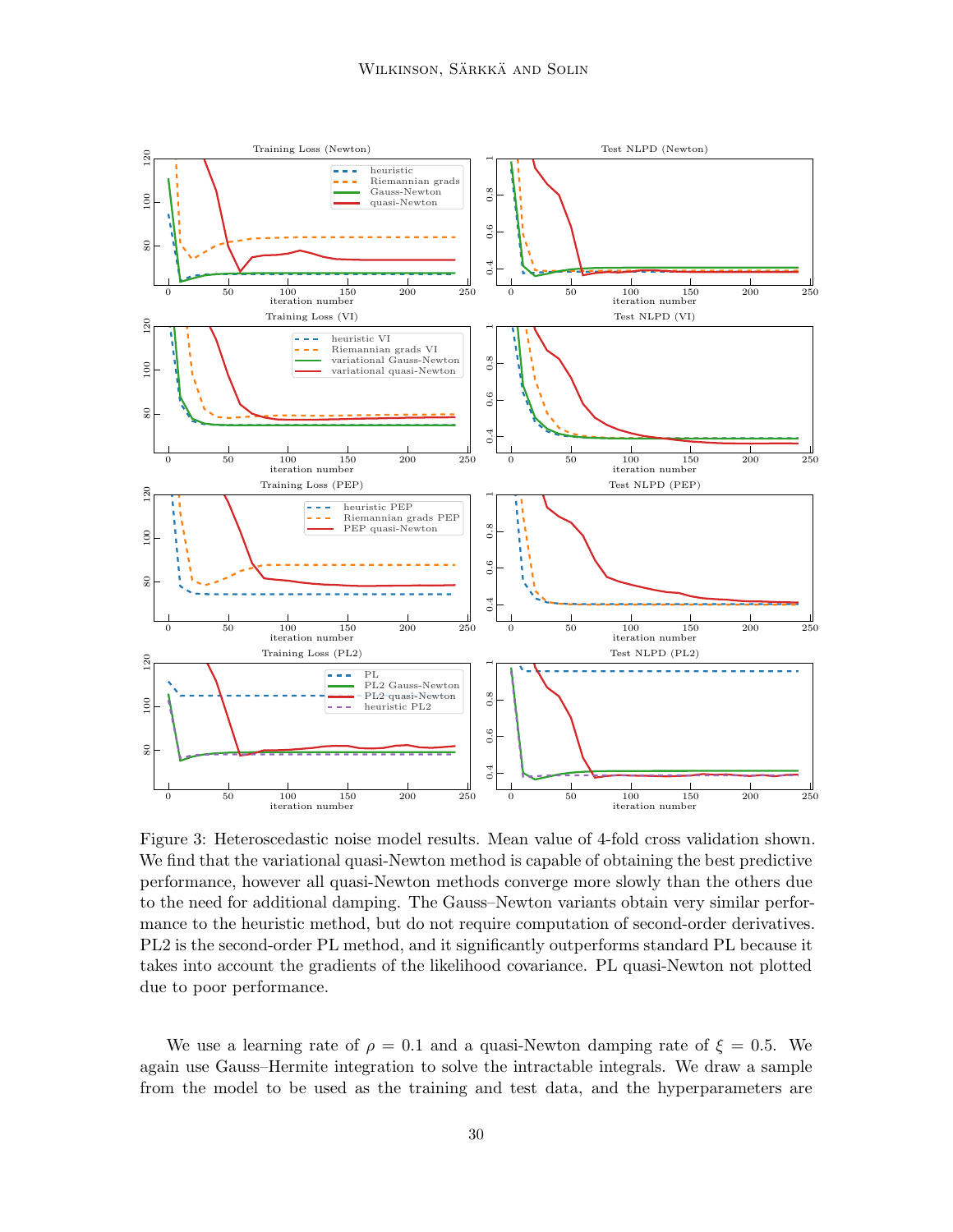<span id="page-30-0"></span>

Figure 4: A short segment of the signal used for the amplitude demodulation experiment. The observed signal is produced via the product of a periodic component and a positive amplitude envelope. By taking into account the cross-covariance between the two components, the variational Gauss–Newton method is better able to recover the ground truth latents than the heuristic approach.

fixed to their true values. The aim of Bayesian amplitude demodulation is to uncover the ground truth latent functions whilst characterising the model uncertainty. [Figure 4](#page-30-0) shows an example inference result, and we plot the 4-fold cross validation results in [Figure 5](#page-31-0) where we measure both the test NLPD and the RMSE of the posterior mean relative to the ground truth components. Whilst the test NLPD results show similar behaviour to the heteroscedastic noise task, we can see that the methods which take into account the cross-covariance between the latent components are able to better recover the ground truth oscillator and amplitude envelope.

# 8.4.3 The Gaussian Process Regression Network

The Gaussian process regression network (GPRN, [Wilson et al., 2012](#page-39-2)) is a multi-output GP model capable of capturing complex time-varying dependencies between observation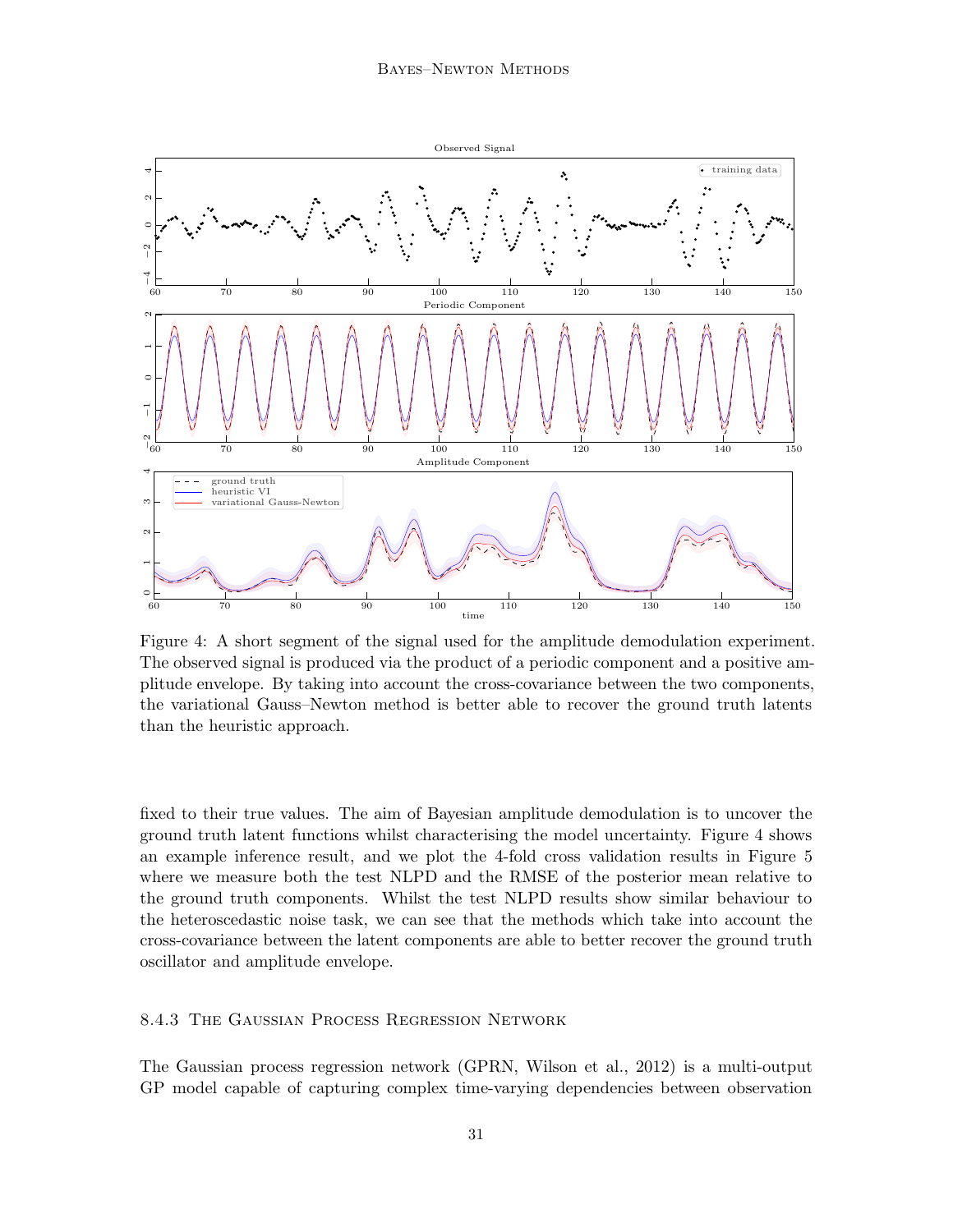<span id="page-31-0"></span>

Figure 5: Bayesian amplitude demodulation results. Mean value of 4-fold cross validation shown. Whilst the test NLPD is similar for most methods, those capable of capturing the cross-covariances between the two latent components obtain a better RMSE relative to the ground truth. PL quasi-Newton results not plotted since it is identical to PL2 quasi-Newton for this model.

streams. We use the following generative model,

<span id="page-31-1"></span>
$$
f_i(\cdot) \sim \text{GP}(0, \kappa_f(\cdot, \cdot)), \quad i = 1, 2
$$
  
\n
$$
W_{j,i}(\cdot) \sim \text{GP}(0, \kappa_W(\cdot, \cdot)), \quad j = 1, \dots, 3, \quad i = 1, 2
$$
  
\n
$$
\mathbf{y}_n | f(\mathbf{X}_n), W(\mathbf{X}_n) \sim \text{N}(\mathbf{y}_n | W(\mathbf{X}_n) f(\mathbf{X}_n), \Sigma),
$$
\n(75)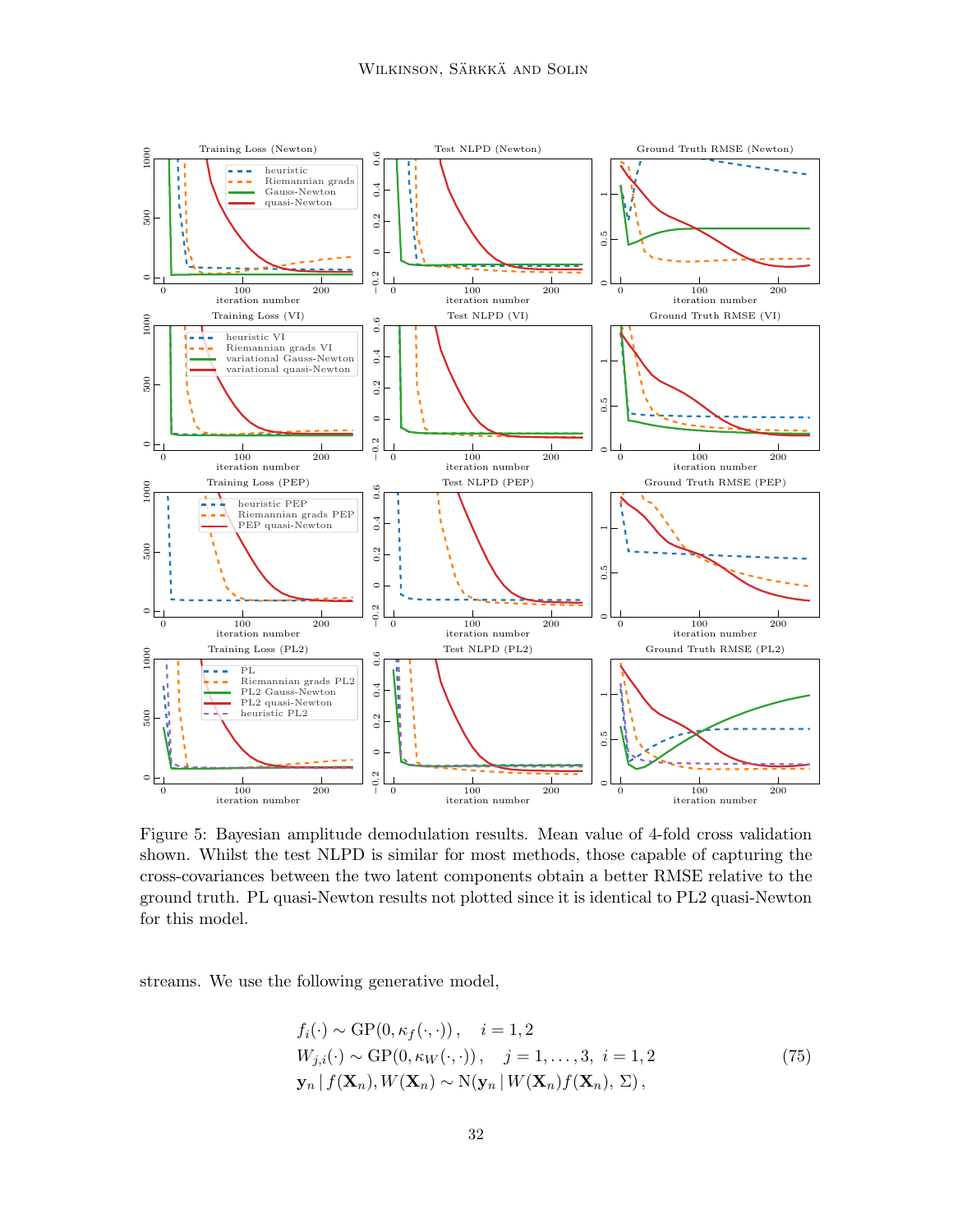<span id="page-32-0"></span>

Figure 6: Example GPRN prediction results. The variational Gauss–Newton method is capable of learning meaningful dependencies between the output streams, and hence is able to interpolate accurately. The heuristic VI approach, which assumes independence between the posterior latent processes, makes less accurate predictions.

where  $y_n \in \mathbb{R}^{3\times 1}$ . Inference in [Equation \(75\)](#page-31-1) is notoriously difficult due to the nonlinear interaction of many components (there are 8 latent Gaussian processes,  $D = 8$ ,  $D<sub>v</sub> = 3$ ).  $\kappa_f$  and  $\kappa_W$  are Matérn-5/2 kernels with unit variance.  $\kappa_f$  and  $\kappa_W$  have lengthscales of 10 and 70 respectively. We assume correlated observation noise,

$$
\Sigma = \begin{pmatrix} 0.02 & -0.015 & -0.005 \\ -0.015 & 0.04 & 0.01 \\ -0.005 & 0.01 & 0.06 \end{pmatrix},
$$

and draw 4 samples from the model to be used as separate data sets, with 400 time steps (each with 3 outputs, giving 1200 total data points) evenly spaced in the range [-17, 147]. When the output streams are partially observed, the GPRN can be a powerful model for interpolation of missing data, so we remove the middle third of data for two of the three output streams and then compute the NLPD of the removed data as well as the RMSE of the posterior mean relative to the ground truth. We use a learning rate of  $\rho = 0.3$  and a quasi-Newton damping rate of  $\xi = 0.3$ . The hyperparameters are fixed to their true values. Since the intractable integrals required for the VI-, EP- and PL-based methods are now 8-dimensional, we use the  $5<sup>th</sup>$ -order unscented transform [\(McNamee and Stenger, 1967](#page-37-13)) to approximate them instead of Gauss–Hermite.

[Figure 6](#page-32-0) plots an example prediction result on one of the synthetic data sets, and [Figure 7](#page-33-0) plots the mean prediction performance across the four data sets. These results show that the independence assumption between latent processes made in the original GPRN paper is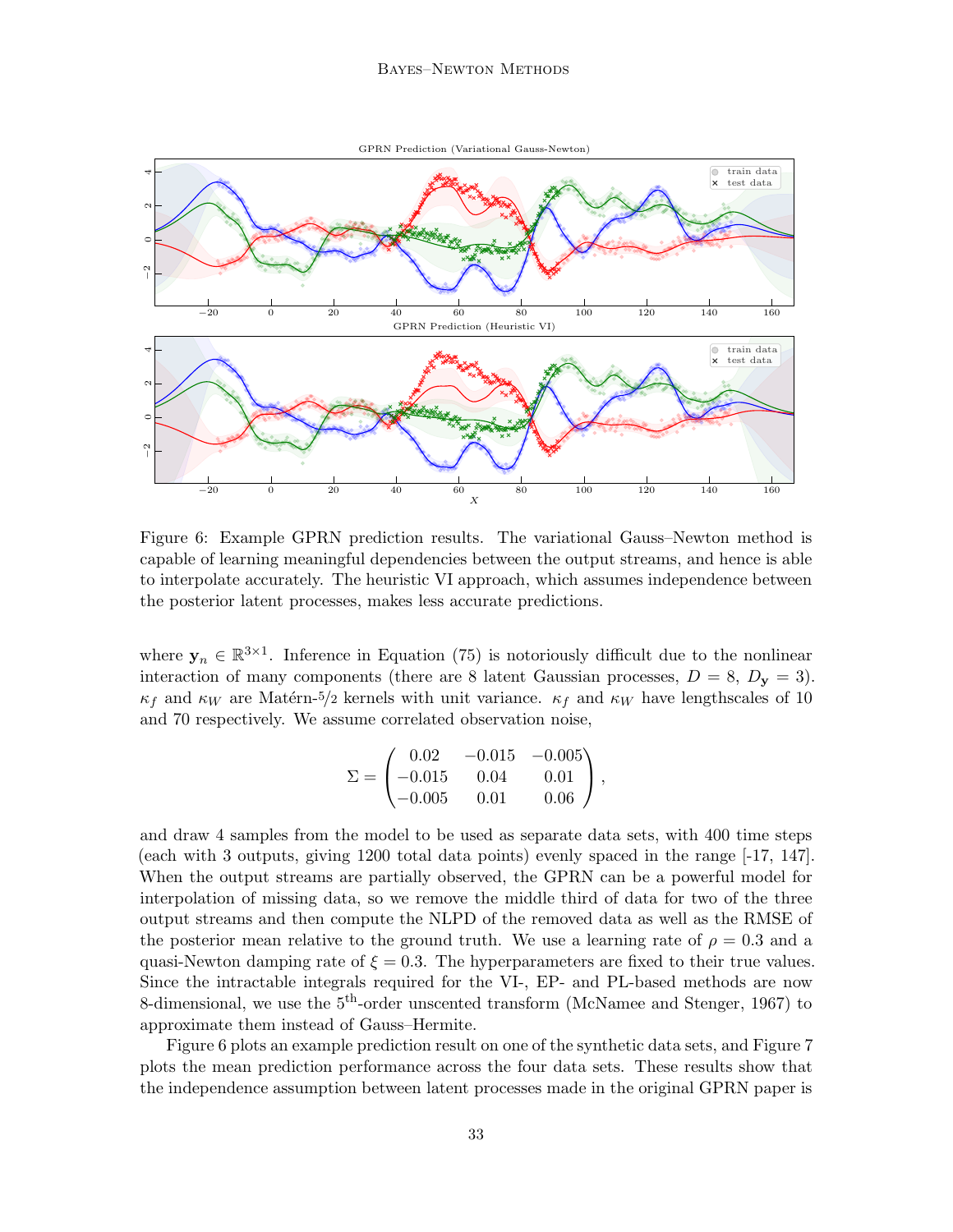<span id="page-33-0"></span>

Figure 7: Gaussian process regression network (GPRN) results. Mean value across 4 synthetic data sets shown. Some methods not plotted due to divergent behaviour during training. The Gauss–Newton methods (including PL) significantly outperform all other approaches in terms of convergence rate, test NLPD and their ability to recover the ground truth.

highly detrimental to performance and convergence rate. By including the cross-covariance terms, the model improves in terms of prediction quality. However, the original approach proposed by [Wilson et al. \(2012](#page-39-2)) is much more efficient than our methods when the number of latent functions is large.

The Gauss–Newton methods significantly outperform all others with regards to convergence rate, test NLPD and ground truth RMSE. PL and PL2 Gauss–Newton both perform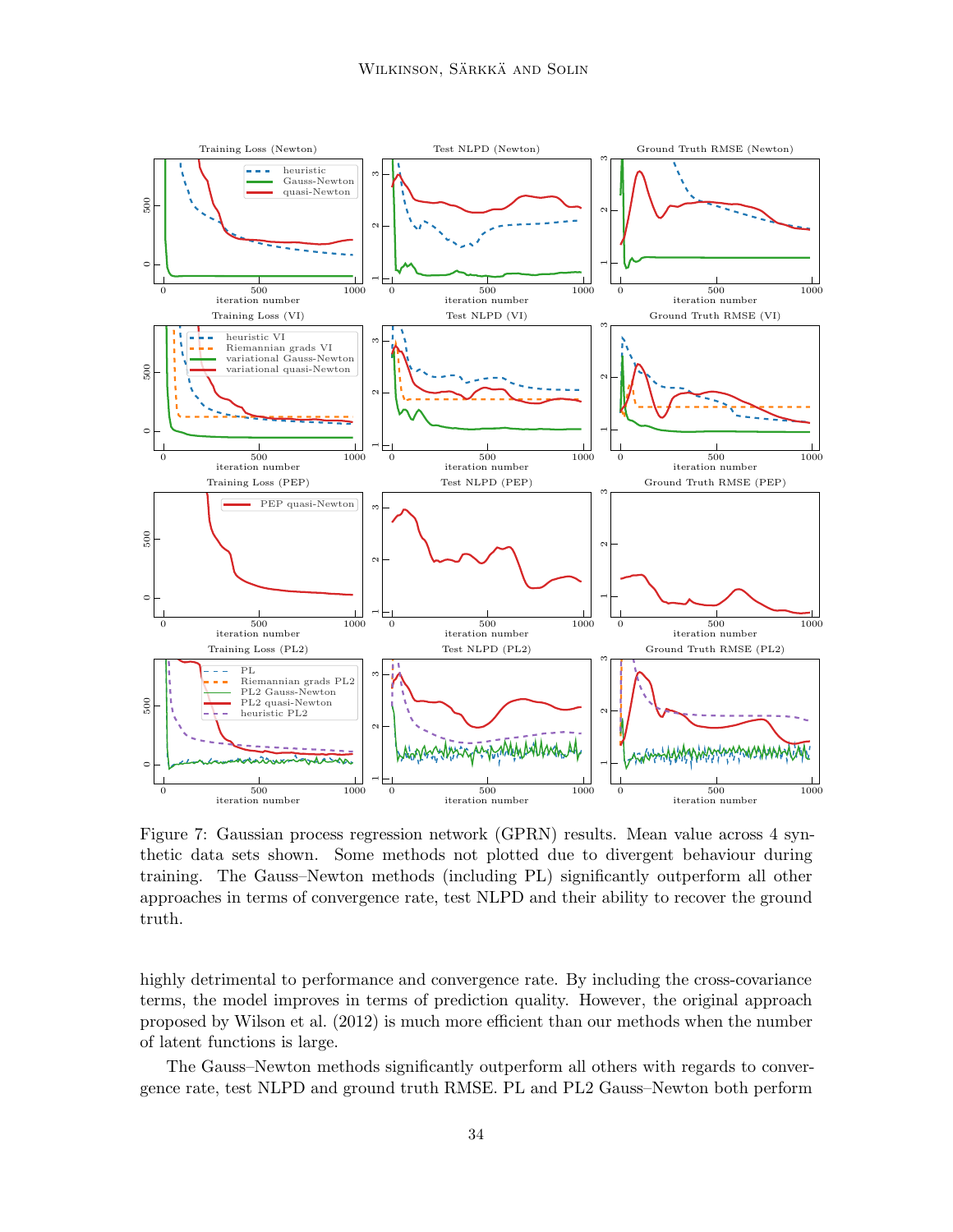well, but exhibit oscillatory behaviour suggesting they may require a smaller learning rate than the Gauss–Newton and variational Gauss–Newton approaches. The quasi-Newton methods perform poorly on this task, since the rank-two BFGS updates are less accurate than on the previous tasks due to the higher number of latent functions.

# 9. Conclusions and Discussion

Through careful analysis of variational inference, expectation propagation and posterior linearisation, we have shown that many approaches to approximate Bayesian inference can be viewed as update rules to local approximate likelihood terms. Furthermore these update rules involve computing the Jacobian and (approximate) Hessian of a surrogate target, and can be cast under the framework of numerical optimisation.

Our work aims to draw connections between such ideas from optimisation, machine learning and signal processing, and in particular the development of the variational Gauss–Newton method provides a key link between VI, the Gauss–Newton method and linearisation-based methods (which also turn out to make Gauss–Newton approximations). Additionally, it serves as an approximation to VI that guarantees PSD updates and which exhibits excellent performance in some very difficult inference tasks such as the GPRN multi-output model.

The quasi-Newton methods showed less promise experimentally, especially in terms of convergence rates, but for some tasks they are able to capture shared information between latent components that other methods are not. This may motivate further work in this area, since it is clear that the heuristic and Gauss–Newton methods are not optimal in terms of inference quality. Our PEP quasi-Newton approach also contributes to the search for accurate and stable EP algorithms.

The explicit connections to the optimisation literature presented here motivate avenues for further research, including analysis of the convergence properties of the Bayes–Newton methods, and development of line-search methods for improving the stability and convergence of all schemes. Python code for the methods and experiments is provided at <https://github.com/AaltoML/BayesNewton>

# References

- <span id="page-34-4"></span>Vincent Adam, Paul E. Chang, Mohammad Emtiyaz Khan, and Arno Solin. Dual parameterization of sparse variational Gaussian processes. In Advances in Neural Information Processing Systems (NeurIPS), 2021.
- <span id="page-34-3"></span>Shun-Ichi Amari. Natural gradient works efficiently in learning. Neural Computation, 10  $(2):251-276, 1998.$
- <span id="page-34-0"></span>Bradley M Bell. The iterated Kalman smoother as a Gauss–Newton method. *SIAM Journal* on Optimization, 4(3):626–636, 1994.
- <span id="page-34-2"></span>Ake Björck. Numerical methods for least squares problems. SIAM, 1996.
- <span id="page-34-1"></span>David M. Blei, Alp Kucukelbir, and Jon D. McAuliffe. Variational inference: A review for statisticians. Journal of the American Statistical Association, 112(518):859–877, 2017.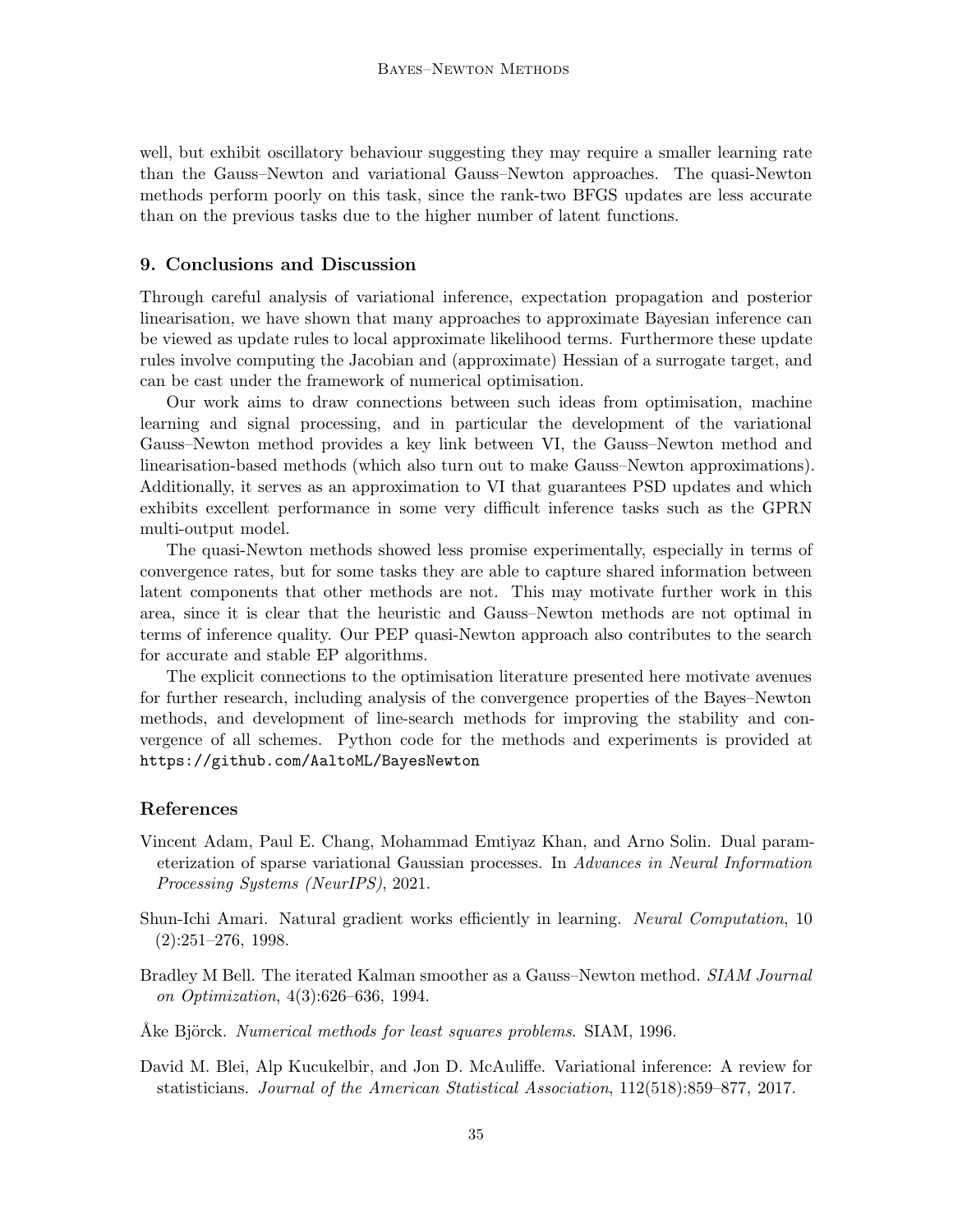- <span id="page-35-1"></span>Charles G Broyden. Quasi-Newton methods and their application to function minimisation. Mathematics of Computation, 21(99):368-381, 1967.
- <span id="page-35-9"></span>Charles G Broyden. A new double-rank minimisation algorithm. Notices of the American Mathematical Society, 16(4):670, 1969.
- <span id="page-35-3"></span>Thang D Bui, Josiah Yan, and Richard E Turner. A unifying framework for Gaussian process pseudo-point approximations using power expectation propagation. Journal of Machine Learning Research (JMLR), 18(1):3649–3720, 2017.
- <span id="page-35-4"></span>Thang D Bui, Cuong V Nguyen, Siddharth Swaroop, and Richard E Turner. Partitioned variational inference: A unified framework encompassing federated and continual learning. arXiv preprint arXiv:1811.11206, 2018.
- <span id="page-35-2"></span>Edward Challis and David Barber. Gaussian Kullback-Leibler approximate inference. Journal of Machine Learning Research, 14(8):2239–2286, 2013.
- <span id="page-35-13"></span>Paul E. Chang, William J. Wilkinson, Mohammed Emtiyaz Khan, and Arno Solin. Fast variational learning in state-space Gaussian process models. In International Workshop on Machine Learning for Signal Processing (MLSP). IEEE, 2020.
- <span id="page-35-12"></span>Lehel Csató and Manfred Opper. Sparse on-line Gaussian processes. Neural computation, 14(3):641–668, 2002.
- <span id="page-35-5"></span>Guillaume Dehaene and Simon Barthelm´e. Expectation propagation in the large data limit. Journal of the Royal Statistical Society: Series B (Statistical Methodology), 80(1):199–217, 2018.
- <span id="page-35-10"></span>Roger Fletcher. A new approach to variable metric algorithms. The Computer Journal, 13 (3):317–322, 1970.
- <span id="page-35-0"></span>Angel F García-Fernández, Lennart Svensson, and Simo Särkkä. Iterated posterior linearization smoother. IEEE Transactions on Automatic Control, 62(4):2056–2063, 2016.
- <span id="page-35-7"></span>Angel F García-Fernández, Filip Tronarp, and Simo Särkkä. Gaussian process classification using posterior linearization. IEEE Signal Processing Letters, 26(5):735–739, 2019.
- <span id="page-35-6"></span>Arthur Gelb. Applied Optimal Estimation. MIT Press, 1974.
- <span id="page-35-14"></span>Paul W Goldberg, Christopher KI Williams, and Christopher M Bishop. Regression with input-dependent noise: A Gaussian process treatment. Advances in Neural Information Processing Systems 10 (NIPS), pages 493–499, 1997.
- <span id="page-35-11"></span>Donald Goldfarb. A family of variable-metric methods derived by variational means. Mathematics of Computation, 24(109):23–26, 1970.
- <span id="page-35-8"></span>Gene H Golub and Victor Pereyra. The differentiation of pseudo-inverses and nonlinear least squares problems whose variables separate. SIAM Journal on Numerical Analysis, 10(2):413–432, 1973.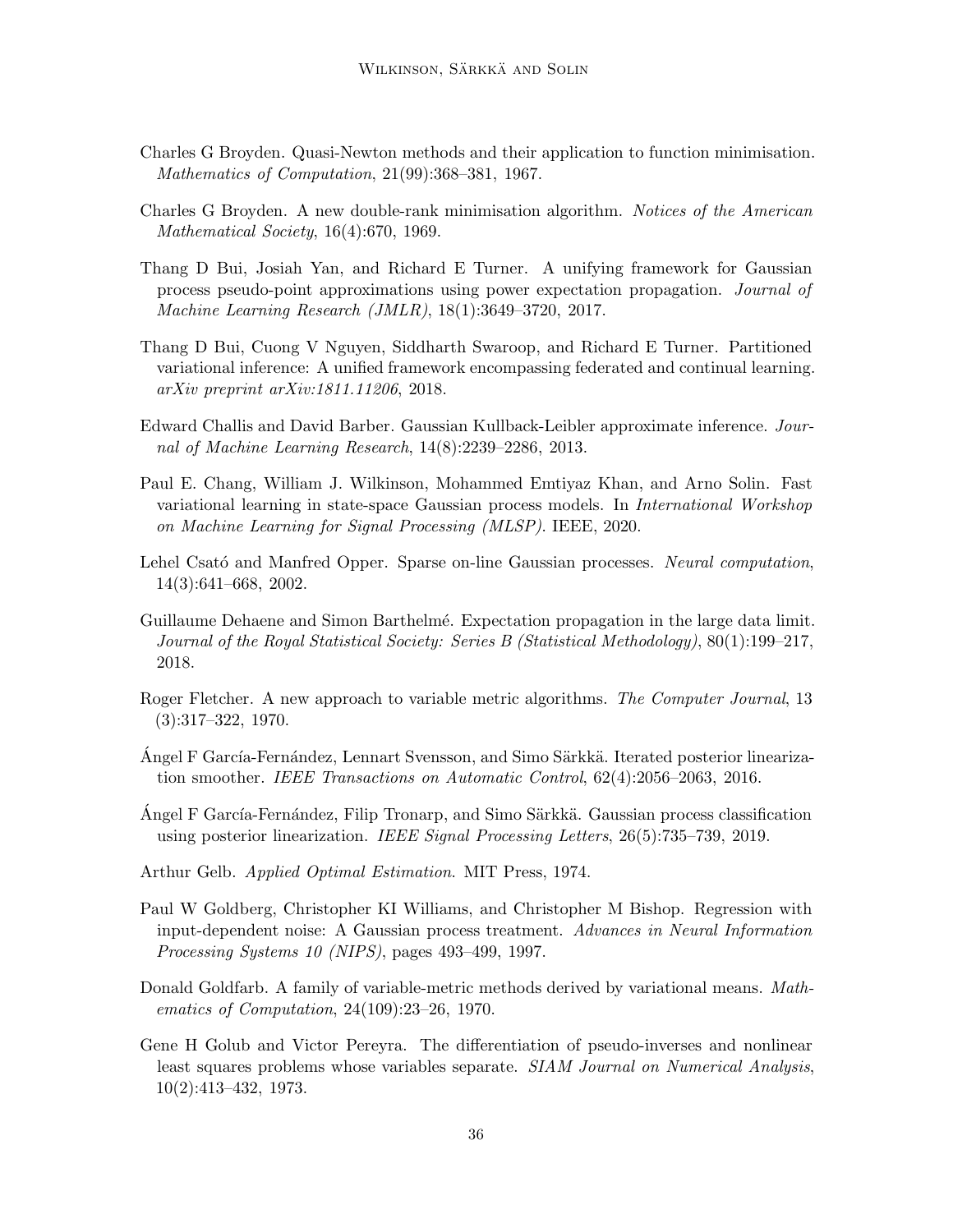- <span id="page-36-10"></span>Oliver Hamelijnck, William J. Wilkinson, Niki Loppi, Arno Solin, and Theodoros Damoulas. Spatio-temporal variational Gaussian processes. In Advances in Neural Information Processing Systems (NeurIPS), 2021.
- <span id="page-36-9"></span>Jouni Hartikainen. Sequential Inference for Latent Temporal Gaussian Process Models. Doctoral dissertation, Aalto University, Finland, 2013.
- <span id="page-36-5"></span>Philipp Hennig and Martin Kiefel. Quasi-Newton methods: A new direction. The Journal of Machine Learning Research, 14(1):843–865, 2013.
- <span id="page-36-6"></span>Philipp Hennig, Michael A Osborne, and Mark Girolami. Probabilistic numerics and uncertainty in computations. Proceedings of the Royal Society  $A$ : Mathematical, Physical and Engineering Sciences, 471(2179):20150142, 2015.
- <span id="page-36-8"></span>James Hensman, Alexander Matthews, and Zoubin Ghahramani. Scalable variational Gaussian process classification. In Proceedings of the Eighteenth International Conference on Artificial Intelligence and Statistics (AISTATS), volume 38 of Proceedings of Machine Learning Research, pages 351–360. PMLR, 2015.
- <span id="page-36-4"></span>Pasi Jylänki, Jarno Vanhatalo, and Aki Vehtari. Robust Gaussian process regression with a Student-t likelihood. Journal of Machine Learning Research, 12(99):3227–3257, 2011.
- <span id="page-36-0"></span>Mohammad Emtiyaz Khan and Wu Lin. Conjugate-computation variational inference: Converting variational inference in non-conjugate models to inferences in conjugate models. In Proceedings of the 20th International Conference on Artificial Intelligence and Statistics (AISTATS), volume 54 of Proceedings of Machine Learning Research, pages 878–887. PMLR, 2017.
- <span id="page-36-1"></span>Mohammad Emtiyaz Khan and Håvard Rue. The Bayesian Learning Rule. *arXiv preprint* arXiv:2107.04562, 2021.
- <span id="page-36-3"></span>Mohammad Emtiyaz Khan, Didrik Nielsen, Voot Tangkaratt, Wu Lin, Yarin Gal, and Akash Srivastava. Fast and scalable Bayesian deep learning by weight-perturbation in Adam. In Proceedings of the 35th International Conference on Machine Learning (ICML), volume 80 of Proceedings of Machine Learning Research, pages 2611–2620. PMLR, 2018.
- <span id="page-36-7"></span>Mohammad Emtiyaz Khan, Alexander Immer, Ehsan Abedi, and Maciej Korzepa. Approximate inference turns deep networks into Gaussian processes. In Advances in Neural Information Processing Systems 32 (NeurIPS), pages 3094–3104. Curran Associates, Inc., 2019.
- <span id="page-36-2"></span>Diederik P Kingma and Jimmy Ba. Adam: A method for stochastic optimization.  $arXiv$ preprint arXiv:1412.6980, 2014.
- <span id="page-36-11"></span>Miguel L´azaro-Gredilla and Michalis K Titsias. Variational heteroscedastic Gaussian process regression. In Proceedings of the 28th International Conference on Machine Learning (ICML). Omnipress, 2011.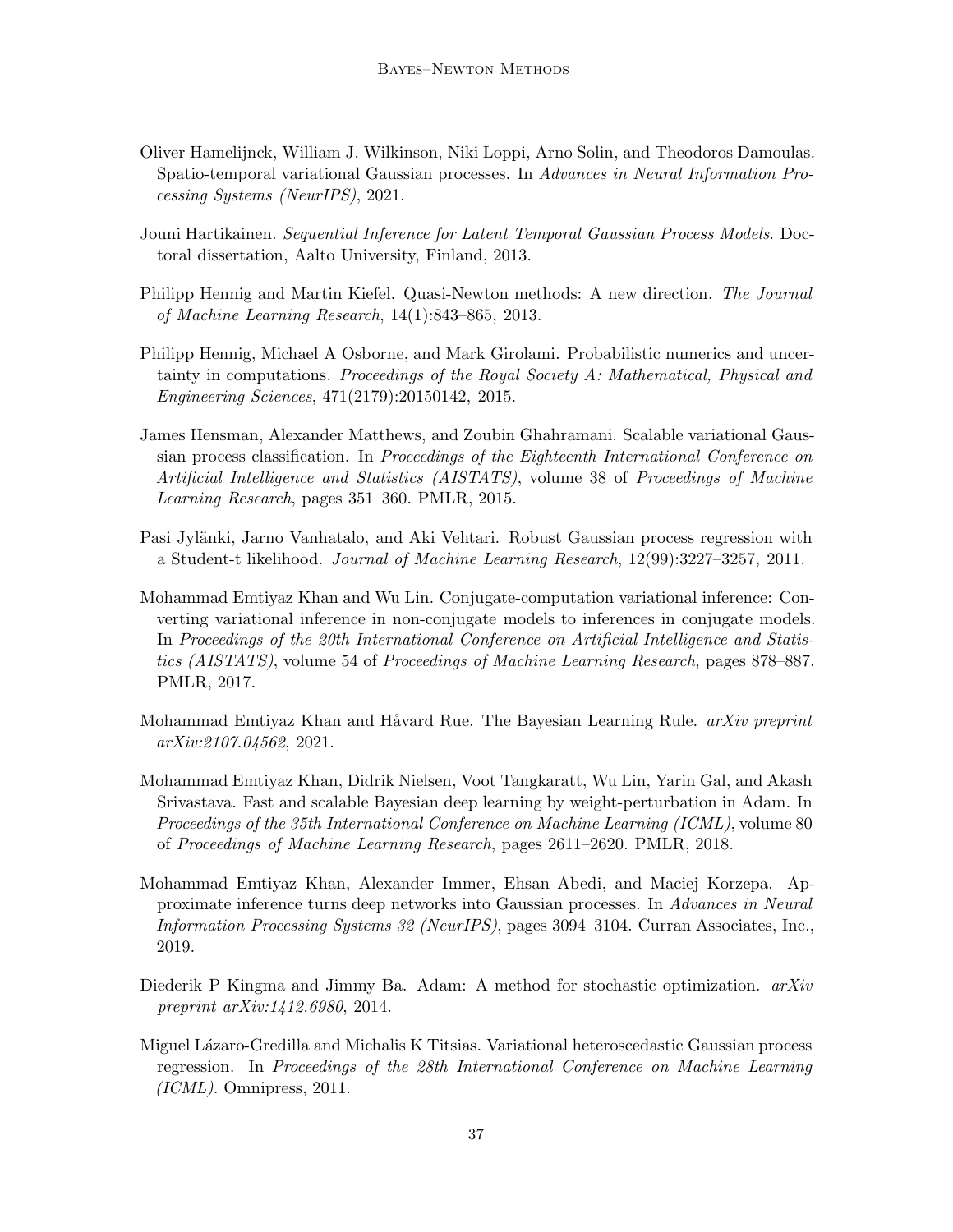- <span id="page-37-7"></span>William E Leithead and Yunong Zhang.  $O(N^2)$ -operation approximation of covariance matrix inverse in Gaussian process regression based on quasi-Newton BFGS method. Communications in Statistics—Simulation and Computation, 36(2):367–380, 2007.
- <span id="page-37-11"></span>Yingzhen Li, José Miguel Hernández-Lobato, and Richard E Turner. Stochastic expectation propagation. In Advances in Neural Information Processing Systems 28 (NIPS), pages 2323–2331. Curran Associates, Inc., 2015.
- <span id="page-37-2"></span>Wu Lin, Mark Schmidt, and Mohammad Emtiyaz Khan. Handling the positive-definite constraint in the Bayesian Learning Rule. In Proceedings of the 37th International Conference on Machine Learning (ICML), volume 119 of Proceedings of Machine Learning Research. PMLR, 2020.
- <span id="page-37-13"></span>John McNamee and Frank Stenger. Construction of fully symmetric numerical integration formulas. Numerische Mathematik, 10(4):327–344, 1967.
- <span id="page-37-3"></span>Thomas P. Minka. Power EP. Technical report, Microsoft Research, 2004. MSR-TR-2005- 173.
- <span id="page-37-0"></span>Thomas Peter Minka. A family of algorithms for approximate Bayesian inference. PhD thesis, Massachusetts Institute of Technology, 2001.
- <span id="page-37-4"></span>Tom Minka. Divergence measures and message passing. Technical report, Microsoft Research, 2005.
- <span id="page-37-5"></span>Hannes Nickisch and Carl Edward Rasmussen. Approximations for binary Gaussian process classification. Journal of Machine Learning Research, 9(Oct):2035–2078, 2008.
- <span id="page-37-12"></span>Hannes Nickisch, Arno Solin, and Alexander Grigorievskiy. State space Gaussian processes with non-Gaussian likelihood. In Proceedings of the 35th International Conference on Machine Learning (ICML), volume 80 of Proceedings of Machine Learning Research, pages 3789–3798. PMLR, 2018.
- <span id="page-37-1"></span>Jorge Nocedal and Stephen J. Wright. *Numerical Optimization*. Springer Series in Operations Research and Financial Engineering, 2006.
- <span id="page-37-9"></span>Manfred Opper and Cédric Archambeau. The variational Gaussian approximation revisited. Neural Computation, 21(3):786–792, 2009.
- <span id="page-37-6"></span>Manfred Opper and Ole Winther. Expectation consistent approximate inference. Journal of Machine Learning Research, 6(Dec):2177–2204, 2005.
- <span id="page-37-8"></span>Carl Edward Rasmussen and Christopher KI Williams. Gaussian Processes for Machine Learning. MIT Press, Cambridge, MA, USA, 2006.
- <span id="page-37-10"></span>Hugh Salimbeni, Stefanos Eleftheriadis, and James Hensman. Natural gradients in practice: Non-conjugate variational inference in Gaussian process models. In *Proceedings of* the Twenty-First International Conference on Artificial Intelligence and Statistics (AIS-TATS), volume 84 of Proceedings of Machine Learning Research, pages 689–697. PMLR, 2018.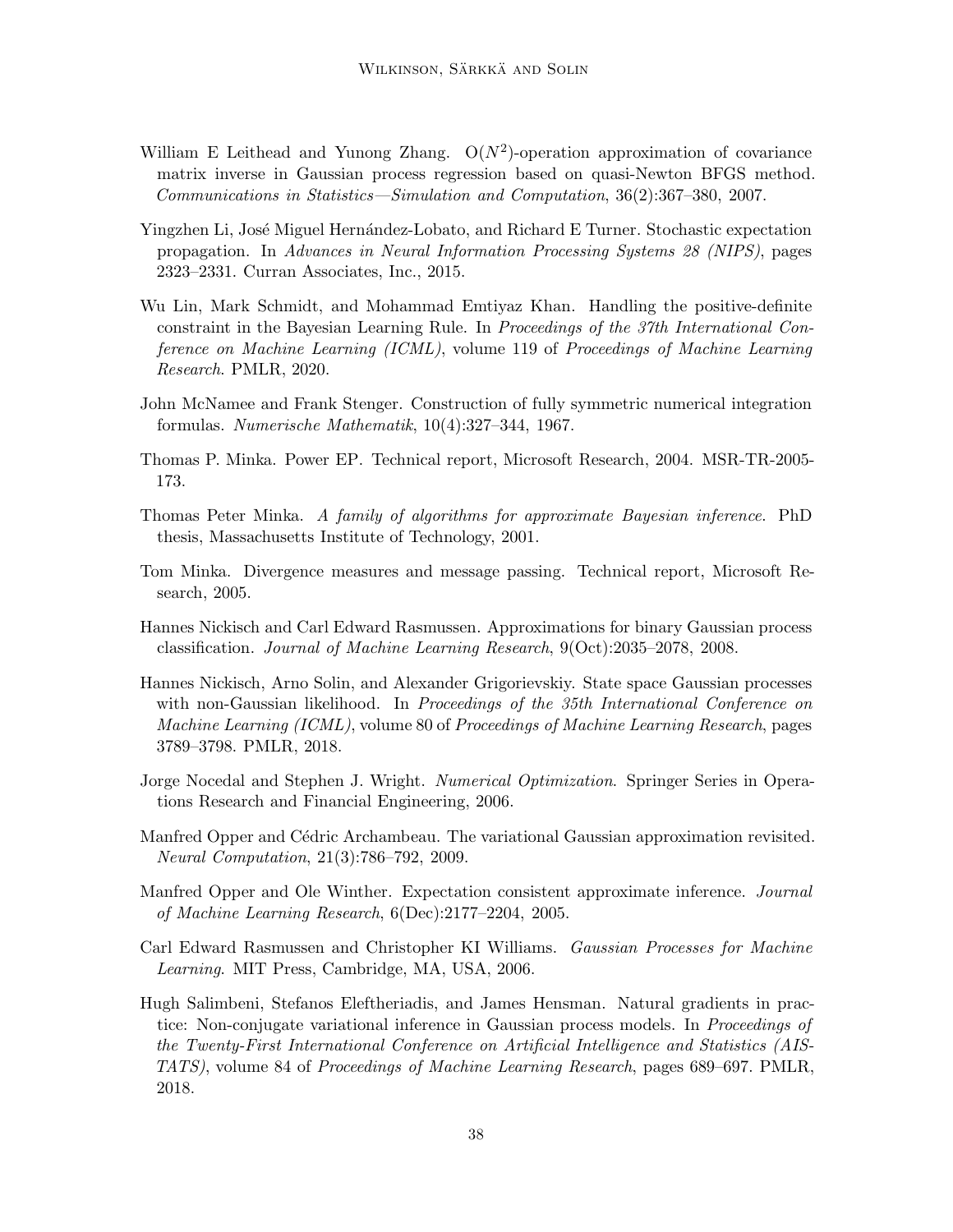<span id="page-38-0"></span>Simo Särkkä. Bayesian Filtering and Smoothing. Cambridge University Press, 2013.

- <span id="page-38-7"></span>Simo Särkkä and Arno Solin. Applied Stochastic Differential Equations. Cambridge University Press, 2019.
- <span id="page-38-8"></span>Simo Särkkä, Arno Solin, and Jouni Hartikainen. Spatiotemporal learning via infinitedimensional Bayesian filtering and smoothing. IEEE Signal Processing Magazine, 30(4): 51–61, 2013.
- <span id="page-38-1"></span>Masa-Aki Sato. Online model selection based on the variational Bayes. Neural Computation, 13(7):1649–1681, 2001.
- <span id="page-38-10"></span>Alan D. Saul, James Hensman, Aki Vehtari, and Neil D. Lawrence. Chained Gaussian processes. In Proceedings of the 19th International Conference on Artificial Intelligence and Statistics (AISTATS), volume 51 of Proceedings of Machine Learning Research, pages 1431–1440. PMLR, 2016.
- <span id="page-38-4"></span>Matthias Seeger. Expectation propagation for exponential families. Technical report, University of California at Berkeley, 2005.
- <span id="page-38-3"></span>Matthias Seeger and Hannes Nickisch. Fast convergent algorithms for expectation propagation approximate Bayesian inference. In Proceedings of the Fourteenth International Conference on Artificial Intelligence and Statistics (AISTATS), volume 15 of Proceedings of Machine Learning Research, pages 652–660. PMLR, 2011.
- <span id="page-38-5"></span>David F Shanno. Conditioning of quasi-Newton methods for function minimization. Mathematics of computation, 24(111):647–656, 1970.
- <span id="page-38-12"></span>Bernhard W Silverman. Some aspects of the spline smoothing approach to non-parametric regression curve fitting. Journal of the Royal Statistical Society: Series B (Methodologi $cal)$ , 47(1):1–21, 1985.
- <span id="page-38-9"></span>Will Tebbutt, Arno Solin, and Richard E. Turner. Combining pseudo-point and state space approximations for sum-separable Gaussian processes. In Proceedings of the 37th Conference on Uncertainty in Artificial Intelligence (UAI), Proceedings of Machine Learning Research. PMLR, 2021.
- <span id="page-38-2"></span>Luke Tierney and Joseph B Kadane. Accurate approximations for posterior moments and marginal densities. Journal of the American Statistical Association, 81(393):82–86, 1986.
- <span id="page-38-11"></span>Ville Tolvanen, Pasi Jylänki, and Aki Vehtari. Expectation propagation for nonstationary heteroscedastic Gaussian process regression. In 2014 IEEE International Workshop on Machine Learning for Signal Processing (MLSP), pages 1–6. IEEE, 2014.
- <span id="page-38-6"></span>Minh-Ngoc Tran, Dang H Nguyen, and Duy Nguyen. Variational Bayes on manifolds. arXiv preprint arXiv:1908.03097, 2019.
- <span id="page-38-13"></span>Richard E Turner and Maneesh Sahani. Demodulation as probabilistic inference. IEEE Transactions on Audio, Speech, and Language Processing, 19(8):2398–2411, 2011.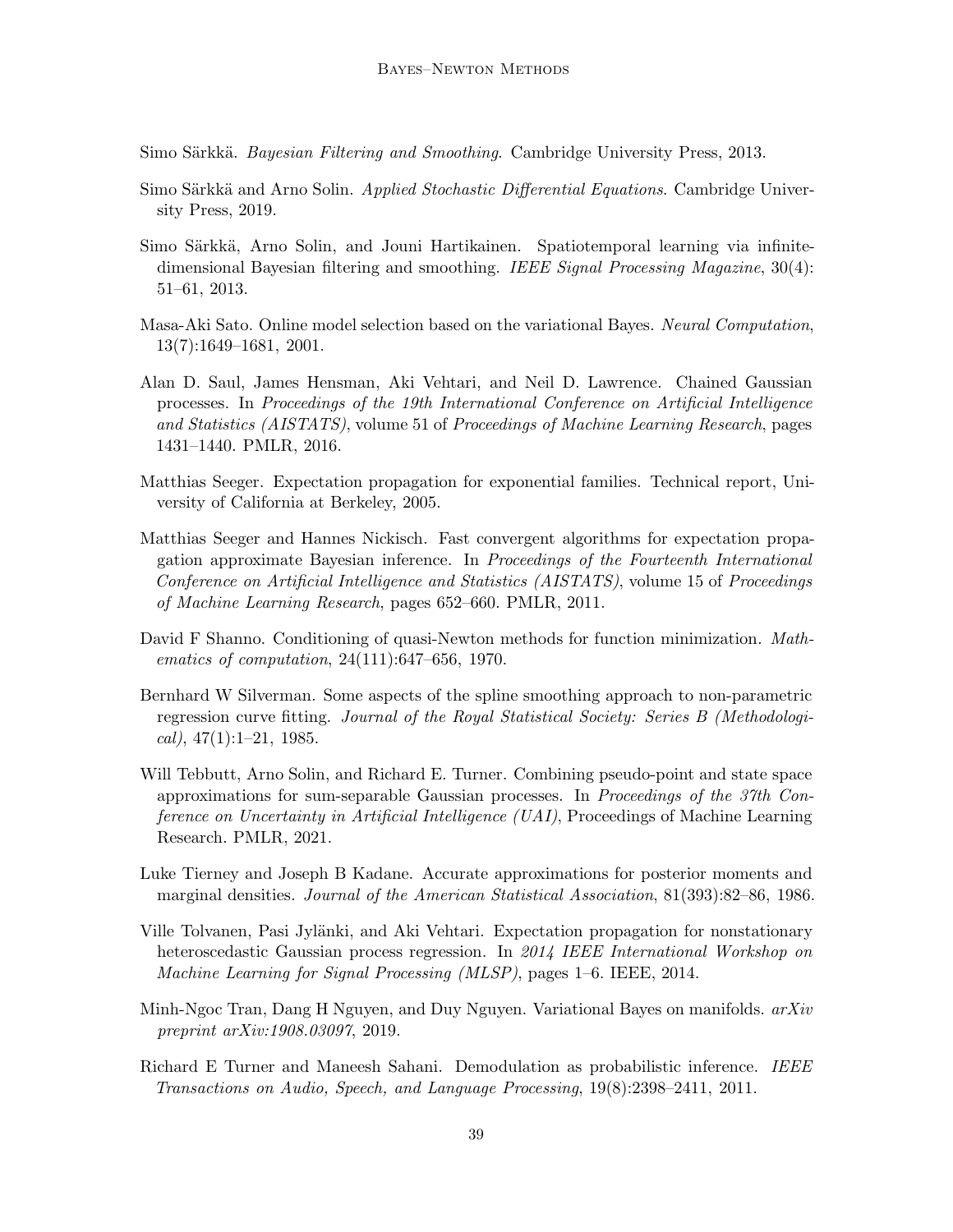- <span id="page-39-1"></span>William Wilkinson, Arno Solin, and Vincent Adam. Sparse algorithms for Markovian Gaussian processes. In Proceedings of The 24th International Conference on Artificial Intelligence and Statistics (AISTATS), volume 130 of Proceedings of Machine Learning Research, pages 1747–1755. PMLR, 2021.
- <span id="page-39-0"></span>William J. Wilkinson, Paul E. Chang, Michael Riis Andersen, and Arno Solin. State space expectation propagation: Efficient inference schemes for temporal Gaussian processes. In Proceedings of the 37th International Conference on Machine Learning (ICML), volume 119 of Proceedings of Machine Learning Research, pages 10270–10281. PMLR, 2020.
- <span id="page-39-2"></span>Andrew G. Wilson, David A. Knowles, and Zoubin Ghahramani. Gaussian processes regression networks. In Proceedings of the 29th International Conference on Machine Learning (ICML). Omnipress, 2012.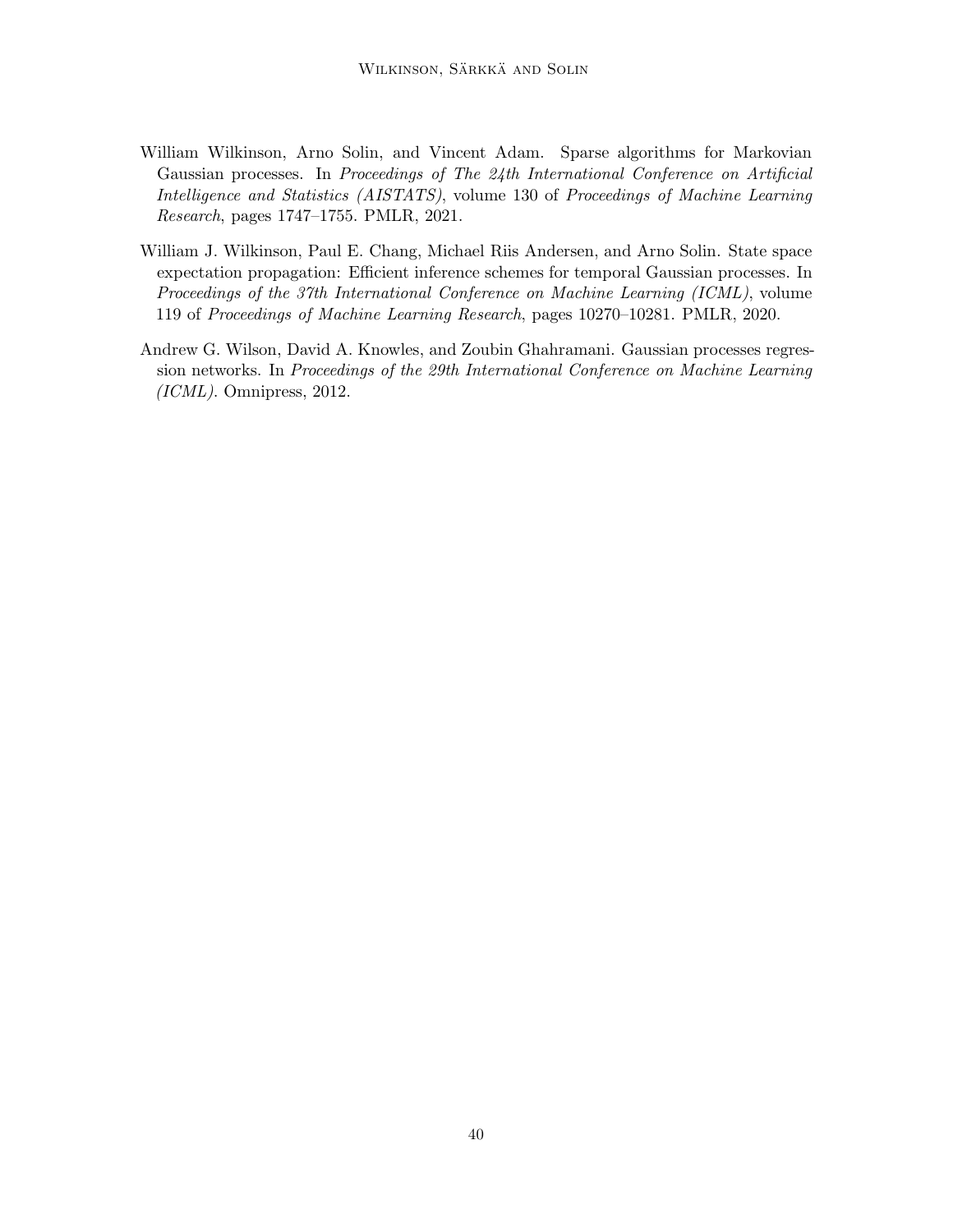# <span id="page-40-0"></span>Appendix A. Derivation of the Online Newton Updates

The following is a more detailed derivation of the result given in [Equation \(7\),](#page-5-0)

$$
\lambda_{k+1}^{(2)} := -\frac{1}{2} \mathbf{C}_{k+1}^{-1} = -(1 - \rho) \frac{1}{2} \mathbf{C}_{k}^{-1} - \rho \frac{1}{2} (\mathbf{K}^{-1} - \nabla_{\mathbf{f}}^{2} \log p(\mathbf{y} \mid \mathbf{m}_{k}))
$$
  
\n
$$
= -(1 - \rho) \frac{1}{2} (\mathbf{K}^{-1} + \overline{\mathbf{C}}_{k}^{-1}) - \rho \frac{1}{2} (\mathbf{K}^{-1} - \nabla_{\mathbf{f}}^{2} \log p(\mathbf{y} \mid \mathbf{m}_{k}))
$$
  
\n
$$
= \lambda_{\text{prior}}^{(2)} + (1 - \rho) \overline{\lambda}_{k}^{(2)} + \rho \frac{1}{2} \nabla_{\mathbf{f}}^{2} \log p(\mathbf{y} \mid \mathbf{m}_{k}),
$$
  
\n
$$
\lambda_{k+1}^{(1)} := \mathbf{C}_{k+1}^{-1} \mathbf{m}_{k+1} = \mathbf{C}_{k+1}^{-1} \mathbf{m}_{k} + \rho \nabla_{\mathbf{f}} \log p(\mathbf{y} \mid \mathbf{m}_{k}) - \rho \mathbf{K}^{-1} (\mathbf{m}_{k} - \mu)
$$
  
\n
$$
= (1 - \rho) \mathbf{C}_{k}^{-1} \mathbf{m}_{k} + \rho \mathbf{K}^{-1} \mu + \rho (\nabla_{\mathbf{f}} \log p(\mathbf{y} \mid \mathbf{m}_{k}) - \nabla_{\mathbf{f}}^{2} \log p(\mathbf{y} \mid \mathbf{m}_{k})) \mathbf{m}_{k})
$$
  
\n
$$
= \lambda_{\text{prior}}^{(2)} \mathbf{m}_{k} - \rho \mathbf{K}^{-1} \mathbf{m}_{k} + \rho \mathbf{K}^{-1} \mu + \rho (\nabla_{\mathbf{f}} \log p(\mathbf{y} \mid \mathbf{m}_{k}) - \nabla_{\mathbf{f}}^{2} \log p(\mathbf{y} \mid \mathbf{m}_{k})) \mathbf{m}_{k})
$$
  
\n
$$
= \lambda_{\text{prior}}^{(1)} + (1 - \rho) \overline{\lambda}_{k}^{(1)} + \rho (\nabla_{\mathbf{f}} \log p(\mathbf{
$$

# <span id="page-40-1"></span>Appendix B. Derivation of the VI Updates

The following is a more detailed derivation of the result given in [Equation \(14\),](#page-7-3)

$$
\lambda_{k+1} = \lambda_k - \rho \nabla_{\omega} \text{VFE}(q(\mathbf{f}))
$$
  
=  $\lambda_k - \rho \left( -\nabla_{\omega} \mathbb{E}_{q(\mathbf{f})} [\log p(\mathbf{y}, \mathbf{f})] + \nabla_{\omega} \mathbb{E}_{q(\mathbf{f})} [\log q(\mathbf{f})] \right)$   
=  $\lambda_k - \rho \left( -\nabla_{\omega} \mathbb{E}_{q(\mathbf{f})} [\log p(\mathbf{y}, \mathbf{f})] + \lambda_k \right)$   
=  $(1 - \rho) \lambda_k + \rho \nabla_{\omega} \mathbb{E}_{q(\mathbf{f})} [\log p(\mathbf{y}, \mathbf{f})].$  (77)

By application of the chain rule, the individual posterior parameter updates then become,

$$
\lambda_{k+1}^{(2)} = (1 - \rho)\lambda_k^{(2)} + \rho \frac{1}{2} \nabla_{\mathbf{m}}^2 \mathbb{E}_{q(\mathbf{f})} [\log p(\mathbf{y}, \mathbf{f})]
$$
  
\n
$$
= (1 - \rho)\lambda_k^{(2)} + \rho \left(\frac{1}{2} \nabla_{\mathbf{m}}^2 \mathbb{E}_{q(\mathbf{f})} [\log p(\mathbf{y} | \mathbf{f})] + \lambda_{\text{prior}}^{(2)}\right)
$$
  
\n
$$
= \lambda_{\text{prior}}^{(2)} + (1 - \rho)\overline{\lambda}_k^{(2)} + \rho \frac{1}{2} \nabla_{\mathbf{m}}^2 \mathbb{E}_{q(\mathbf{f})} [\log p(\mathbf{y} | \mathbf{f})],
$$
  
\n
$$
\lambda_{k+1}^{(1)} = (1 - \rho)\lambda_k^{(1)} + \rho \left(\nabla_{\mathbf{m}} \mathbb{E}_{q(\mathbf{f})} [\log p(\mathbf{y}, \mathbf{f})] - \nabla_{\mathbf{m}}^2 \mathbb{E}_{q(\mathbf{f})} [\log p(\mathbf{y}, \mathbf{f})] \mathbf{m}_k\right)
$$
  
\n
$$
= (1 - \rho)\lambda_k^{(1)} + \rho \left(\nabla_{\mathbf{m}} \mathbb{E}_{q(\mathbf{f})} [\log p(\mathbf{y} | \mathbf{f})] - \mathbf{K}^{-1} (\mathbf{m}_k - \mu) - (\nabla_{\mathbf{m}}^2 \mathbb{E}_{q(\mathbf{f})} [\log p(\mathbf{y} | \mathbf{f})] - \mathbf{K}^{-1}) \mathbf{m}_k\right)
$$
  
\n
$$
= \lambda_{\text{prior}}^{(1)} + (1 - \rho)\overline{\lambda}_k^{(1)} + \rho \left(\nabla_{\mathbf{m}} \mathbb{E}_{q(\mathbf{f})} [\log p(\mathbf{y} | \mathbf{f})] - \nabla_{\mathbf{m}}^2 \mathbb{E}_{q(\mathbf{f})} [\log p(\mathbf{y} | \mathbf{f})] \mathbf{m}_k\right).
$$
  
\n(78)

# <span id="page-40-2"></span>Appendix C. Derivation of the PEP Updates

It is tempting to view PEP as minimising an alternative free energy approximation, and to apply natural gradient descent to the approximate energy as in the VI case. However, this approach would be flawed since this energy is not a bound for the true energy, and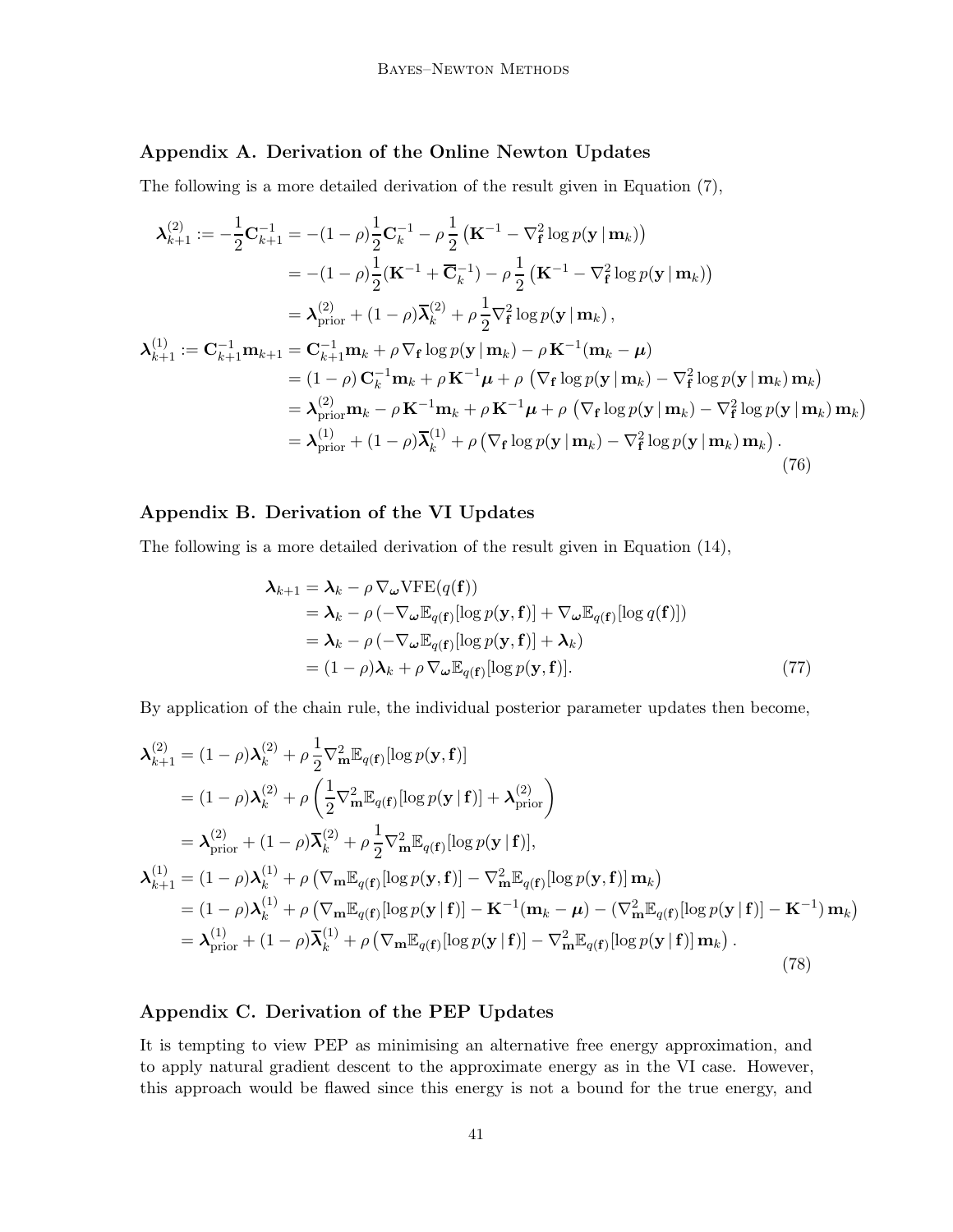stationa[ry points obtained via moment matching may not even](#page-37-6) be local minima (Opper and Winther, [2005](#page-37-6)).

The PEP algorithm proceeds by minimising local KL divergences,

$$
t(\mathbf{f}_n) \leftarrow \arg\min_{t_*(\mathbf{f}_n)} \mathrm{D}_{\mathrm{KL}}\bigg[\frac{1}{Z_n} \frac{p^{\alpha}(\mathbf{y}_n \,|\, \mathbf{f}_n)}{t^{\alpha}(\mathbf{f}_n)} q(\mathbf{f}_n) \;||\; \frac{1}{W_n} \frac{t_*^{\alpha}(\mathbf{f}_n)}{\alpha(\mathbf{f}_n)} q(\mathbf{f}_n)\bigg],\tag{79}
$$

where  $Z_n = \int \frac{p^{\alpha}(\mathbf{y}_n | \mathbf{f}_n)}{t^{\alpha}(\mathbf{f}_n)}$  $\frac{f(x_n | f_n)}{t^{\alpha}(f_n)} q(f_n) df_n$  and  $W_n = \int \frac{t_*^{\alpha}(f_n)}{t^{\alpha}(f_n)}$  $\frac{t_{*}(1_{n})}{t^{\alpha}(\mathbf{f}_{n})}q(\mathbf{f}_{n})df_{n}$ . Since the right hand side is Gaussian, this minimisation amounts to moment matching. Hence we must compute the first two moments of  $\frac{1}{Z_n}$  $p^{\alpha}(\mathbf{y}_n | \mathbf{f}_n)$  $\frac{(\mathbf{y}_n| \mathbf{1}_n)}{t^{\alpha}(\mathbf{f}_n)} q(\mathbf{f}_n)$ . To derive the moment matching equations we take the derivatives of  $Z_n$  w.r.t. the cavity mean (we let  $N(\mathbf{f}_n | \mathbf{m}_n)$ ,  $\mathbf{C}_{n,n}^{\setminus})$  be the marginal cavity mean),

$$
\frac{\partial Z_n}{\partial \mathbf{m}_n^{\lambda}} = \mathbf{C}_{n,n}^{\setminus -1} \int (\mathbf{f}_n - \mathbf{m}_n^{\setminus}) \frac{p^{\alpha}(\mathbf{y}_n | \mathbf{f}_n)}{t^{\alpha}(\mathbf{f}_n)} q(\mathbf{f}_n) d\mathbf{f}_n \n= \mathbf{C}_{n,n}^{\setminus -1} \int \mathbf{f}_n \frac{p^{\alpha}(\mathbf{y}_n | \mathbf{f}_n)}{t^{\alpha}(\mathbf{f}_n)} q(\mathbf{f}_n) d\mathbf{f}_n - \mathbf{C}_{n,n}^{\setminus -1} \mathbf{m}_n^{\lambda} \int \frac{p^{\alpha}(\mathbf{y}_n | \mathbf{f}_n)}{t^{\alpha}(\mathbf{f}_n)} q(\mathbf{f}_n) d\mathbf{f}_n \n= \mathbf{C}_{n,n}^{\setminus -1} Z_n \int \mathbf{f}_n Z_n^{-1} \frac{p^{\alpha}(\mathbf{y}_n | \mathbf{f}_n)}{t^{\alpha}(\mathbf{f}_n)} q(\mathbf{f}_n) d\mathbf{f}_n - \mathbf{C}_{n,n}^{\setminus -1} \mathbf{m}_n^{\lambda} Z_n \n= \mathbf{C}_{n,n}^{\setminus -1} Z_n \mathbb{E}_{\tilde{q}}[\mathbf{f}_n] - \mathbf{C}_{n,n}^{\setminus -1} \mathbf{m}_n^{\lambda} Z_n,
$$
\n(80)

and rearranging the terms gives,

$$
\mathbb{E}_{\tilde{q}}[\mathbf{f}_n] = \mathbf{m}_n^{\setminus} + \mathbf{C}_{n,n}^{\setminus} \frac{\partial Z_n}{\partial \mathbf{m}_n^{\setminus}} Z_n^{-1}
$$

$$
= \mathbf{m}_n^{\setminus} + \mathbf{C}_{n,n}^{\setminus} \frac{\partial \log Z_n}{\partial \mathbf{m}_n^{\setminus}}.
$$
(81)

Differentiating again we get,

$$
\frac{\partial^2 Z_n}{\partial \mathbf{m}_n^{\setminus} \partial \mathbf{m}_n^{\setminus}} = \mathbf{C}_{n,n}^{\setminus -1} \int (\mathbf{f}_n - \mathbf{m}_n^{\setminus}) (\mathbf{f}_n - \mathbf{m}_n^{\setminus})^{\top} \frac{p^{\alpha} (\mathbf{y}_n | \mathbf{f}_n)}{t^{\alpha} (\mathbf{f}_n)} q(\mathbf{f}_n) d\mathbf{f}_n \mathbf{C}_{n,n}^{\setminus -1} \n- \mathbf{C}_{n,n}^{\setminus -1} \int \frac{p^{\alpha} (\mathbf{y}_n | \mathbf{f}_n)}{t^{\alpha} (\mathbf{f}_n)} q(\mathbf{f}_n) d\mathbf{f}_n \mathbf{C}_{n,n}^{\setminus -1} - 2 \mathbf{C}_{n,n}^{\setminus -1} \mathbf{m}_n^{\setminus} \int \mathbf{f}_n \frac{p^{\alpha} (\mathbf{y}_n | \mathbf{f}_n)}{t^{\alpha} (\mathbf{f}_n)} q(\mathbf{f}_n) d\mathbf{f}_n \mathbf{C}_{n,n}^{\setminus -1} \n+ \mathbf{C}_{n,n}^{\setminus -1} \mathbf{m}_n^{\setminus} \mathbf{m}_n^{\setminus} \top \int \frac{p^{\alpha} (\mathbf{y}_n | \mathbf{f}_n)}{t^{\alpha} (\mathbf{f}_n)} q(\mathbf{f}_n) d\mathbf{f}_n \mathbf{C}_{n,n}^{\setminus -1} - \mathbf{C}_{n,n}^{\setminus -1} \int \frac{p^{\alpha} (\mathbf{y}_n | \mathbf{f}_n)}{t^{\alpha} (\mathbf{f}_n)} q(\mathbf{f}_n) d\mathbf{f}_n \n= \mathbf{C}_{n,n}^{\setminus -1} Z_n \int \mathbf{f}_n \mathbf{f}_n^{\top} Z_n^{-1} \frac{p^{\alpha} (\mathbf{y}_n | \mathbf{f}_n)}{t^{\alpha} (\mathbf{f}_n)} q(\mathbf{f}_n) d\mathbf{f}_n \mathbf{C}_{n,n}^{\setminus -1} \n- 2 \mathbf{C}_{n,n}^{\setminus -1} \mathbf{m}_n^{\setminus} Z_n \int \mathbf{f}_n Z_n^{-1} \frac{p^{\alpha} (\mathbf{y}_n | \mathbf{
$$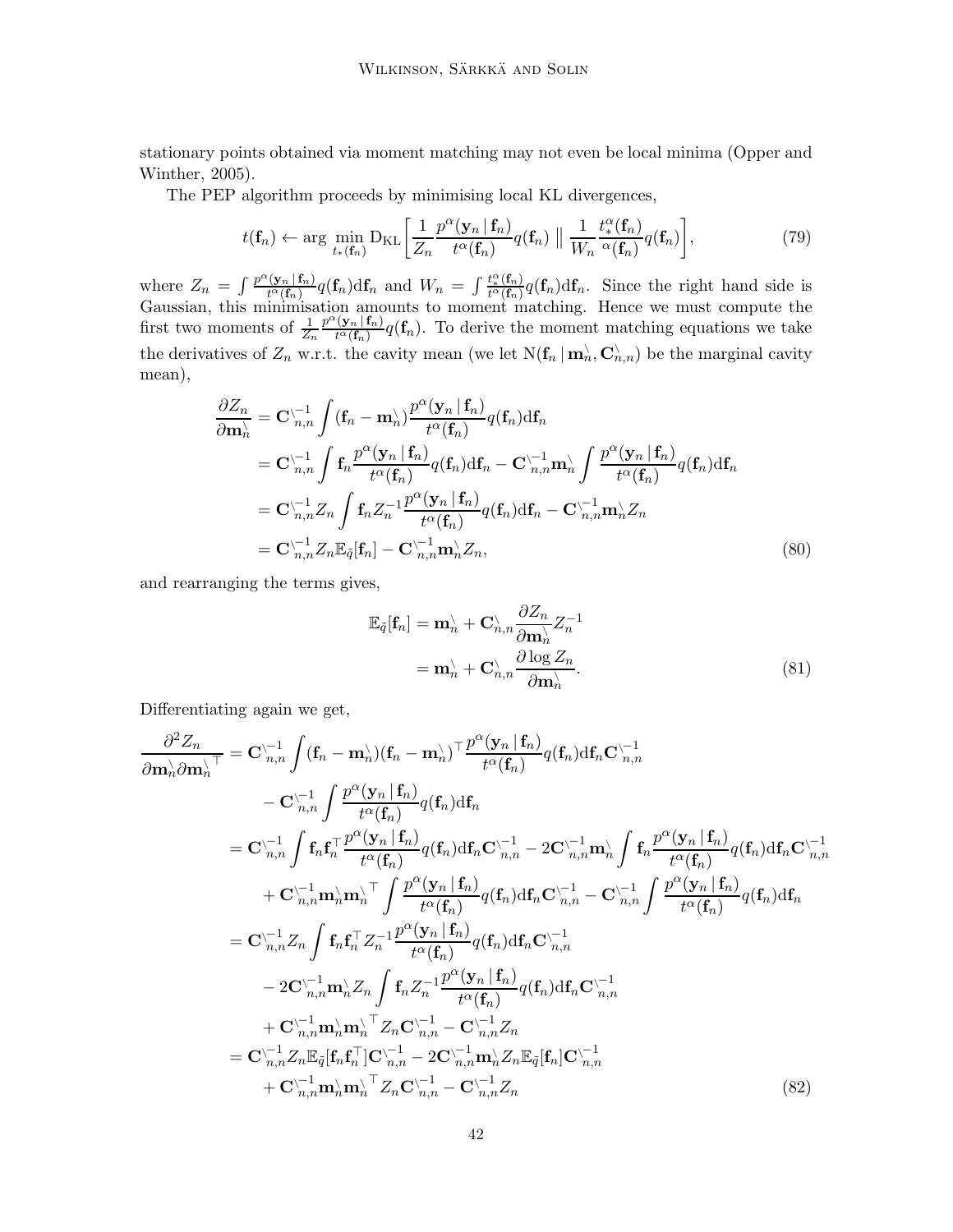which gives,

$$
\mathbb{E}_{\tilde{q}}[\mathbf{f}_n \mathbf{f}_n^\top] = 2\mathbf{m}_n^\setminus \mathbb{E}_{\tilde{q}}[\mathbf{f}_n] - \mathbf{m}_n^\setminus \mathbf{m}_n^\setminus^\top + \mathbf{C}_{n,n}^\setminus + \mathbf{C}_{n,n}^\setminus \frac{\partial^2 Z_n}{\partial \mathbf{m}_n^\setminus \partial \mathbf{m}_n^\setminus} Z_n^{-1} \mathbf{C}_{n,n}^\setminus,\tag{83}
$$

$$
\begin{split}\n\text{Cov}_{\tilde{q}}[\mathbf{f}_{n}] &= \mathbb{E}_{\tilde{q}}[\mathbf{f}_{n}\mathbf{f}_{n}^{\top}] - \mathbb{E}_{\tilde{q}}[\mathbf{f}_{n}]\mathbb{E}_{\tilde{q}}[\mathbf{f}_{n}]^{\top} \\
&= 2\mathbf{m}_{n}^{\setminus}\mathbf{m}_{n}^{\setminus\top} + 2\mathbf{m}_{n}^{\setminus}\mathbf{C}_{n,n}^{\setminus}\frac{\partial Z_{n}}{\partial \mathbf{m}_{n}^{\setminus}}Z_{n}^{-1} - \mathbf{m}_{n}^{\setminus}\mathbf{m}_{n}^{\setminus\top} + \mathbf{C}_{n,n}^{\setminus} + \mathbf{C}_{n,n}^{\setminus}\frac{\partial^{2} Z_{n}}{\partial \mathbf{m}_{n}^{\setminus}\partial \mathbf{m}_{n}^{\setminus}}Z_{n}^{-1}\mathbf{C}_{n,n}^{\setminus} \\
&- \mathbf{m}_{n}^{\setminus}\mathbf{m}_{n}^{\setminus\top} - 2\mathbf{m}_{n}^{\setminus}\mathbf{C}_{n,n}^{\setminus}\frac{\partial Z_{n}}{\partial \mathbf{m}_{n}^{\setminus}}Z_{n}^{-1} - \mathbf{C}_{n,n}^{\setminus}\frac{\partial Z_{n}}{\partial \mathbf{m}_{n}^{\setminus}}\frac{\partial Z_{n}^{\top}}{\partial \mathbf{m}_{n}^{\setminus}}Z_{n}^{-2}\mathbf{C}_{n,n}^{\setminus} \\
&= \mathbf{C}_{n,n}^{\setminus} + \mathbf{C}_{n,n}^{\setminus}\left(\frac{\partial^{2} Z_{n}}{\partial \mathbf{m}_{n}^{\setminus}\partial \mathbf{m}_{n}^{\setminus\top}}Z_{n}^{-1} - \frac{\partial Z_{n}}{\partial \mathbf{m}_{n}^{\setminus}}\frac{\partial Z_{n}^{\top}}{\partial \mathbf{m}_{n}^{\setminus}}Z_{n}^{-2}\right)\mathbf{C}_{n,n}^{\setminus} \\
&= \mathbf{C}_{n,n}^{\setminus} + \mathbf{C}_{n,n}^{\setminus}\frac{\partial^{2}\log Z_{n}}{\partial \mathbf{m}_{n}^{\setminus}\partial \mathbf{m}_{n}^{\setminus}}\mathbf{C}_{n,n}^{\setminus}.\n\end{split} \tag{84}
$$

Now removing the cavity contribution from these posterior moments and scaling by the inverse power (since substituting the cavity results in a fraction  $\alpha$  of the full likelihood) gives the new approximate likelihood parameter updates,

$$
\overline{\mathbf{C}}_{n,n}^{-1} = \frac{1}{\alpha} \left( \mathbf{C}_{n,n}^{\backslash} + \mathbf{C}_{n,n}^{\backslash} \frac{\partial^2 \log Z_n}{\partial \mathbf{m}_n^{\backslash} \partial \mathbf{m}_n^{\backslash}} \mathbf{C}_{n,n}^{\backslash} \right)^{-1} - \frac{1}{\alpha} \mathbf{C}_{n,n}^{\backslash -1}
$$
\n
$$
= \frac{1}{\alpha} \left( \mathbf{I} + \frac{\partial^2 \log Z_n}{\partial \mathbf{m}_n^{\backslash} \partial \mathbf{m}_n^{\backslash}} \mathbf{C}_{n,n}^{\backslash} \right)^{-1} \mathbf{C}_{n,n}^{\backslash -1} - \frac{1}{\alpha} \mathbf{C}_{n,n}^{\backslash -1}
$$
\n
$$
= \frac{1}{\alpha} \left( \mathbf{I} + \frac{\partial^2 \log Z_n}{\partial \mathbf{m}_n^{\backslash} \partial \mathbf{m}_n^{\backslash}} \mathbf{C}_{n,n}^{\backslash} \right)^{-1} \mathbf{C}_{n,n}^{\backslash -1} - \frac{1}{\alpha} \left( \mathbf{I} + \frac{\partial^2 \log Z_n}{\partial \mathbf{m}_n^{\backslash} \partial \mathbf{m}_n^{\backslash}} \mathbf{C}_{n,n}^{\backslash} \right)^{-1} \left( \mathbf{I} + \frac{\partial^2 \log Z_n}{\partial \mathbf{m}_n^{\backslash} \partial \mathbf{m}_n^{\backslash}} \mathbf{C}_{n,n}^{\backslash} \right) \mathbf{C}_{n,n}^{\backslash -1}
$$
\n
$$
= \frac{1}{\alpha} \left( \mathbf{I} + \frac{\partial^2 \log Z_n}{\partial \mathbf{m}_n^{\backslash} \partial \mathbf{m}_n^{\backslash}} \mathbf{C}_{n,n}^{\backslash} \right)^{-1} \left( -\frac{\partial^2 \log Z_n}{\partial \mathbf{m}_n^{\backslash} \partial \mathbf{m}_n^{\backslash}} \right)
$$
\n
$$
= \frac{1}{\alpha} \mathbf{C}_{n,n}^{\backslash -1} \left( \mathbf{C}_{n,n}^{\backslash -1} + \frac{\partial^2 \log Z_n}{\partial \mathbf{m}_n \partial \mathbf{m}_n^{\backslash}} \right)^{-1} \
$$

where the re-arrangement on the last line is to ensure we only invert a symmetric matrix (note that whilst the quantity being inverted is guaranteed to be symmetric, it is not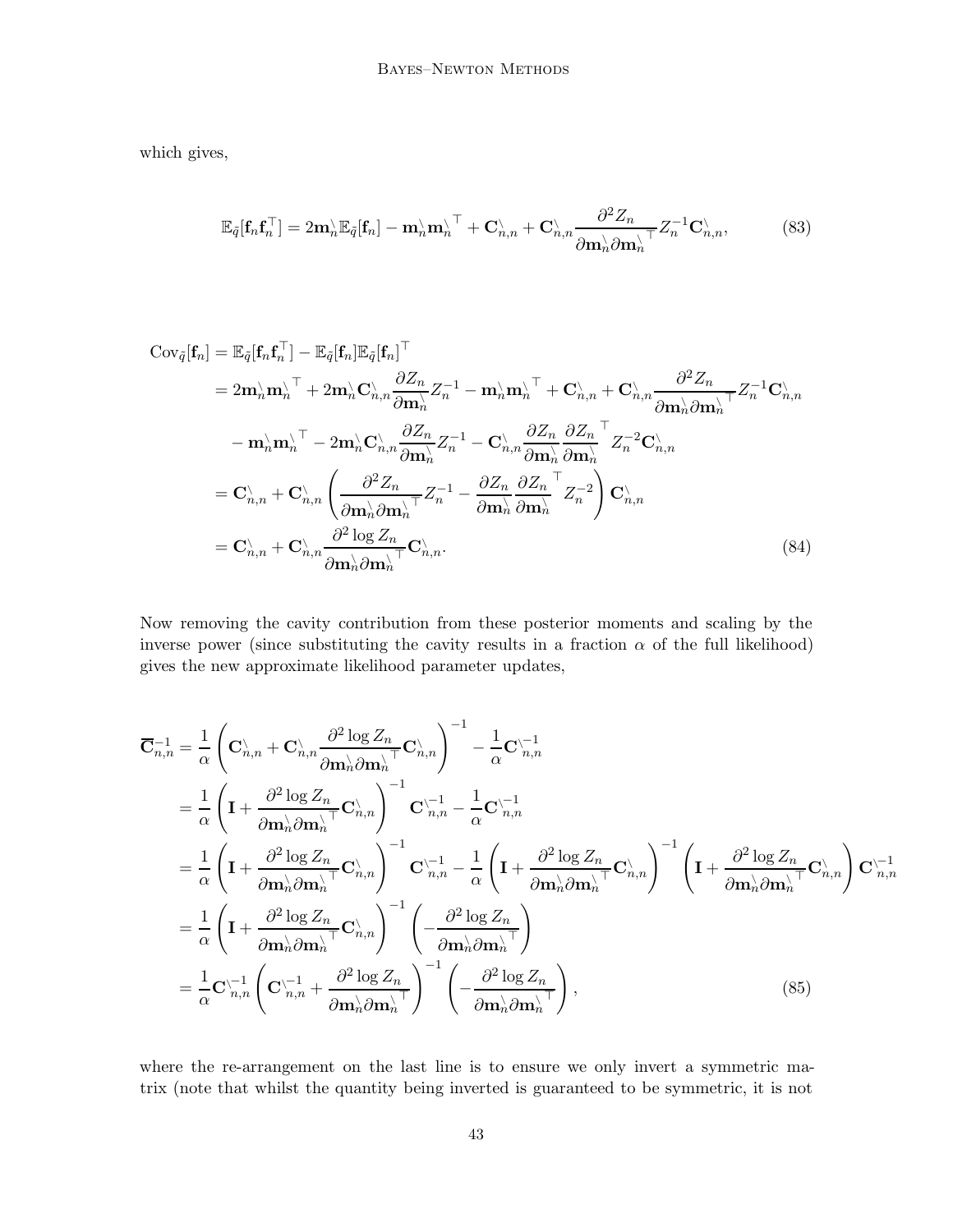guaranteed to be PSD).

$$
\overline{\lambda}_{n}^{(1)} = \frac{1}{\alpha} \left( \mathbf{C}_{n,n}^{\backslash} + \mathbf{C}_{n,n}^{\backslash} \frac{\partial^{2} \log Z_{n}}{\partial \mathbf{m}_{n}^{\backslash} \partial \mathbf{m}_{n}^{\backslash}} \mathbf{C}_{n,n}^{\backslash} \right)^{-1} \left( \mathbf{m}_{n}^{\backslash} + \mathbf{C}_{n,n}^{\backslash} \frac{\partial \log Z_{n}}{\partial \mathbf{m}_{n}^{\backslash}} \right) - \frac{1}{\alpha} \mathbf{C}_{n,n}^{\backslash -1} \mathbf{m}_{n}^{\backslash}
$$
\n
$$
= \frac{1}{\alpha} \left( \mathbf{I} + \frac{\partial^{2} \log Z_{n}}{\partial \mathbf{m}_{n}^{\backslash} \partial \mathbf{m}_{n}^{\backslash}} \mathbf{C}_{n,n}^{\backslash} \right)^{-1} \left( \mathbf{C}_{n,n}^{\backslash -1} \mathbf{m}_{n}^{\backslash} + \frac{\partial \log Z_{n}}{\partial \mathbf{m}_{n}^{\backslash}} \right) - \frac{1}{\alpha} \mathbf{C}_{n,n}^{\backslash -1} \mathbf{m}_{n}^{\backslash}
$$
\n
$$
= \frac{1}{\alpha} \left( \mathbf{I} + \frac{\partial^{2} \log Z_{n}}{\partial \mathbf{m}_{n}^{\backslash} \partial \mathbf{m}_{n}^{\backslash}} \mathbf{C}_{n,n}^{\backslash -1} \right)^{-1} \left( \frac{\partial \log Z_{n}}{\partial \mathbf{m}_{n}^{\backslash}} - \frac{\partial^{2} \log Z_{n}}{\partial \mathbf{m}_{n}^{\backslash} \partial \mathbf{m}_{n}^{\backslash}} \mathbf{m}_{n}^{\backslash} \right)
$$
\n
$$
= \frac{1}{\alpha} \mathbf{C}_{n,n}^{\backslash -1} \left( \mathbf{C}_{n,n}^{\backslash -1} + \frac{\partial^{2} \log Z_{n}}{\partial \mathbf{m}_{n}^{\backslash} \partial \mathbf{m}_{n}^{\backslash}} \right)^{-1} \left( \frac{\partial \log Z_{n}}{\partial \mathbf{m}_{n}^{\backslash}} - \frac{\partial^{2} \log Z_{n}}{\partial \mathbf{m}_{n}^{\backslash} \partial \mathbf{m}_{n}^{\backslash}} \
$$

# <span id="page-43-0"></span>Appendix D. Equivalence of PEP  $\alpha \rightarrow 0$  and Natural Gradient VI

Following [Bui et al. \(2017\)](#page-35-3), we utilise the Maclaurin series,  $\exp(x) = 1 + x + \frac{x^2}{2!} + \frac{x^3}{3!} + \dots$ to write,

$$
p^{\alpha}(\mathbf{y}_n | \mathbf{f}_n) = \exp(\alpha \log p(\mathbf{y}_n | \mathbf{f}_n))
$$
  
= 1 +  $\alpha \log p(\mathbf{y}_n | \mathbf{f}_n) + \frac{1}{2!} (\alpha \log p(\mathbf{y}_n | \mathbf{f}_n))^2 + \frac{1}{3!} (\alpha \log p(\mathbf{y}_n | \mathbf{f}_n))^3 + ..., (87)$ 

which leads to (using the series  $\log(1+x) = x - \frac{x^2}{2!} + \frac{x^3}{3!} - \dots$ ),

$$
\frac{1}{\alpha} \log \mathbb{E}_{q \setminus (\mathbf{f}_n)}[p^{\alpha}(\mathbf{y}_n | \mathbf{f}_n)] = \frac{1}{\alpha} \log \int q \setminus (\mathbf{f}_n)[1 + \alpha \log p(\mathbf{y}_n | \mathbf{f}_n) + \alpha^2 \psi(\cdot)] \mathrm{d}\mathbf{f}_n
$$
\n
$$
= \frac{1}{\alpha} \log \left[1 + \alpha \int q \setminus (\mathbf{f}_n) \log p(\mathbf{y}_n | \mathbf{f}_n) \mathrm{d}\mathbf{f}_n + \alpha^2 \psi(\cdot) \right]
$$
\n
$$
= \int q \setminus (\mathbf{f}_n) \log p(\mathbf{y}_n | \mathbf{f}_n) \mathrm{d}\mathbf{f}_n + \alpha \psi(\cdot), \tag{88}
$$

therefore,

$$
\lim_{\alpha \to 0} \frac{1}{\alpha} \log \mathbb{E}_{q \setminus (\mathbf{f}_n)} [p^{\alpha}(\mathbf{y}_n | \mathbf{f}_n)] = \mathbb{E}_{q(\mathbf{f}_n)} [\log p(\mathbf{y}_n | \mathbf{f}_n)]. \tag{89}
$$

It is also the case that the PEP scaling factor reverts to the identity in the limit,

$$
\mathbf{R}_n = \mathbf{C}_n^{\setminus -1} \left( \alpha \nabla_{\mathbf{m}_n^{\setminus}}^2 \overline{\mathcal{L}}(\mathbf{m}_{k,n}^{\setminus}) + \mathbf{C}_n^{\setminus -1} \right)^{-1}
$$
  
=  $\left( \alpha \nabla_{\mathbf{m}_n^{\setminus}}^2 \overline{\mathcal{L}}(\mathbf{m}_{k,n}^{\setminus}) \mathbf{C}_n^{\setminus} + \mathbf{I} \right)^{-1}$   
 $\implies \lim_{\alpha \to 0} \mathbf{R}_n = \mathbf{I}$  (90)

which shows that the PEP updates given by [Equation \(22\)](#page-9-1) when  $\alpha \to 0$  are equivalent to the natural gradient VI updates given by [Equation \(15\).](#page-7-1)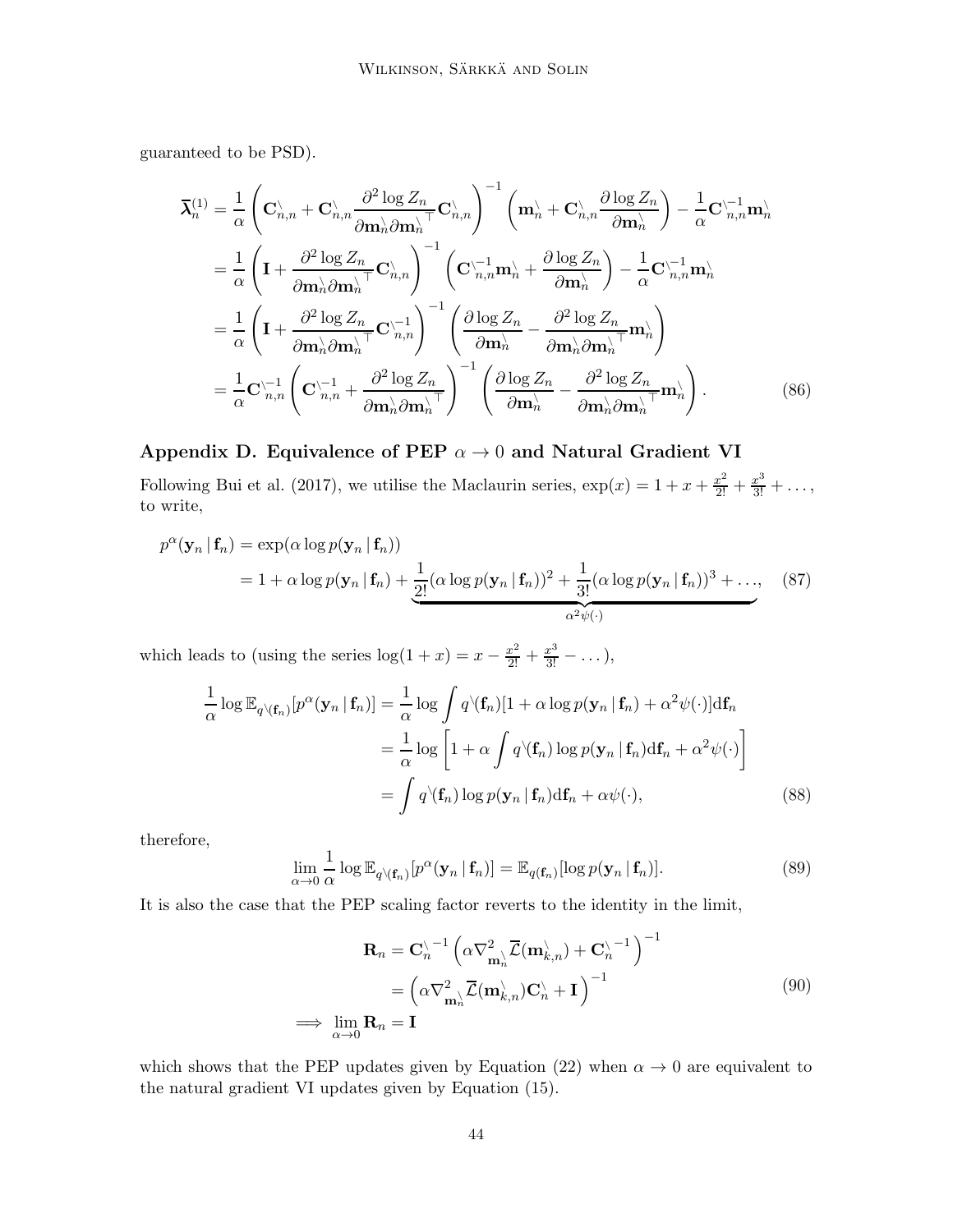# <span id="page-44-0"></span>Appendix E. Derivation of the PL Updates

After performing SLR on a single likelihood term, we obtain the approximation,

$$
p(\mathbf{y}_n | \mathbf{f}_n) \approx \mathcal{N}(\mathbf{y}_n | \mathbf{A}_n \mathbf{f}_n + \mathbf{b}_n, \mathbf{\Omega}_{n,n}),
$$
\n(91)

where  $\mathbf{A}_n = \mathbf{Q}_n^{\top} \mathbf{C}_{n,n}^{-1}$ ,  $\mathbf{b}_n = \mathbb{E}_{q(\mathbf{f}_n)}[\mathbb{E}[\mathbf{y}_n | \mathbf{f}_n]] - \mathbf{Q}_n^{\top} \mathbf{C}_{n,n}^{-1} \mathbf{m}_n$ , and  $\mathbf{\Omega}_{n,n} = \mathbf{S}_n - \mathbf{Q}_n^{\top} \mathbf{C}_{n,n}^{-1} \mathbf{Q}_n$ for,

$$
\mathbf{S}_{n} = \mathbb{E}_{q(\mathbf{f}_{n})} \left[ \left( \mathbb{E}[\mathbf{y}_{n} | \mathbf{f}_{n}] - \mathbb{E}_{q(\mathbf{f}_{n})} \left[ \mathbb{E}[\mathbf{y}_{n} | \mathbf{f}_{n}] \right] \right) \left( \mathbb{E}[\mathbf{y}_{n} | \mathbf{f}_{n}] - \mathbb{E}_{q(\mathbf{f}_{n})} \left[ \mathbb{E}[\mathbf{y}_{n} | \mathbf{f}_{n}] \right] \right)^{\top} + \text{Cov}[\mathbf{y}_{n} | \mathbf{f}_{n}] \right],
$$
  
\n
$$
\mathbf{Q}_{n} = \mathbb{E}_{q(\mathbf{f}_{n})} \left[ (\mathbf{f}_{n} - \mathbf{m}_{n}) (\mathbb{E}[\mathbf{y}_{n} | \mathbf{f}_{n}] - \mathbb{E}_{q(\mathbf{f}_{n})} \left[ \mathbb{E}[\mathbf{y}_{n} | \mathbf{f}_{n}]\right] \right)^{\top} \right].
$$
\n(92)

Given this Gaussian term, the question remains what its corresponding factor  $t(f_n)$  is, such that PL can be presented in the same light as the other approximate inference methods. If  $\mathbf{A}_n$  is square and invertible, then finding  $t(\mathbf{f}_n)$  is trivial, but we are interested in the more general case where the dimension of  $f_n$  and  $y_n$  may not be the same.

Fortunately, the EP and VI updates provide a means by which to compute a factor  $t(f_n)$ given a general likelihood model, and furthermore we know that these methods are exact in the Gaussian case (which PL provides after linearisation). Since the VI updates are slightly simpler than the EP ones, we proceed by treating  $N(\mathbf{y}_n | \mathbf{A}_n \mathbf{f}_n + \mathbf{b}_n, \mathbf{\Omega}_{n,n})$  as the target distribution in [Equation \(15\),](#page-7-1) which gives,

$$
\mathcal{L}_{n} = \mathbb{E}_{q(\mathbf{f}_{n})}[\log N(\mathbf{y}_{n} | \mathbf{A}_{n} \mathbf{f}_{n} + \mathbf{b}_{n}, \mathbf{\Omega}_{n,n})]
$$
\n
$$
= -\frac{1}{2} \log 2\pi - \frac{1}{2} \log \mathbf{\Omega}_{n,n} - \frac{1}{2} ((\mathbf{y}_{n} - \mathbf{A}_{n} \mathbf{m}_{n} - \mathbf{b}_{n}) \mathbf{\Omega}_{n,n}^{-1} (\mathbf{y}_{n} - \mathbf{A}_{n} \mathbf{m}_{n} - \mathbf{b}_{n})^{\top} + \mathbf{C}_{n,n}),
$$
\n
$$
= -\frac{1}{2} \log 2\pi - \frac{1}{2} \log \mathbf{\Omega}_{n,n} - \frac{1}{2} ((\mathbf{y}_{n} - \mathbb{E}_{q(\mathbf{f}_{n})}[\mathbb{E}[\mathbf{y}_{n} | \mathbf{f}_{n}]]) \mathbf{\Omega}_{n,n}^{-1} (\mathbf{y}_{n} - \mathbb{E}_{q(\mathbf{f}_{n})}[\mathbb{E}[\mathbf{y}_{n} | \mathbf{f}_{n}]])^{\top} + \mathbf{C}_{n,n}),
$$
\n
$$
= c - \frac{1}{2} (\mathbf{y}_{n} - \mathbb{E}_{q(\mathbf{f}_{n})}[\mathbb{E}[\mathbf{y}_{n} | \mathbf{f}_{n}]]) \mathbf{\Omega}_{n,n}^{-1} (\mathbf{y}_{n} - \mathbb{E}_{q(\mathbf{f}_{n})}[\mathbb{E}[\mathbf{y}_{n} | \mathbf{f}_{n}]])^{\top}, \tag{93}
$$

where c is constant and contains the terms that do not depend on  $\mathbf{m}_n$  (and hence do not effect the updates). Differentiating with respect to  $\mathbf{m}_n$  gives,

$$
\frac{\partial \mathcal{L}_n}{\partial \mathbf{m}_n^{\top}} = \frac{\partial \mathbb{E}_{q(\mathbf{f}_n)}[\mathbb{E}[\mathbf{y}_n | \mathbf{f}_n]]^{\top} \mathbf{\Omega}_{n,n}^{-1} (\mathbf{y}_n - \mathbb{E}_{q(\mathbf{f}_n)}[\mathbb{E}[\mathbf{y}_n | \mathbf{f}_n]]), \n\frac{\partial^2 \mathcal{L}_n}{\partial \mathbf{m}_n^{\top} \partial \mathbf{m}_n} = -\frac{\partial \mathbb{E}_{q(\mathbf{f}_n)}[\mathbb{E}[\mathbf{y}_n | \mathbf{f}_n]]^{\top} \mathbf{\Omega}_{n,n}^{-1} \frac{\partial \mathbb{E}_{q(\mathbf{f}_n)}[\mathbb{E}[\mathbf{y}_n | \mathbf{f}_n]]}{\partial \mathbf{m}_n},
$$
\n(94)

which gives the desired updates in [Equation \(31\).](#page-11-1)

# <span id="page-44-1"></span>Appendix F. Posterior Linearisation as a Bayes–Gauss–Newton Method

Posterior linearisation can be characterised as a Gauss–Newton algorithm. Whilst it is less clear what optimisation target PL minimises, the updates can be re-derived as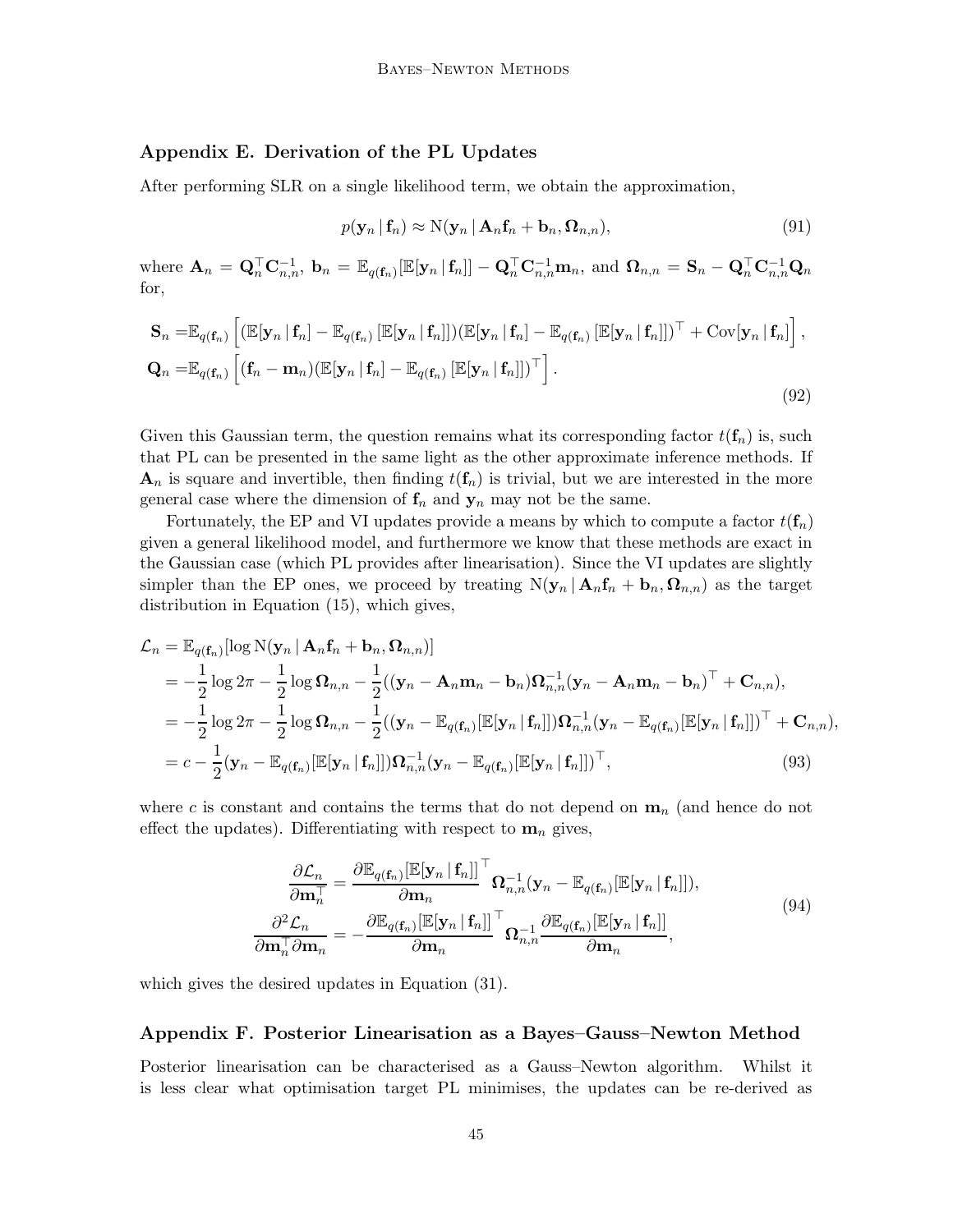the result of a least-squares problem by defining the surrogate target  $\overline{\mathcal{L}}(\mathbf{m}_n, \mathbf{C}_{n,n}) =$  $\log N(\mathbf{y}_n | \mathbb{E}_{q(\mathbf{f}_n)}[\mathbb{E}[\mathbf{y}_n | \mathbf{f}_n]], \mathbf{\Omega}_{n,n}),$  and the least-squares residuals,

$$
\mathbf{V}(\mathbf{m}, \mathbf{C}) = \begin{bmatrix} \mathbf{\Omega}_{1,1}^{-\frac{1}{2}} (\mathbf{y}_1 - \mathbb{E}_{q(\mathbf{f}_1)}[\mathbb{E}[\mathbf{y}_1 | \mathbf{f}_1]]) \\ \vdots \\ \mathbf{\Omega}_{N,N}^{-\frac{1}{2}} (\mathbf{y}_N - \mathbb{E}_{q(\mathbf{f}_N)}[\mathbb{E}[\mathbf{y}_N | \mathbf{f}_N]]) \end{bmatrix},
$$
(95)

such that  $\overline{\mathcal{L}}(\mathbf{m}, \mathbf{C}) = \mathbf{V}(\mathbf{m}, \mathbf{C})^\top \mathbf{V}(\mathbf{m}, \mathbf{C})$ . The residual Jacobian is then defined as,

$$
\nabla_{\mathbf{m}} \mathbf{V}(\mathbf{m}, \mathbf{C}) = \begin{bmatrix} -\mathbf{\Omega}_{1,1}^{-\frac{1}{2}} \nabla_{\mathbf{m}^{\top}} \mathbb{E}_{q(\mathbf{f}_{1})} [\mathbb{E}[\mathbf{y}_{1} | \mathbf{f}_{1}]] \\ \vdots \\ -\mathbf{\Omega}_{N,N}^{-\frac{1}{2}} \nabla_{\mathbf{m}^{\top}} \mathbb{E}_{q(\mathbf{f}_{N})} [\mathbb{E}[\mathbf{y}_{N} | \mathbf{f}_{N}]] \end{bmatrix},
$$
(96)

where,

$$
-\mathbf{\Omega}_{n,n}^{-\frac{1}{2}}\nabla_{\mathbf{m}}\mathbf{\tau}\mathbb{E}_{q(\mathbf{f}_n)}[\mathbb{E}[\mathbf{y}_n\,|\,\mathbf{f}_n]] = \left[\mathbf{0},\ldots,-\mathbf{\Omega}_{n,n}^{-\frac{1}{2}}\nabla_{\mathbf{m}_n}\mathbb{E}_{q(\mathbf{f}_n)}[\mathbb{E}[\mathbf{y}_n\,|\,\mathbf{f}_n]],\ldots,\mathbf{0}\right].\tag{97}
$$

Use of the Gauss–Newton approximation to the Hessian results in,

$$
\nabla_{\mathbf{m}}^2 \overline{\mathcal{L}}(\mathbf{m}, \mathbf{C}) \approx -\nabla_{\mathbf{m}} \mathbf{V}(\mathbf{m}, \mathbf{C})^\top \nabla_{\mathbf{m}} \mathbf{V}(\mathbf{m}, \mathbf{C})
$$
  
= -\nabla\_{\mathbf{m}} \mathbb{E}\_{q(\mathbf{f})} [\mathbb{E}[\mathbf{y} | \mathbf{f}]]^\top \Omega^{-1} \nabla\_{\mathbf{m}} \mathbb{E}\_{q(\mathbf{f})} [\mathbb{E}[\mathbf{y} | \mathbf{f}]], \t(98)

which matches the PL updates. Note that it has been assumed that the gradient of  $\Omega_k$  is zero (see [Section 5.3](#page-18-1) for discussion). Since these terms take into account the full Bayesian posterior via the expectation with respect to  $q(\mathbf{f})$ , rather than a point estimate, we refer to PL as a *Bayes–Gauss–Newton* method.

# <span id="page-45-0"></span>Appendix G. Taylor Expansion / Extended Kalman Smoother as a Gauss–Newton Method

It is well known that the Taylor/EKS approach given in [Section 4.3.1](#page-12-1) is equivalent to a Gauss–Newton method [\(Bell](#page-34-0), [1994\)](#page-34-0). This can be seen by modifying the PL approach in [Appendix F](#page-44-1) by setting  $\Omega = \text{Cov}[\mathbf{y} | \mathbf{f}]$  and replacing the expectations with respect to  $q(\mathbf{f})$ with point estimates at the mean. This gives,

$$
\mathbf{V}(\mathbf{f}) = \begin{bmatrix} \text{Cov}[\mathbf{y}_1 | \mathbf{f}_1]^{-\frac{1}{2}} (\mathbf{y}_1 - \mathbb{E}[\mathbf{y}_1 | \mathbf{f}_1]) \\ \vdots \\ \text{Cov}[\mathbf{y}_N | \mathbf{f}_N]^{-\frac{1}{2}} (\mathbf{y}_N - \mathbb{E}[\mathbf{y}_N | \mathbf{f}_N]) \end{bmatrix},
$$
(99)

such that  $\overline{\mathcal{L}}(\mathbf{f}) = \log N(\mathbf{y} | \mathbb{E}[\mathbf{y} | \mathbf{f}], \text{Cov}[\mathbf{y} | \mathbf{f}]) = \mathbf{V}(\mathbf{f})^{\top} \mathbf{V}(\mathbf{f}) + c$ . The residual Jacobian is then defined as,

$$
\nabla_{\mathbf{f}} \mathbf{V}(\mathbf{f}) = \begin{bmatrix} -\operatorname{Cov}[\mathbf{y}_1 | \mathbf{f}_1]^{-\frac{1}{2}} \nabla_{\mathbf{f}} \tau \mathbb{E}[\mathbf{y}_1 | \mathbf{f}_1] \\ \vdots \\ -\operatorname{Cov}[\mathbf{y}_N | \mathbf{f}_N]^{-\frac{1}{2}} \nabla_{\mathbf{f}} \tau \mathbb{E}[\mathbf{y}_N | \mathbf{f}_N] \end{bmatrix},
$$
(100)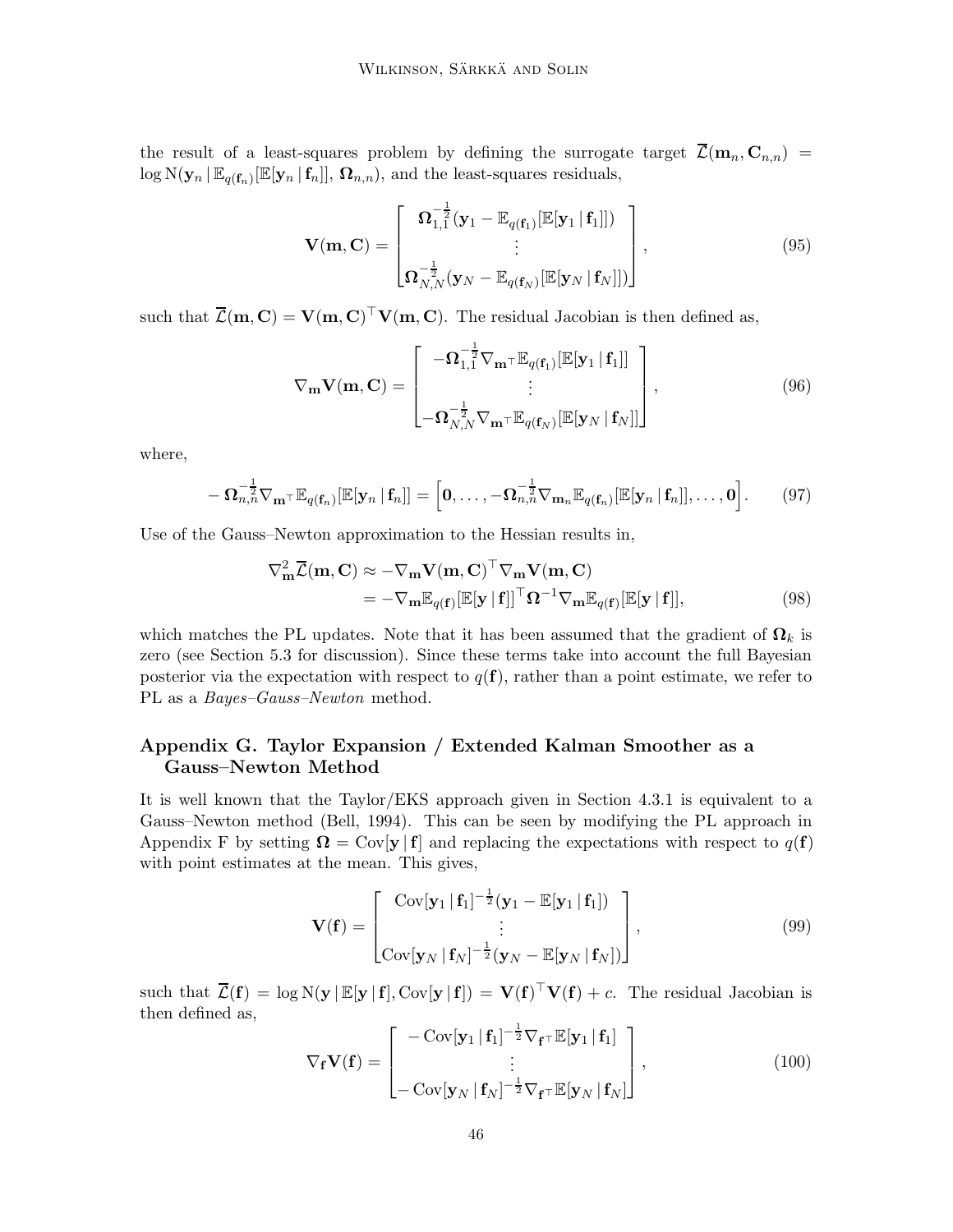where,

$$
-\operatorname{Cov}[\mathbf{y}_n \mid \mathbf{f}_n]^{-\frac{1}{2}} \nabla_{\mathbf{f}} \top \mathbb{E}[\mathbf{y}_n \mid \mathbf{f}_n] = \left[\mathbf{0}, \ldots, -\operatorname{Cov}[\mathbf{y}_n \mid \mathbf{f}_n]^{-\frac{1}{2}} \nabla_{\mathbf{f}_n} \mathbb{E}[\mathbf{y}_n \mid \mathbf{f}_n]], \ldots, \mathbf{0}\right].
$$
 (101)

Use of the Gauss–Newton approximation to the Hessian results in,

$$
\nabla_{\mathbf{f}}^2 \overline{\mathcal{L}}(\mathbf{m}) \approx -\nabla_{\mathbf{f}} \mathbf{V}(\mathbf{m})^\top \nabla_{\mathbf{f}} \mathbf{V}(\mathbf{m})
$$
  
= -\nabla\_{\mathbf{f}} \mathbb{E}[\mathbf{y} | \mathbf{m}]^\top \text{Cov}[\mathbf{y} | \mathbf{f}]^{-1} \nabla\_{\mathbf{f}} \mathbb{E}[\mathbf{y} | \mathbf{m}], \t(102)

where  $\nabla_f \mathbb{E}[\mathbf{y} | \mathbf{m}] := \nabla_f \mathbb{E}[\mathbf{y} | \mathbf{f}]_{f=\mathbf{m}}$ , which matches the EKS updates. Again note that it has been assumed that the gradient of  $Cov[\mathbf{y} | \mathbf{f}]$  is zero.

# <span id="page-46-0"></span>Appendix H. Full Algorithm Descriptions

Here we outline the exact algorithms used to perform inference in GPs, sparse GPs and Markovian GPs. The 'update rule'  $\Lambda(\cdot)$  can be chosen to be any of the local likelihood updates listed in the main paper. Newton: [Equation \(8\),](#page-5-2) variational inference: Equation (15), power expectation propagation: [Equation \(22\)](#page-9-1) (update rule acts on cavity marginals rather than posterior marginals), posterior linearisation: [Equation \(31\),](#page-11-1) extended Kalman smoother: [Equation \(32\),](#page-12-0) second-order posterior linearisation: [Equation \(47\),](#page-18-2) quasi-Newton: [Equation \(51\),](#page-19-2) variational quasi-Newton: [Equation \(53\),](#page-20-0) power expectation propagation quasi-Newton: [Equation \(55\),](#page-21-1) posterior linearisation quasi-Newton: Equation (56). A Gauss–Newton approximation to the Hessian can be obtained by applying [Equation \(38\),](#page-16-0) [Equation \(39\),](#page-16-1) [Equation \(41\),](#page-17-1) [Equation \(44\),](#page-17-2) or [Equation \(46\).](#page-18-0) PSD constraints via Riemannian gradients can be applied using [Equation \(60\)](#page-22-1) or [Equation \(61\).](#page-22-2)

<span id="page-46-1"></span>

| <b>Algorithm 1</b> Gaussian process inference<br><b>Input:</b> data: $\{X, y\}$ , kernel: $\kappa(\cdot)$ , update rule:<br>$\Lambda(\cdot)$ , initial approx. likelihood: $\{\overline{\lambda}^{(1)}, \overline{\lambda}^{(2)}\}$ , learn-<br>$\{\overline{\lambda}^{(1)}, \overline{\lambda}^{(2)}\}\$ , learning rate: $\rho$ , batch size: $N_b$<br>ing rate: $\rho$<br>$\mathbf{K} = \kappa(\mathbf{X}, \mathbf{X})$<br>$\mathbf{K}_{\mathbf{u}\mathbf{u}} = \kappa(\mathbf{Z}, \mathbf{Z})$<br>$\mathbf{K}_{\mathbf{f}_{n} \mathbf{u}} = \kappa(\mathbf{X}_n, \mathbf{Z}) \quad \forall n$<br>while energy not converged do                                                                                                                                                                                                                                                                                                                                                                                                                                                                                                                                                                                                                                                                                                                                                                                                                                                                                                                                                                                                                                                                                                                                                                                                                                                                        |                                                                                                                                                                                                                                                                                                                                                                                                                                                                                                                                                                                                                                                                  |
|-----------------------------------------------------------------------------------------------------------------------------------------------------------------------------------------------------------------------------------------------------------------------------------------------------------------------------------------------------------------------------------------------------------------------------------------------------------------------------------------------------------------------------------------------------------------------------------------------------------------------------------------------------------------------------------------------------------------------------------------------------------------------------------------------------------------------------------------------------------------------------------------------------------------------------------------------------------------------------------------------------------------------------------------------------------------------------------------------------------------------------------------------------------------------------------------------------------------------------------------------------------------------------------------------------------------------------------------------------------------------------------------------------------------------------------------------------------------------------------------------------------------------------------------------------------------------------------------------------------------------------------------------------------------------------------------------------------------------------------------------------------------------------------------------------------------------------------------------------------------------------------------------------------|------------------------------------------------------------------------------------------------------------------------------------------------------------------------------------------------------------------------------------------------------------------------------------------------------------------------------------------------------------------------------------------------------------------------------------------------------------------------------------------------------------------------------------------------------------------------------------------------------------------------------------------------------------------|
|                                                                                                                                                                                                                                                                                                                                                                                                                                                                                                                                                                                                                                                                                                                                                                                                                                                                                                                                                                                                                                                                                                                                                                                                                                                                                                                                                                                                                                                                                                                                                                                                                                                                                                                                                                                                                                                                                                           | <b>Algorithm 2</b> Stochastic sparse GP inference                                                                                                                                                                                                                                                                                                                                                                                                                                                                                                                                                                                                                |
| Convert approximate likelihood to mean/cov:<br>$\overline{\mathbf{C}} = -\frac{1}{2}(\overline{\boldsymbol{\lambda}}^{(2)})^{-1}$<br>while energy not converged do<br>$\overline{\mathbf{m}} = \overline{\mathbf{C}} \overline{\boldsymbol{\lambda}}^{(1)}$<br>$\overline{\mathbf{C}}_{\mathbf{u}} = -\frac{1}{2}(\mathbf{W}_{\mathbf{f}\mathbf{u}}^{\top} \overline{\boldsymbol{\lambda}}^{(2)} \mathbf{W}_{\mathbf{f}\mathbf{u}})^{-1}$<br>Compute the approximate posterior:<br>$\overline{\mathbf{m}}_{\mathbf{u}} = \overline{\mathbf{C}}_{\mathbf{u}} \mathbf{W}_{\mathbf{f} \mathbf{u}}^{\top} \overline{\boldsymbol{\lambda}}^{(1)}$<br>$\mathbf{m} = \mathbf{K}(\mathbf{K} + \overline{\mathbf{C}})^{-1}\overline{\mathbf{m}}$<br>$\mathbf{C} = \mathbf{K} - \mathbf{K}(\mathbf{K} + \overline{\mathbf{C}})^{-1}\mathbf{K}$<br>Compute the approximate posterior:<br>$m_u = K_{uu}(K_{uu} + \overline{C}_u)^{-1} \overline{m}_u$<br>Update the approximate likelihood:<br>$C_{\mathbf{u}} = \mathbf{K}_{\mathbf{u}\mathbf{u}} - \mathbf{K}_{\mathbf{u}\mathbf{u}} (\mathbf{K}_{\mathbf{u}\mathbf{u}} + \overline{\mathbf{C}}_{\mathbf{u}})^{-1} \mathbf{K}_{\mathbf{u}\mathbf{u}}$<br>$\mathbf{J}_n, \mathbf{H}_{n,n} = \Lambda(\mathbf{m}_n, \mathbf{C}_{n,n}, \mathbf{y}_n) \quad \forall n$<br>$\overline{\lambda}^{(2)} = (1 - \rho) \overline{\lambda}^{(2)} + \rho \frac{1}{2} \mathbf{H}$<br>$\overline{\lambda}^{(1)} = (1 - \rho) \overline{\lambda}^{(1)} + \rho (J - H m)$<br>$m_n = W_{f_n}$ umu<br>end while<br>Update the approximate likelihood:<br>$\mathbf{J}_n, \mathbf{H}_{n,n} = \Lambda(\mathbf{m}_n, \mathbf{C}_{n,n}, \mathbf{y}_n)$ $\forall n$ in batch<br>$\overline{\boldsymbol{\lambda}}^{(2)} = (1-\rho)\,\overline{\boldsymbol{\lambda}}^{(2)} + \rho\,\frac{1}{2}\mathbf{H}$<br>$\overline{\lambda}^{(1)} = (1 - \rho) \overline{\lambda}^{(1)} + \rho (J - H m)$ | <b>Input:</b> data: $\{X, y\}$ , inducing inputs: <b>Z</b> , kernel:<br>$\kappa(\cdot)$ , update rule: $\Lambda(\cdot)$ , initial approx. likelihood:<br>$\mathbf{W}_{\mathbf{f}_{n}\mathbf{u}} = \mathbf{K}_{\mathbf{f}_{n}\mathbf{u}} \mathbf{K}_{\mathbf{u}\mathbf{u}}^{-1} \quad \forall n$<br>Convert approximate likelihood to mean/cov:<br>Compute the posterior marginals $\forall n$ in batch:<br>$\mathbf{C}_{n,n} = \kappa(\mathbf{X}_n, \mathbf{X}_n) - \mathbf{W}_{\mathbf{f}_{n}\mathbf{u}} \mathbf{K}_{\mathbf{f}_{n}\mathbf{u}}^\top + \mathbf{W}_{\mathbf{f}_{n}\mathbf{u}} \mathbf{C}_{\mathbf{u}} \mathbf{W}_{\mathbf{f}_{n}\mathbf{u}}^\top$ |

end while